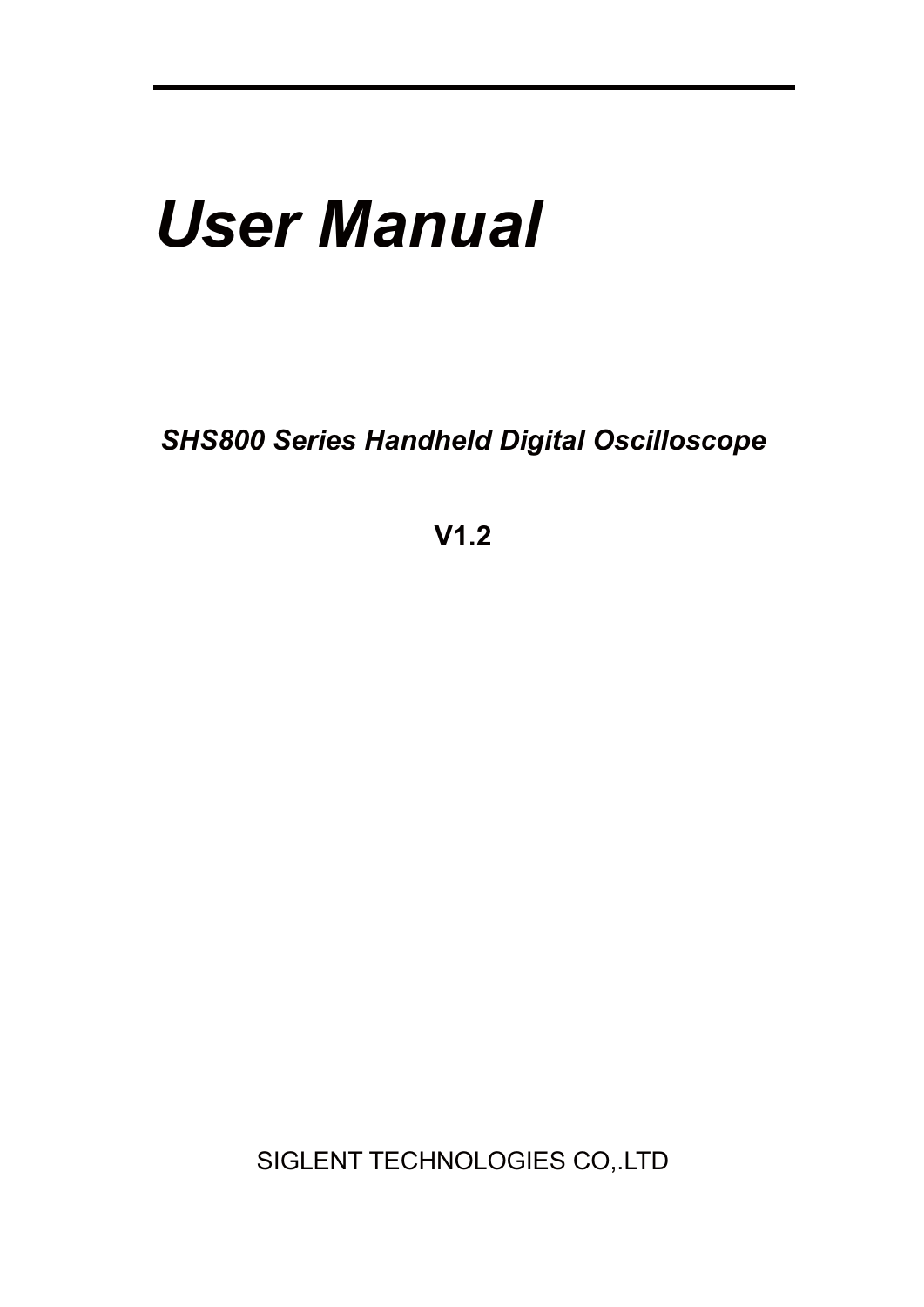# **Declaration**

l

- 1. Copyright © SIGLENT TECHNOLOGIES CO., LTD.
- 2. Information in this manual takes place of all data published before.
- 3. SIGLENT company reserves the rights to change specifications and price.
- 4. Contents in this manual are not allowed to be copied, extracted and

translated without permission by the company.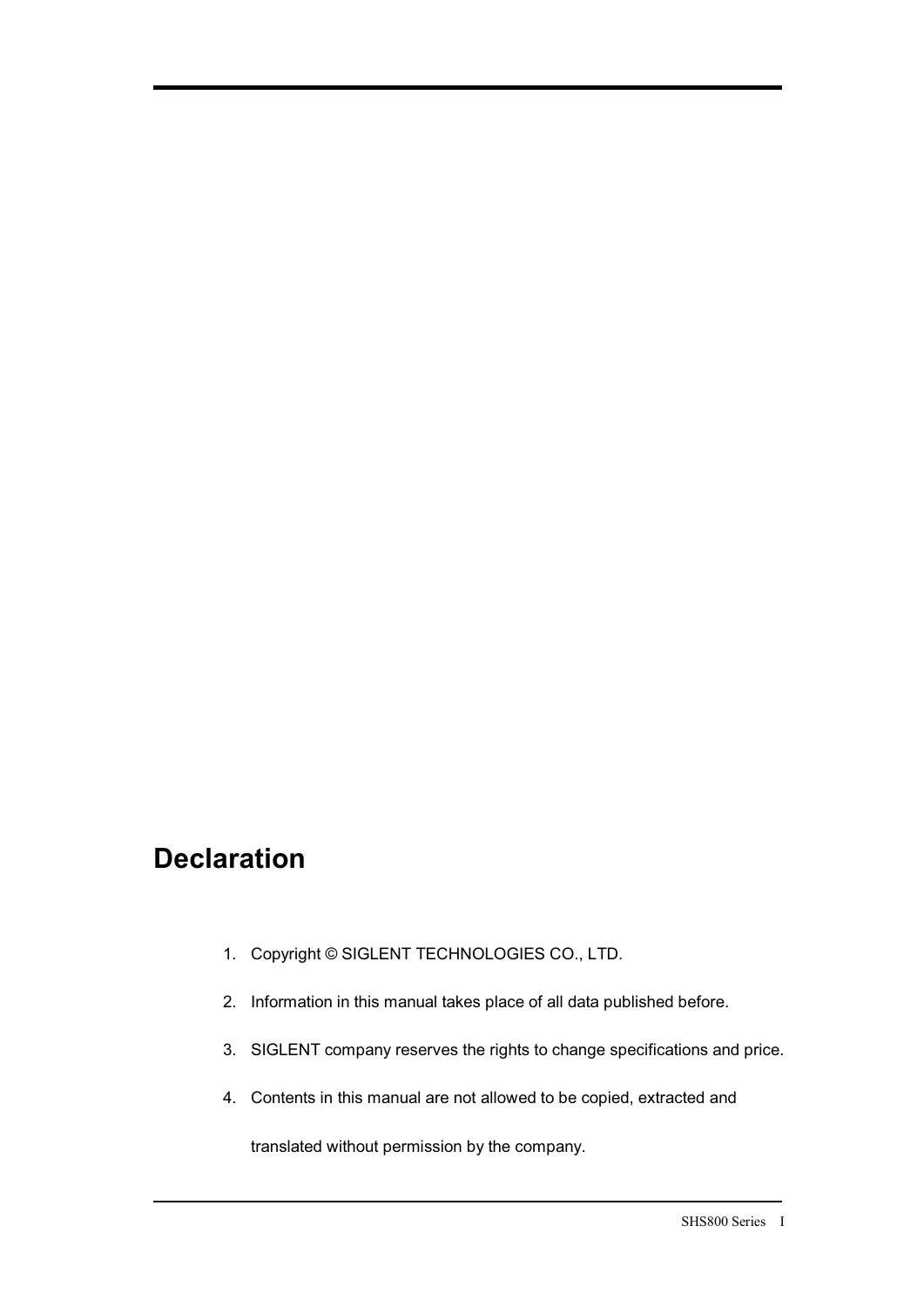# *Safety Information*

Carefully read the following safety information before using the SHS800.

Specific warning and caution statements, where they apply, appear throughout the manual.

#### **A "Warning" identifies conditions and actions that pose hazard(s) to the user. A "Caution" identifies conditions and actions that the user should notice.**

The following international symbols are used on the SHS800 and in this manual:



- **Use only insulated voltage probes, test leads and adapters supplied with the SHS800, or accessories appointed by the company.**
- ◆ Before use inspect voltage probes, test leads and accessories for **mechanical damage and replace when damaged.**
- ◆ Always connect the battery charge first to the AC outlet before **connecting it to the SHS800.**
- $\blacklozenge$  **Do not apply voltages that higher than 600 V from earth ground to any input when using scope ports in a CAT ዞ environment. Do not apply voltages that higher than 1000 V from earth ground to any input when using scope ports in a CAT ዝ environment.**
- ◆ Do not apply input voltages above the rating of the instrument. Use **caution when using 1:1 test leads because the probe tip voltage will be directly transmitted to the SHS800.**
- $\blacklozenge$  **Do not apply voltages that higher than 300 V from earth ground to any input when using multimeter ports in a CAT ዞ environment. Do not apply voltages that higher than 600 V from earth ground to any input when using multimeter ports in a CAT ዝ environment.**
- $\bullet$  **Do not apply voltages that higher than 300 V from earth ground to the isolated inputs when using multimeter ports in a CAT ዞ environment. Do not apply voltages that higher than 600 V from earth ground to the isolated inputs when using multimeter ports in a CAT ዝ environment.**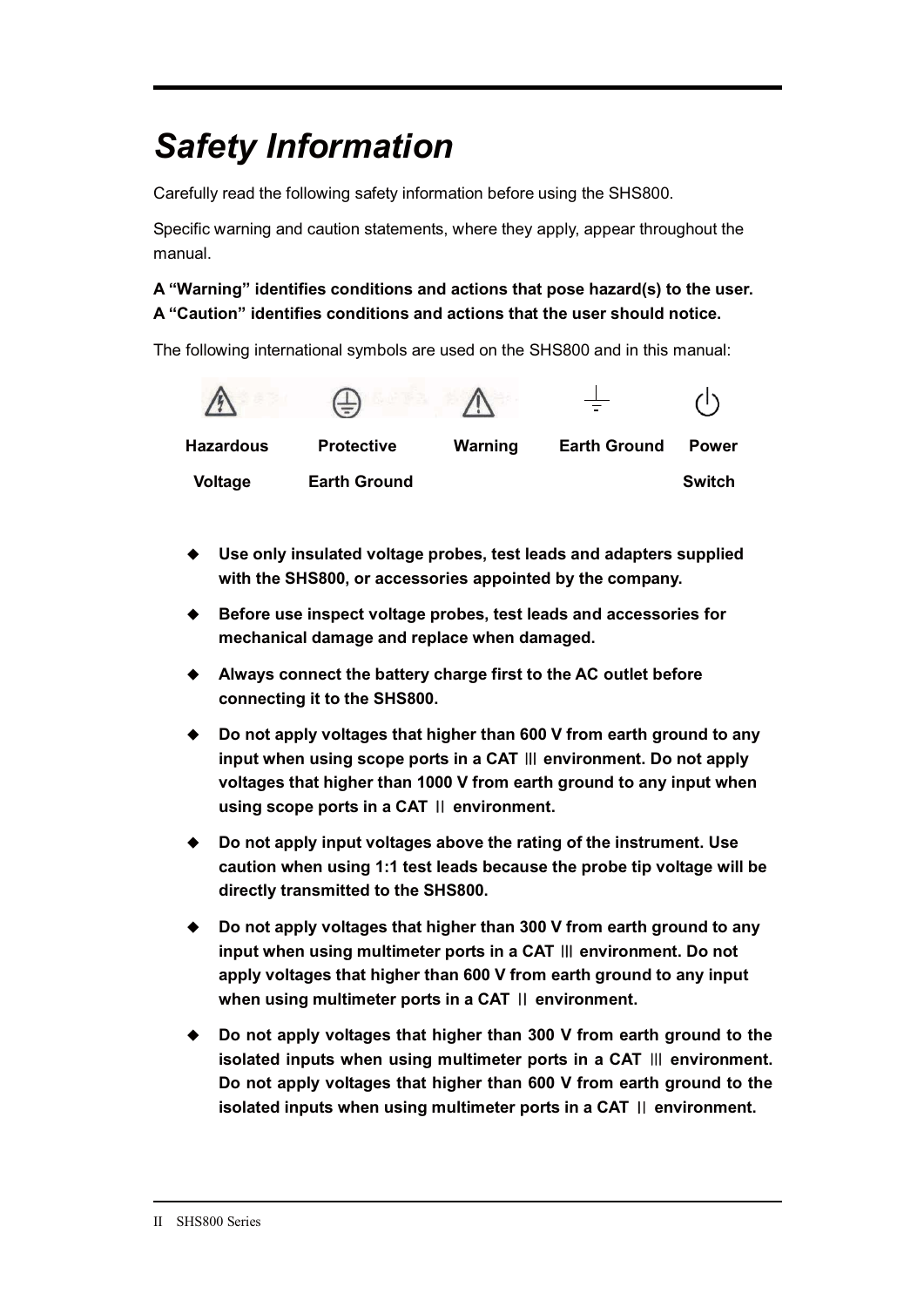#### $\bullet$ **Do not insert metal objects into connectors.**

Use of the SHS800 in a manner not specified may impair the protection provided by the equipment. Before use, inspect the test leads for mechanical damage and replace damaged test leads!

Whenever it is likely that the safety has been impaired, the SHS800 must be turned off and disconnected from the line power. The matter should then be referred to qualified personnel.

# Warning:

l

Standard probe 10:1 supports CAT II 400V.

Optional probe supports CAT II 1000V and CAT III 600V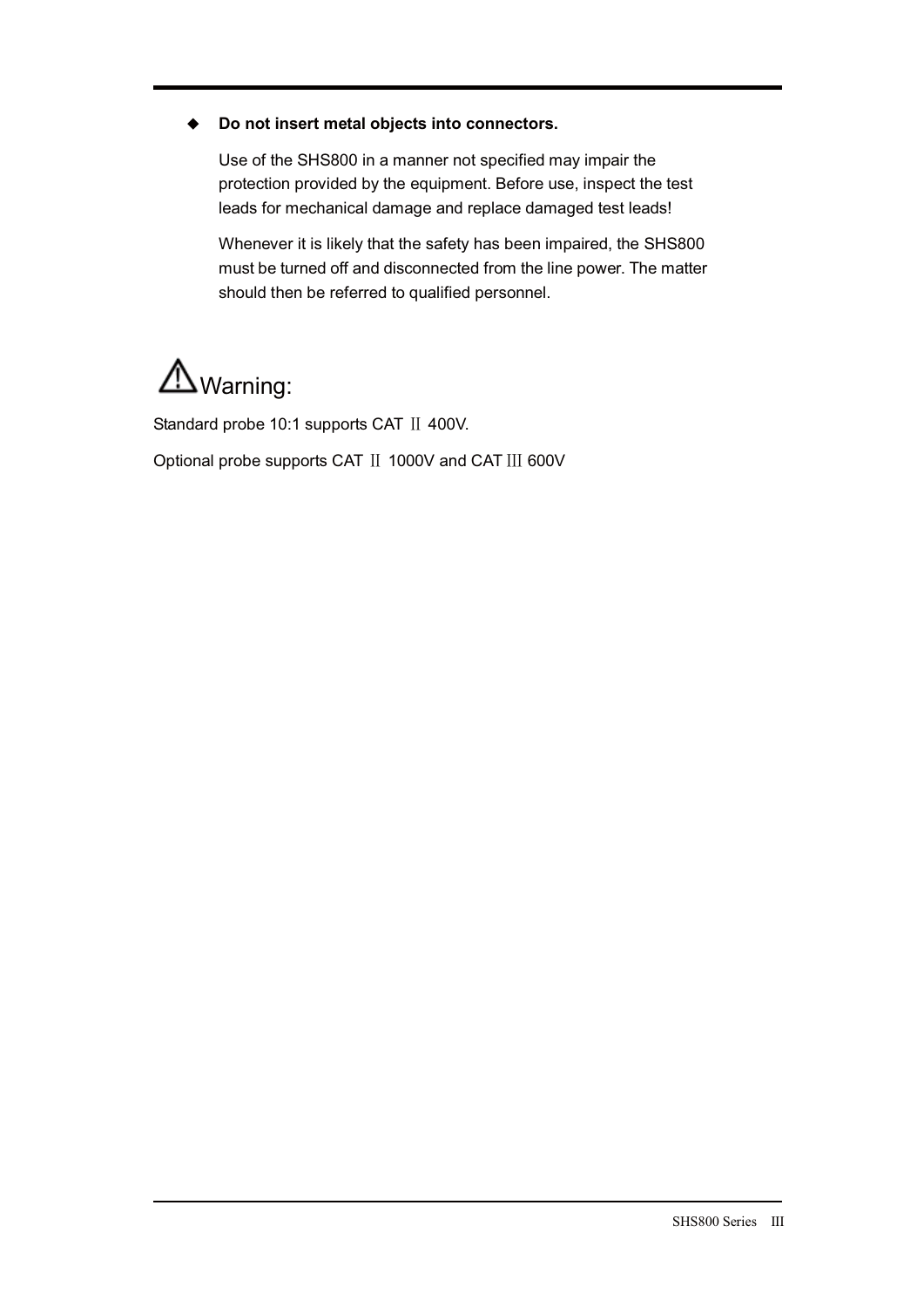# *Safety Operation of Battery*

SHS800 series handheld digital oscilloscope can be used to test float signal when power supplied by battery. When using the double channels to test float signal, the two channels should be connected to the same earth ground, because the earth ground of the two channels is connected

# Warning:

Do not connect the ground spring to voltages higher than 42 V peak or 30Vrms from earth ground.

# Warning:

Do not use USB line to connect SHS800 to any instruments (such as computer, printer and so on) which connected to the earth ground, or the SHS800 and the instruments connected with will be burned.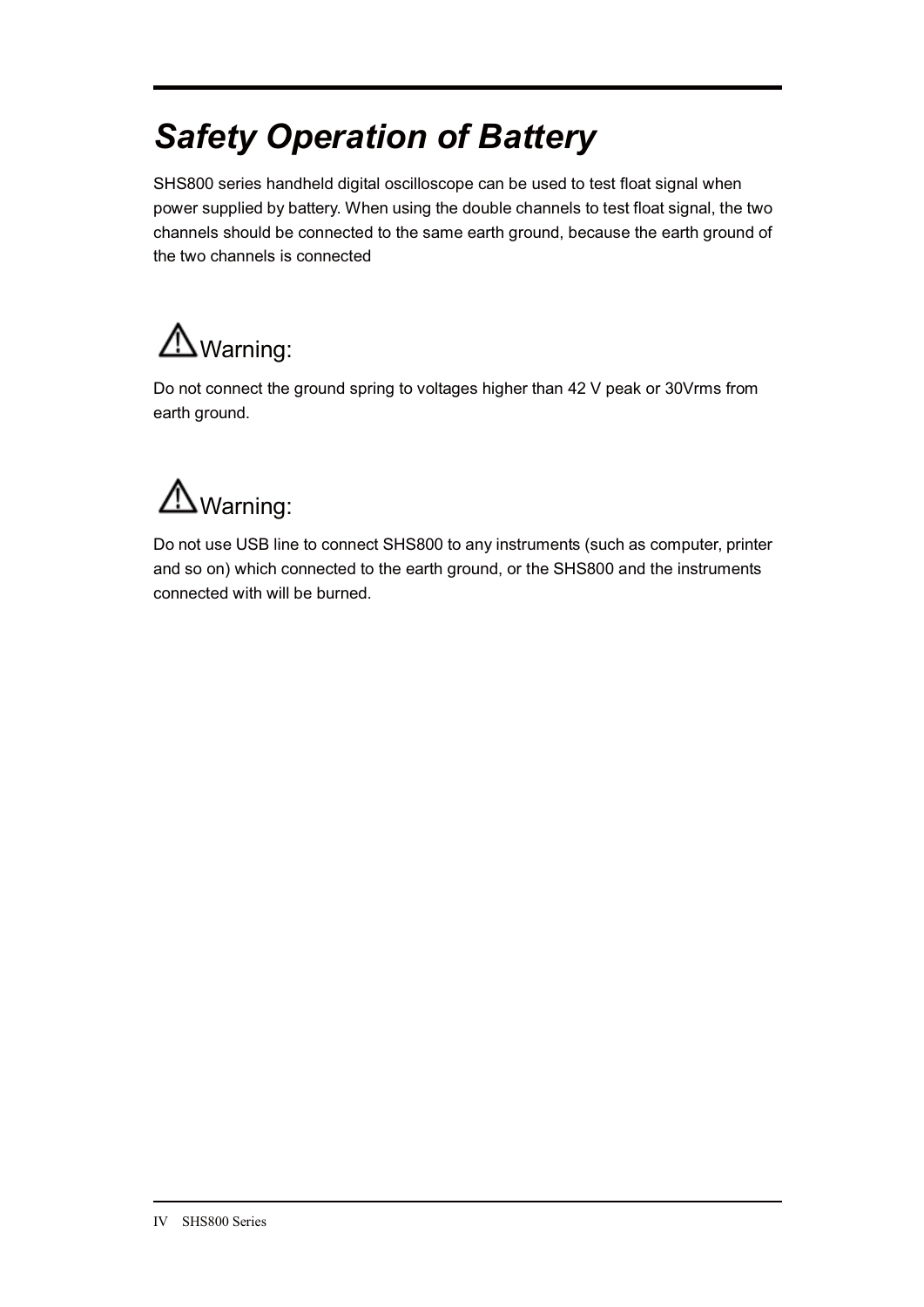# *Introduction of SHS800 Series*

This manual mainly introduces SHS800 series Handheld Digital Oscilloscope.

The SHS800 series is a high performance handheld oscilloscope with great range of dynamic input scope. It has small volume which convenient to carry, compact interface and etc. It satisfies the most needs of outside measurement and improves working efficiency greatly.

# *Function Characteristics*

l

- $\blacklozenge$  The SHS800 combines the functions of oscilloscope, multimeter and recorder (including trend plot and waveform recorder) along with double channels.
- ◆ Oscilloscope channels input voltage grade: voltage inputs directly through a BNC probe is as high as CAT II 300V and CAT III 150v. Standard probe: 10X CAT II 400 Optional probe: 10X CAT II 1000V and 10X CAT III 600V Oscilloscope and multimeter safety grade is CAT II 600V and CAT III 300V
- ◆ 5.7 inches color TFT LCD.
- It provides maximal bandwidth 200MHz, real time sampling rate 1GSa/s, memory depth 2Mpts.
- The multimeter display resolution is 6000 points and can measure voltage, current, resistance, capacitance, diode, continuity.
- Support scope measure parameters trend plot, multimeter measure parameter trend plot and scope waveform recorder.
- ◆ 3 types of trigger mode: auto, normal and single; 5 types of trigger type: edge, pulse, video, slope and alternative.
- ◆ 32 types of auto-measurement function and 3 types of cursor measure mode.
- ◆ 5 kinds of digital filter mode: +, -, \*, /, FFT.
- Unique digital filter function and waveform recording function.
- $\bullet$  2 groups of reference waveform, 20 groups of common waveform, 10 groups of setting inside save / recall; Support waveform, setting, CSV and bitmap file save and recall with USB flash driver.
- ◆ Standard configuration interface: USB Device, USB Host. Support software update with USB flash driver, PC remote control and PicBridge print.
- ◆ For its build-in Li battery and small volume, it's convenient to carry and work outside.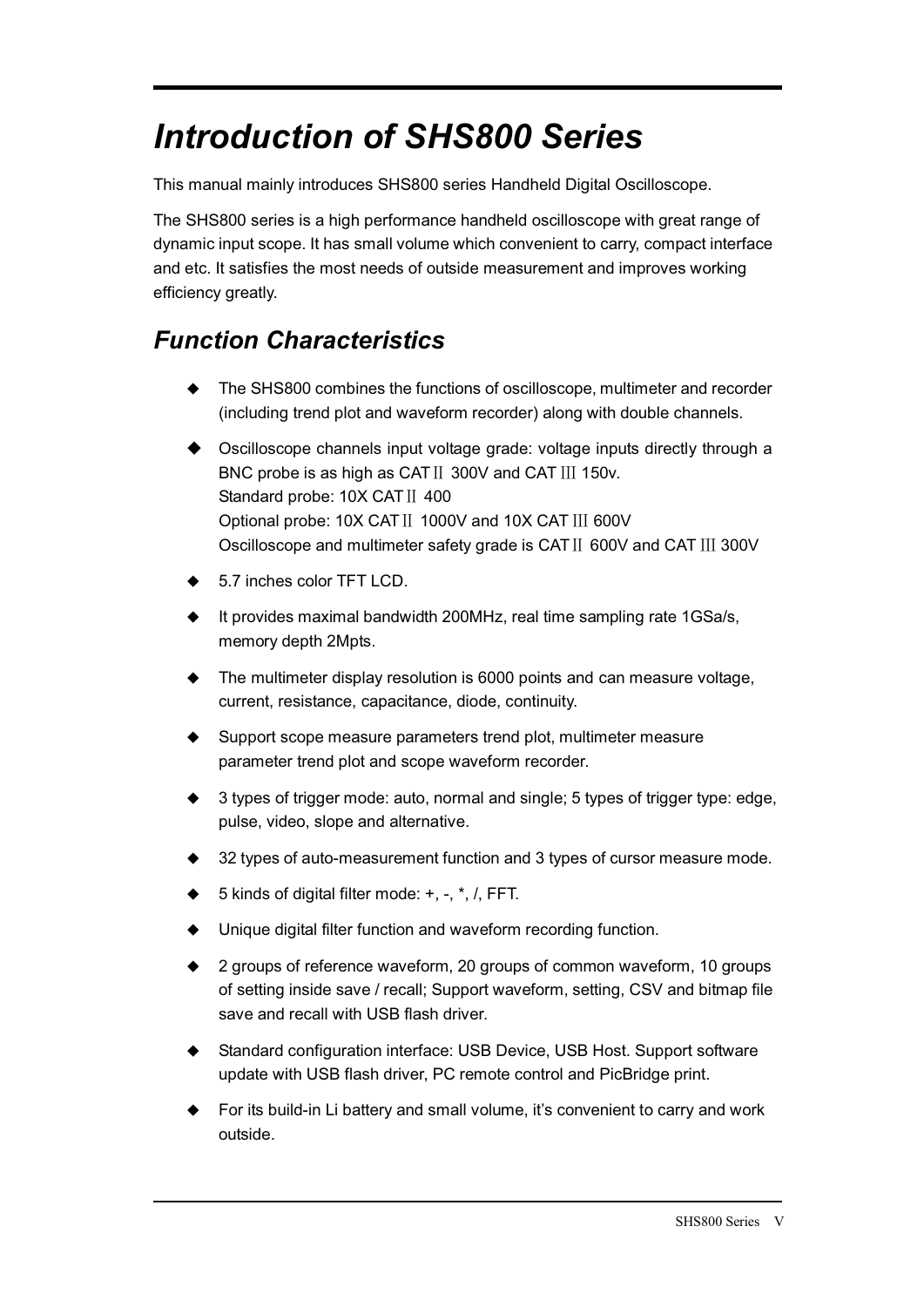## *Accessories of SHS800*

- ◆ A user manual
- ◆ A product guaranty card
- ◆ A certification
- $\blacklozenge$  Two 1:1/10:1 probes
- ◆ An USB cable
- ◆ A adapter
- ◆ Meter pens for multimeter
- ◆ A Probes calibrated device
- ◆ A CD (including EasyScope3.0 computer software system)

### *Optional Probe*

100MHz high-voltage safety probe CAT II 1000V,CAT III 600V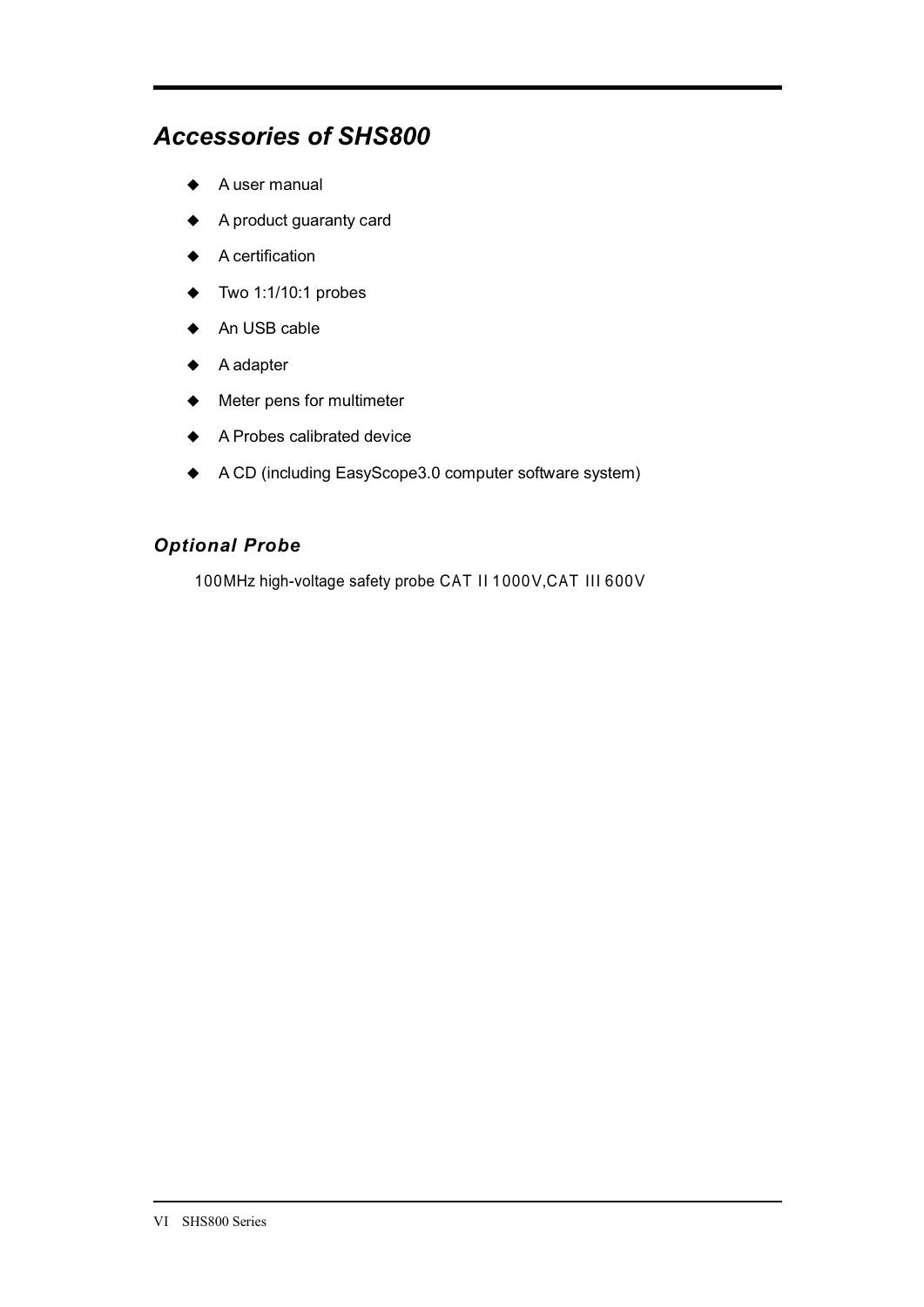## **Table of Contents**

| 44 |
|----|
|    |
|    |
|    |
|    |
|    |
|    |
|    |
|    |
|    |
|    |
|    |
|    |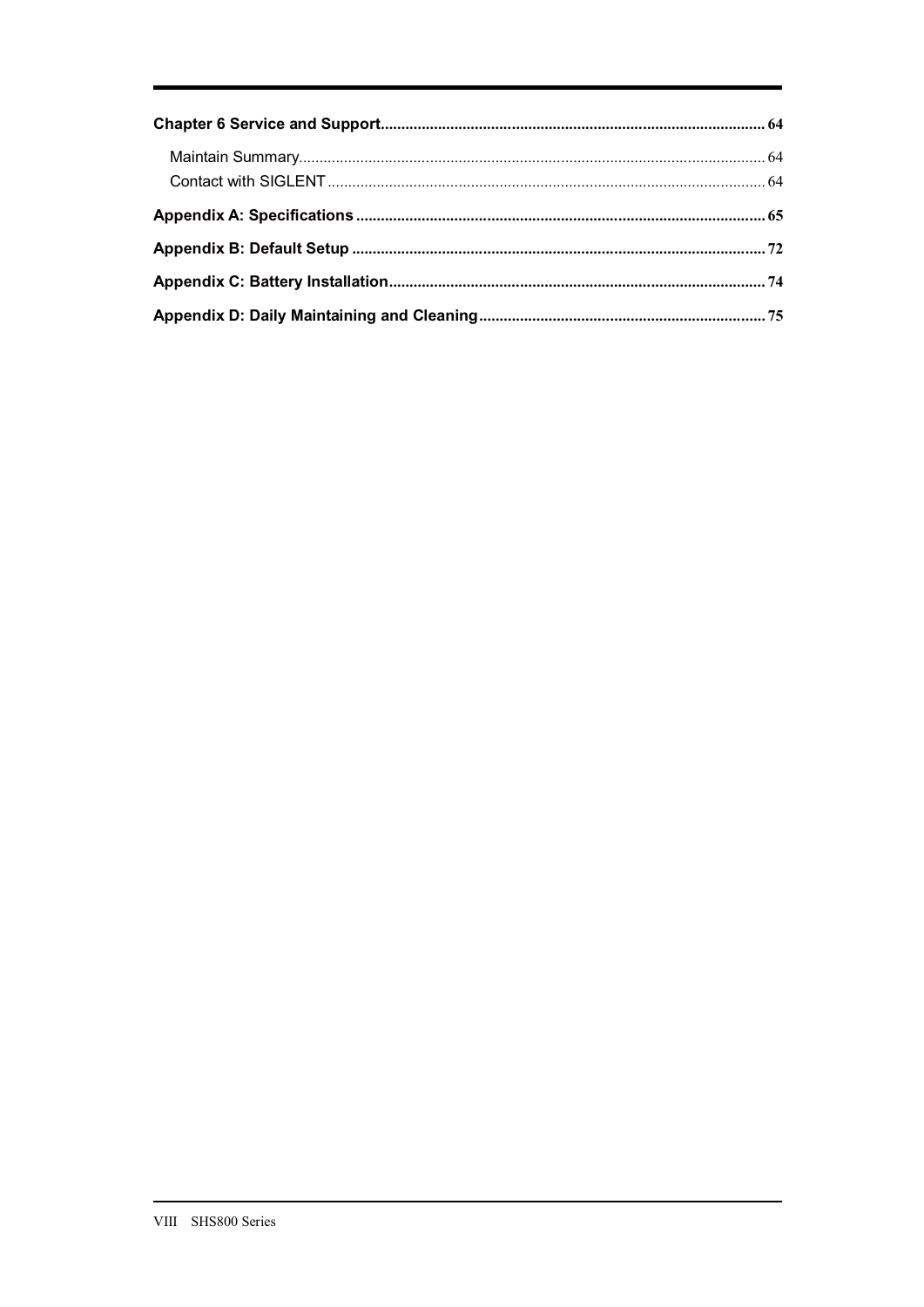# *Chapter 1 Accidence*

# *About this Chapter*

This chapter mainly covers the following contents:

- $\blacklozenge$ Get a primary understanding of the front panel and user interface
- $\ddot{\bullet}$ A brief function check
- $\ddot{\bullet}$ Probe compensation

# *Accidence of the Front Panel and User Interface*

You'd better get an understanding of the front panel before you operate the SHS800 series Handheld Digital Oscilloscope. The following contents introduce the function of the front panel. With its help you could be familiar with the operations of the SHS800 in a short time.



**Figure 1-1 Front Panel**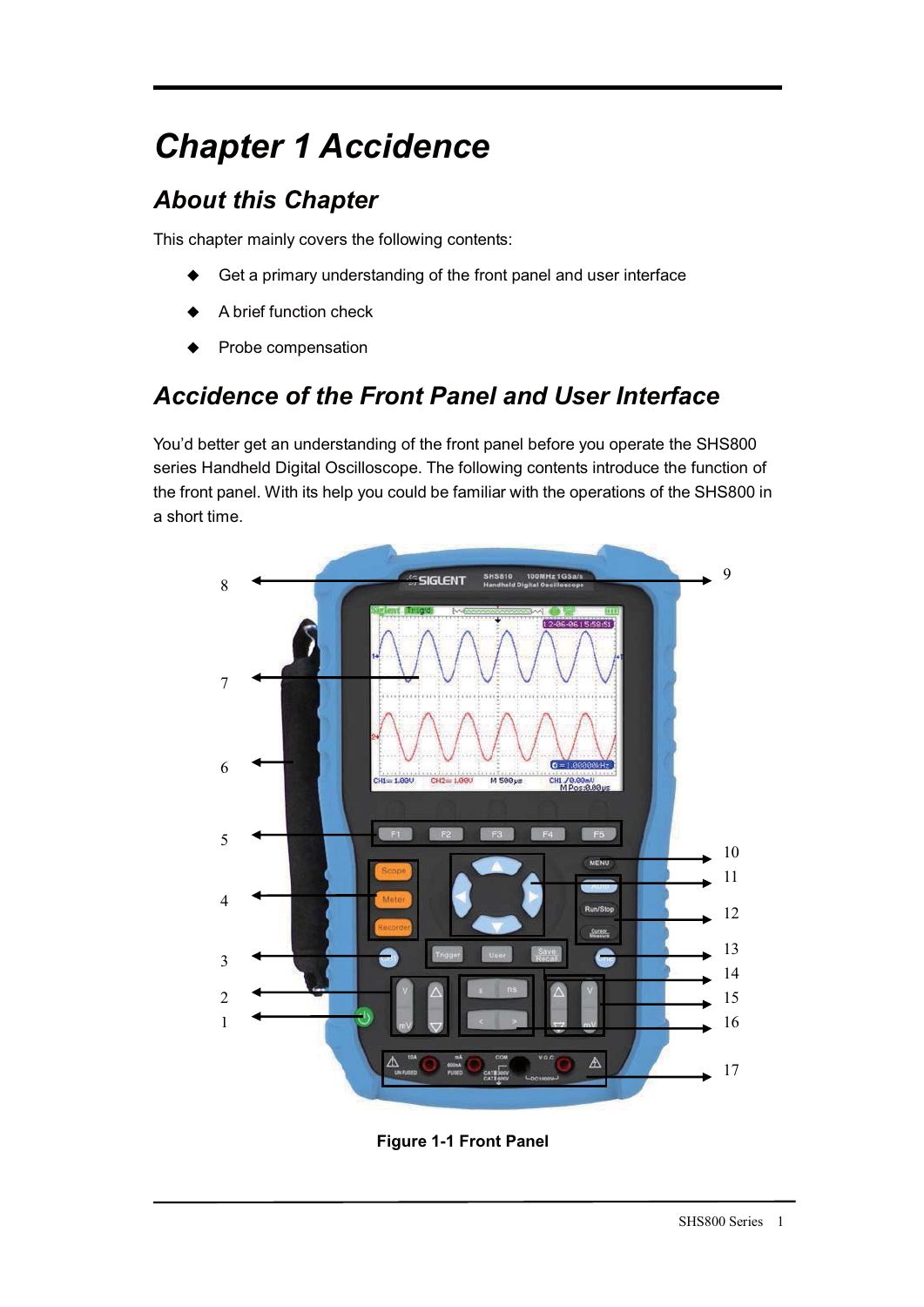#### **Description**

- 1. power on/off key
- 2. CH1 vertical range and position key
- 3. CH1 on /off key
- 4. Scope, Meter, Recorder function menu
- 5. option keys
- 6. Handle
- 7. LCD
- 8. LOGO
- 9. BW and sample rate
- 10. menu on/off key
- 11. arrow keys
- 12. Auto, Run/Stop, Cursor function keys
- 13. CH2 on/off key
- 14. Trigger, User, Save/Recall function keys
- 15. CH2 vertical range and position keys
- 16. time base and horizon position keys
- 17. multimeter input ports

#### **Notes:**

The arrow keys include these functions: direction keys, moving trigger level, setting the trigger level to zero, choosing menu, setting horizontal position to zero, moving cursor.



**Figure 1-2 Side Panel** 

#### **Description**

- 1. USB Device
- 2. USB Host
- 3. power input port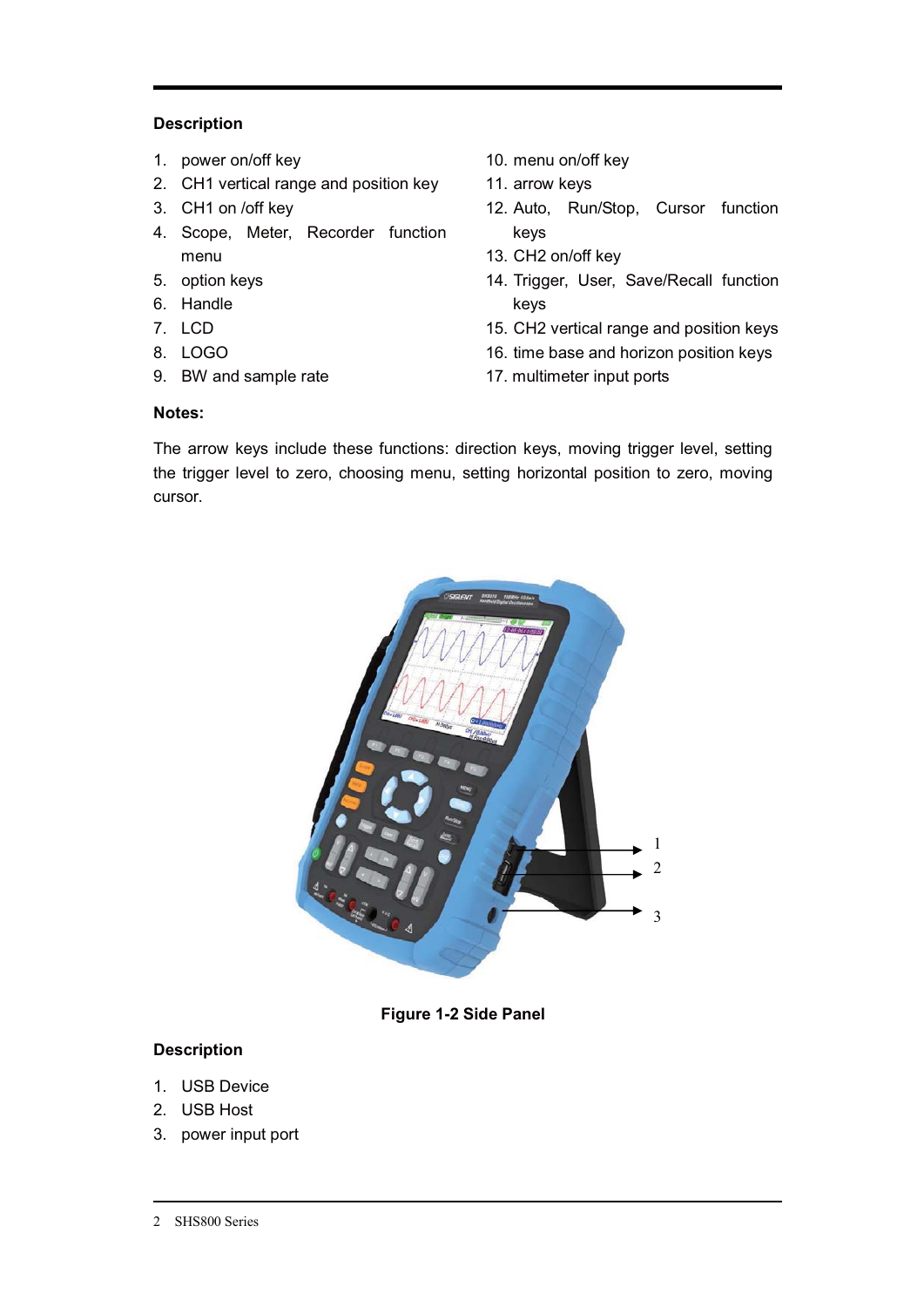

**Figure 1-3 User Interface** 

#### **Description**

1. Trigger state

**Armed**: The scope is acquiring data of pre-trigger ,please ignore all triggers under this state.

**Ready**: The scope has sampled all pre-triggers data and is ready to accept trigger. **Trig'd**: The scope has found a trigger and is sampling data after trigger.

**Stop:** The scope stops sampling data.

**Auto**: The scope is sampling waveform without trigger under automatic mode.

**Scan**: The scope samples and displays waveform under scan mode.

- 2. Shows location of current waveform in the memory
- 3. Shows the trigger position in the memory
- 4. **: Print Key** option chooses to **print figure**
	- : **Print Key** option chooses to **save figure**
- 5. : **USB Device** option chooses to connect **computer**

#### : **USB Device** option chooses to connect **printer**

- 6. Shows power state
- 7. Shows current time
- 8. Horizontal position
- 9. Frequency Counter
- 10. Shows the trigger level
- 11. Shows the time base
- 12. "**B"** shows the BW limited is on
- 13. Channel's vertical range
- 14. Channel's coupling states
- 15. "**2**" is a symbol of channel 2
- 16. "**1**" is a symbol of channel 1
- 17. **"T** "shows the trigger level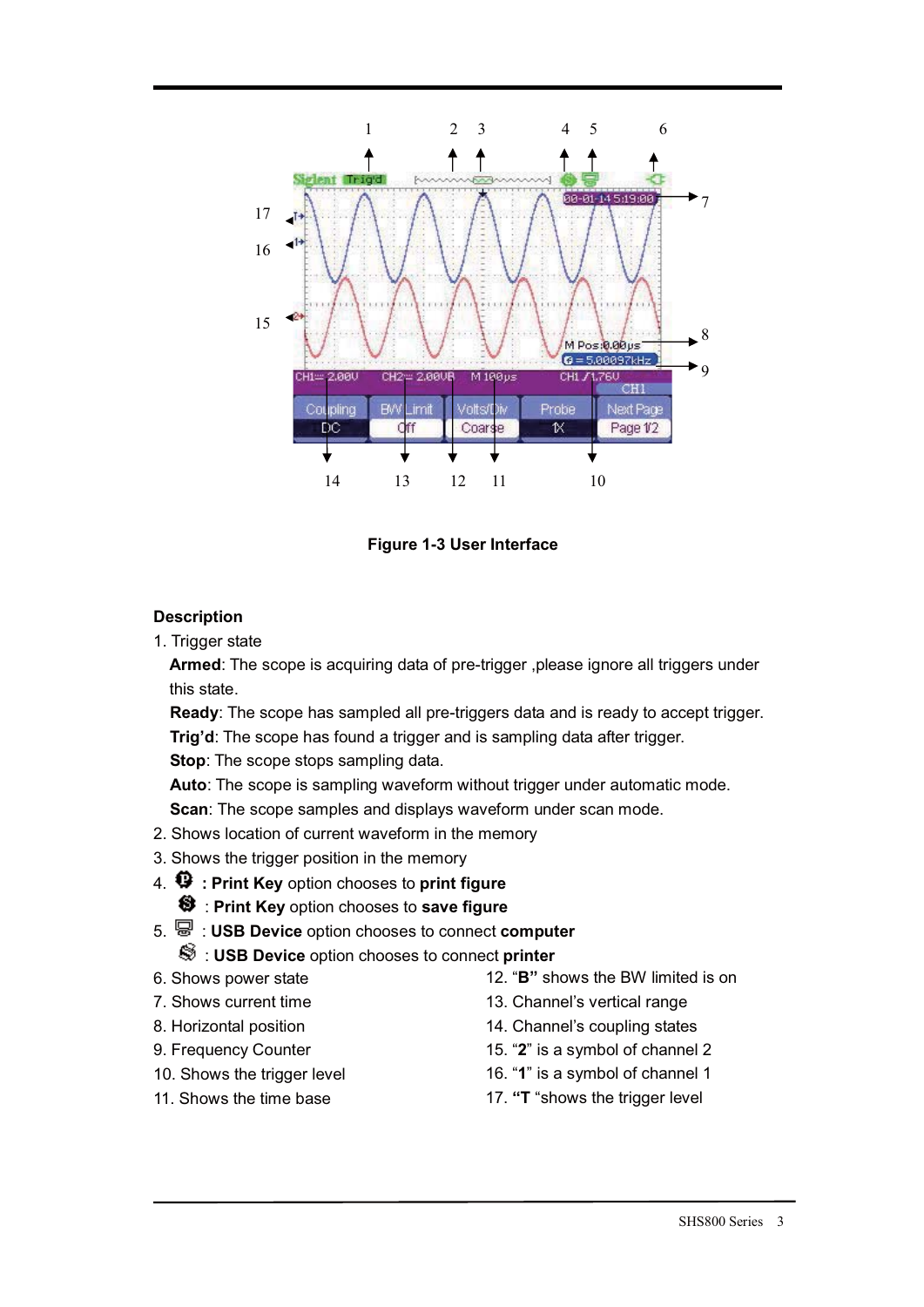## *Function Check and Probe Compensation*

#### *Function Check*

Let's make a quick function check to make sure whether the SHS800 works normally. Please do the following steps:

- 1. Power the SHS800. The SHS800 performs all the self check items and makes sure that it passes the self check.
- 2. Connect the probe to the **CH1** of the SHS800. Align the slot of the probe connector with the salient on the CH1 BNC, push down and twist right to lock the probe. Connect the probe tip and reference lead to the **Probe Comp** connectors.
- 3. Press Ǐ**Auto**ǐ**,** you will see a square wave with 1 KHz frequency and about 3V peak-peak in a few seconds.
- 4. Press Ǐ**CH1**ǐ twice to cancel channel 1, then press Ǐ**CH2**ǐ to display channel 2 and repeat step 2 and 3.

### *Probe Compensation*

When you connect the probe to an arbitrary channel for the first time, please make the following adjustment to make the probe match with the channels. Probe without compensation or compensation warp may lead to imprecise or false measurements. You can perform the adjustments manually to match your probe with the input channels.

- 1. Set the probe option attenuation in the channel menu to 10X and connect the probe to channel 1 on the scope. If you use the probe hook-tip, make sure that the hook-tip is fixed on the probe firmly.
- 2. Attach the probe tip to the **Probe Comp** $\sim$ **3V** connector and the reference lead to the **Probe Comp Ground** connector. Display the channel and then push button Ǐ**Auto**ǐ.
- 3. Check the shape of the waveform displaying on the screen.



**Under Compensated Correctly Compensated Over Compensated** 

4. Please adjust your probe or repeat all the operations above if necessary.

### *Multimeter meter pen*

To avoid obtaining no measurements or unnecessary damage to the SHS800, you should use the right jack when measuring current, voltage and other measure.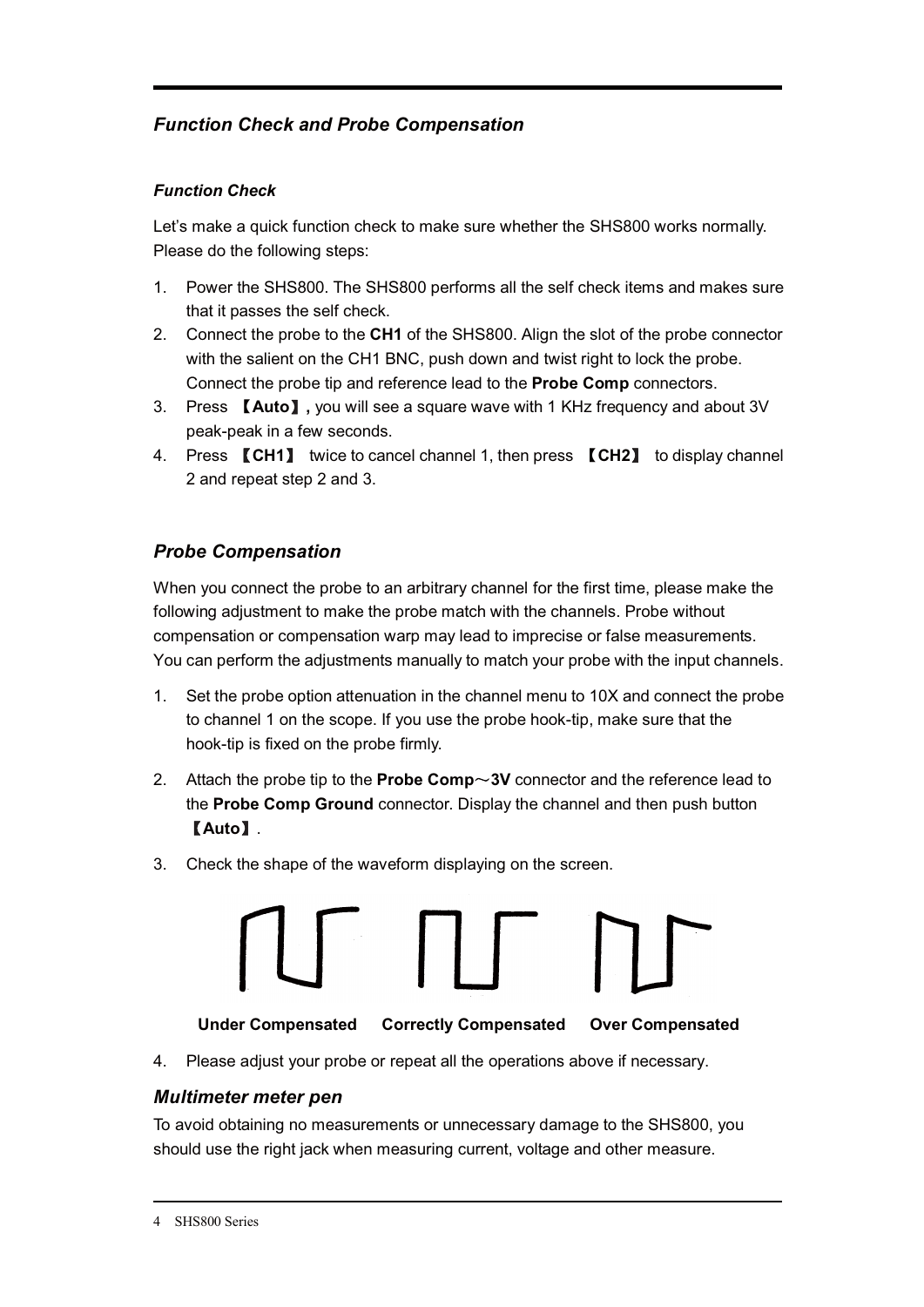# *Chapter 2 Using the Scope*

# *About this Chapter*

This chapter provides a step-by-step introduction to the scope functions of SHS800 series. The introduction gives basic examples to show how to use the menus and perform basic operations without d covering all of the capabilities of the scope functions.

In order to use the SHS800 effectively, we need to know the functions of the SHS800 below. Menu and control buttons, connector and control, auto-settings, Scope, measurement system, trigger system, storage system and utility system.

# *Menu and Control Buttons*

| Table 2-T Function Menu |                                |  |  |  |
|-------------------------|--------------------------------|--|--|--|
| CH1, CH2                | channel menu                   |  |  |  |
| Acquire                 | sample menu                    |  |  |  |
| <b>Display</b>          | display menu                   |  |  |  |
| Math                    | math menu                      |  |  |  |
| Horizon                 | horizon menu                   |  |  |  |
| Ref                     | reference waveform menu        |  |  |  |
| <b>MEAU</b>             | on/off menu                    |  |  |  |
| Auto                    | automatic setting control menu |  |  |  |
| Run/Stop                | sample/Stop button             |  |  |  |
| Cursor                  | cursor menu                    |  |  |  |
| Measure                 | automatic measurement menu     |  |  |  |
| <b>Trigger</b>          | trigger menu                   |  |  |  |
| Save/Recall             | save/Recall menu               |  |  |  |
| User                    | utility menu                   |  |  |  |
|                         |                                |  |  |  |

#### **Table 2-1 Function Menu**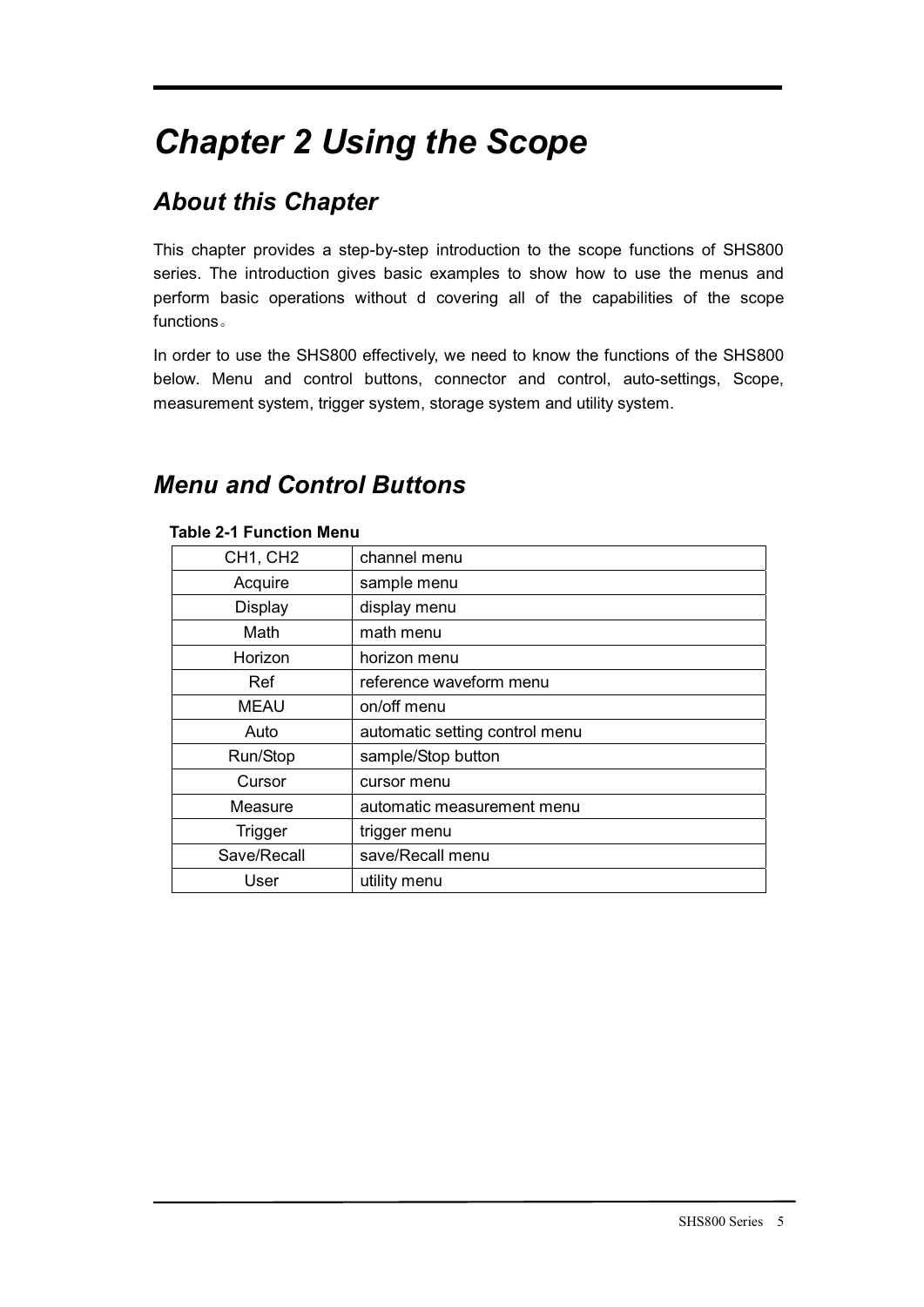# *Automatic Settings*

When measuring unknown signals and having no idea about its voltage, range, frequency, trigger and other information, you can use the automatic setting function.

#### *Automatic Setting Application Example*

#### **Operating steps:**

- 1. Input a signal to CH1 or CH2 and then press Ǐ**Auto**ǐ.
- 2. The SHS800 adjusts its settings automatically to display the best peak-peak, average, period, frequency and other information according to the characteristics of the signals.
- 3. Adjust time base and voltage range manually to obtain waveforms needed if necessary.



**Figure 2-1 Automatic Setting** 

# *CH1/CH2 Channel Functions*

Press **[CH1] / [CH2]** to enter CH1/CH2 channel menu.

| Coupling | <b>BW Limit</b> | Volts/Div. | (Probe | Next Page |
|----------|-----------------|------------|--------|-----------|
|          | Off             | Coarse     | K      | Page 1/2  |

**Figure 2-2 Channel Menu 1**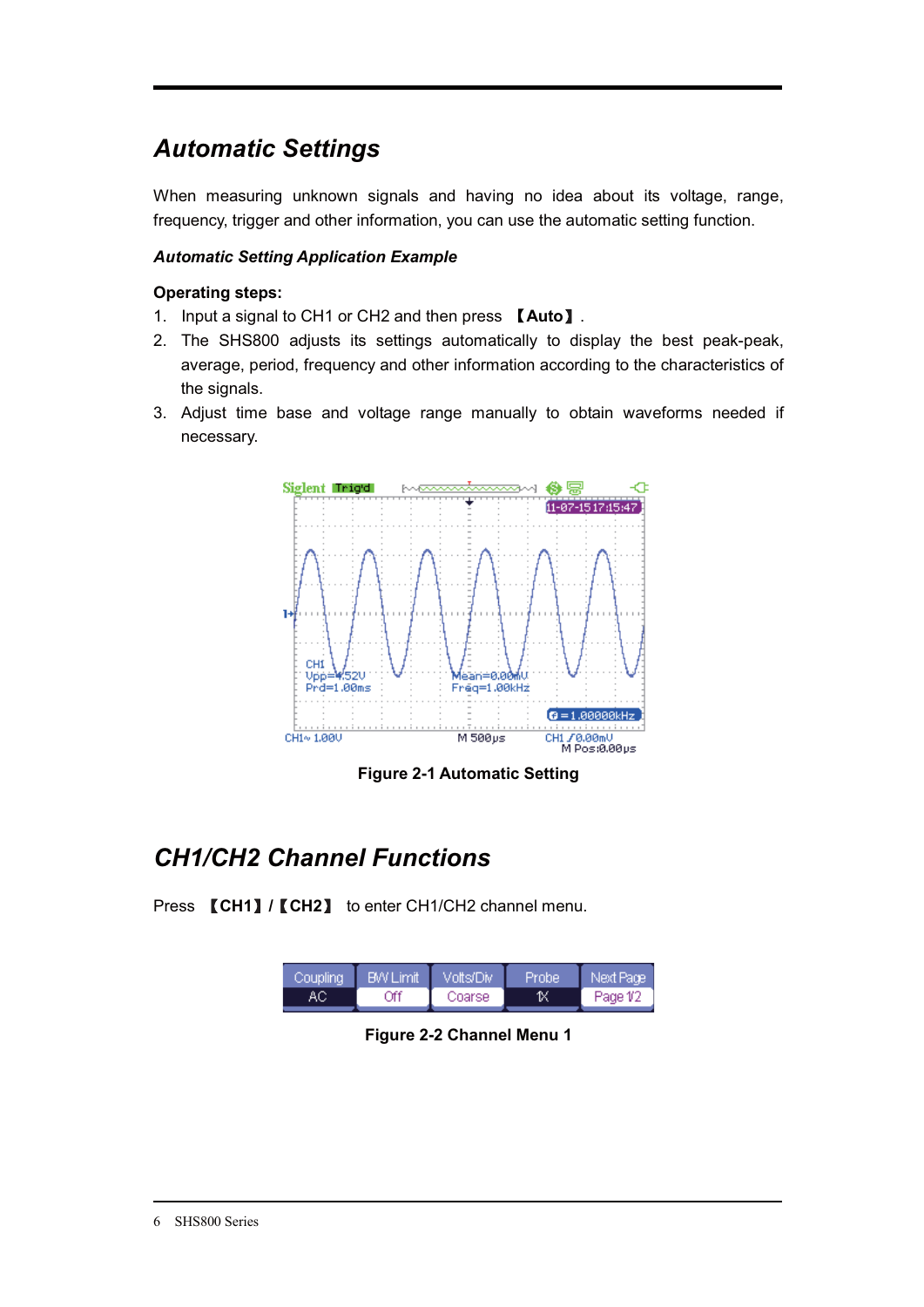#### **Table 2-2 CH1/CH2 function Menu 1**

| <b>Setting</b><br><b>Option</b> |                   | Instruction                                 |  |
|---------------------------------|-------------------|---------------------------------------------|--|
|                                 | DC                | DC passes both AC and DC                    |  |
|                                 |                   | components of the input signals.            |  |
|                                 |                   | AC blocks the DC component of the           |  |
| Coupling                        | AC.               | input signals and attenuates signals        |  |
|                                 |                   | below 10 Hz.                                |  |
|                                 | GND               | GND disconnects the input signal.           |  |
|                                 |                   | Limit the bandwidth above 20M to            |  |
| <b>BW Limit</b>                 | On.               | reduce display noise; filter the signals to |  |
|                                 | Off               | reduce noise and other unwanted high        |  |
|                                 |                   | frequency components.                       |  |
|                                 | Coarse            | Change the range of voltage by .1-2-5       |  |
| V/div                           |                   | sequence.                                   |  |
|                                 | Fine              | Fine changes the resolution by small        |  |
|                                 |                   | steps under the coarse settings.            |  |
| Probe                           | 1X, 5X, 10X, 50X, | Set to match the type of probe you are      |  |
|                                 | 100X, 500X, 1000X | using to ensure correct vertical readouts.  |  |
| Next Page                       | Page1/2           | Enter the second page of CH1/CH2            |  |
|                                 |                   | menu.                                       |  |

| Invert |        |         | Next Page |
|--------|--------|---------|-----------|
| . Yff  | Filter | To Zero | Page 2/2  |

### **Figure 2-3 Channel Menu 2**

#### **Table 2-3 CH1/CH2 Function Menu 2**

| <b>Option</b> | <b>Setting</b> | <b>Instruction</b>                                        |
|---------------|----------------|-----------------------------------------------------------|
| Invert        | On/Off         | Turn on/off invert function.                              |
| Filter        |                | Enter the <b>FILTER</b> menu.                             |
| To Zero       |                | Set waveform vertical position and trigger level to zero. |
| Next Page     |                | Page 2/2   Return to the first page of CH1/CH2 menu.      |

|    | <b>Aype</b> | _imit<br><b>STATE</b> |        |
|----|-------------|-----------------------|--------|
| )n |             |                       | Return |

**Figure 2-4 Digital Filter Function Menu**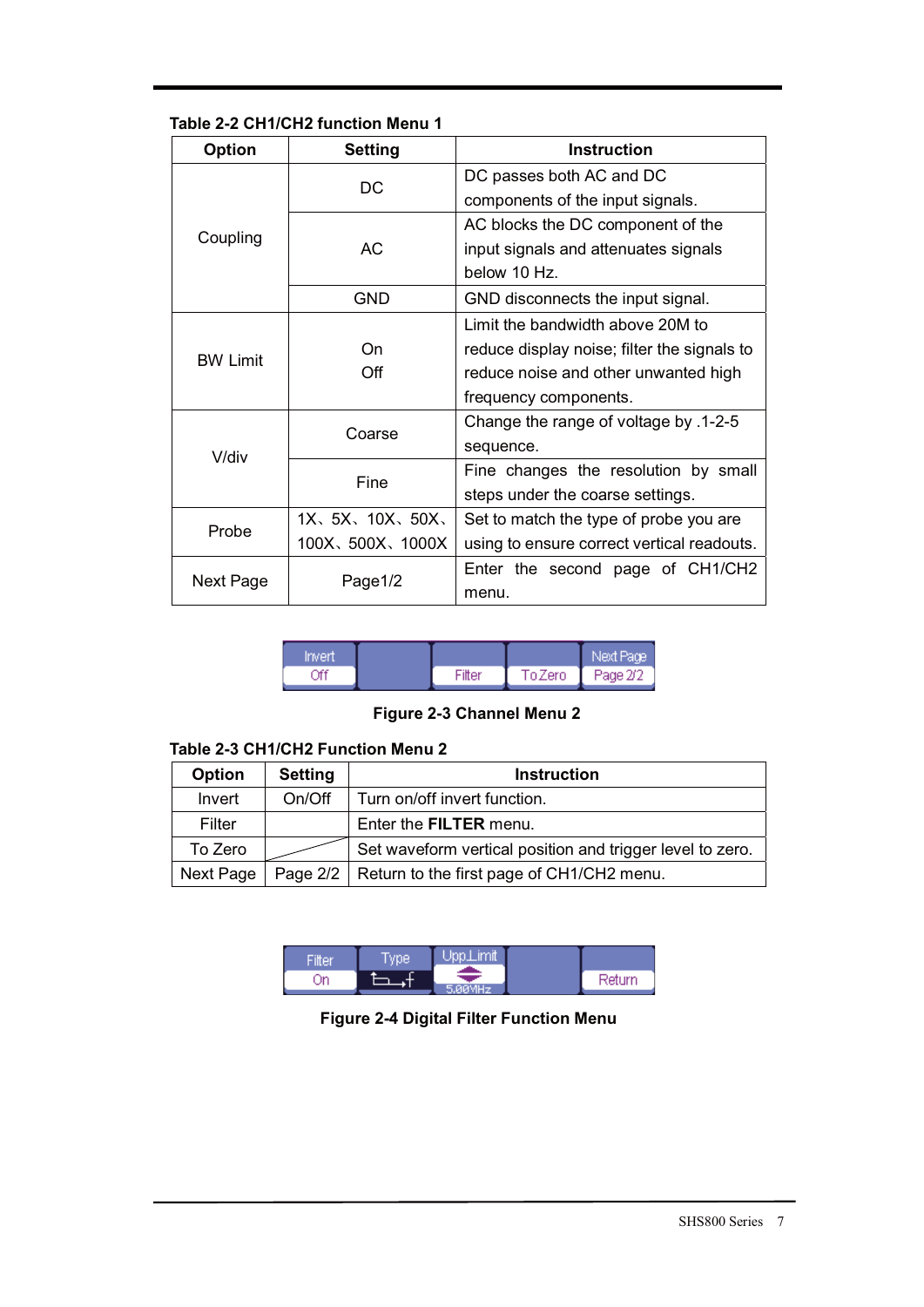| <b>Option</b>                            | <b>Setting</b> | Introduction                          |  |
|------------------------------------------|----------------|---------------------------------------|--|
| <b>Digital Filter</b>                    | On             | Turn on the digital filter.           |  |
|                                          | Off            | Turn off the digital filter.          |  |
|                                          | − .+           | Setup as LPF (Low Pass Filter).       |  |
|                                          | +ت             | Setup as HPF (High Pass Filter).      |  |
| <b>Type</b>                              | fہصٹ           | Setup as BPF (Band Pass Filter).      |  |
|                                          | fصط            | Setup as BRF (Band Reject Filter).    |  |
|                                          |                | Use the up and down arrow keys to set |  |
| Up Limit                                 |                | Upp Limit.                            |  |
|                                          |                | Use the up and down arrow keys to set |  |
| Low Limit                                |                | Low Limit.                            |  |
| Return to the CH1 or CH2 menu.<br>Return |                |                                       |  |

**Table 2-4 Digital Filter Function Menu** 

#### *Digital Filter Application Example*

#### **Operation steps:**

- 1. Input a signal to CH1 and press **[AUTO]**.
- 2. Press **[CH1]** to enter CH1 menu.
- 3. Press Ǐ**F5**ǐ to enter the second page of the CH1 menu.
- 4. Press Ǐ**F3**ǐ to enter the digital **Filter** function.
- 5. Press **F2** to choose a filter type. For example: input a signal with BW 20M and choose **Upp\_Limit**.
- 6. Use up and down arrow keys to set the filter range.
- 7. Press **【F1 】**to turn on the filter



**Figure 2-5 Before Turn On the Digital Filter**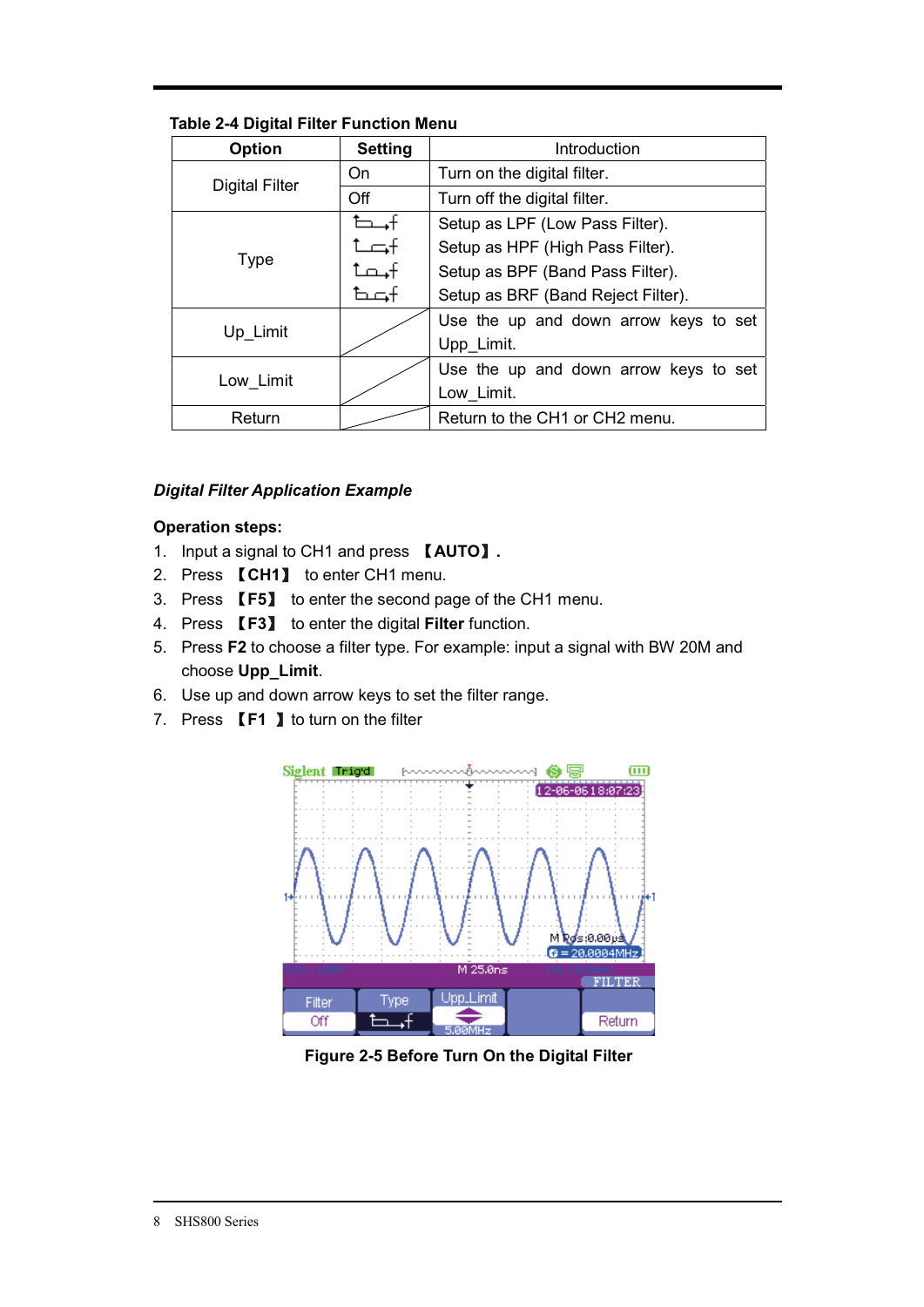

**Figure 2-6 After Turn On the Digital Filter** 

# *Scope's Function Menu*

The button Ǐ**Scope**ǐ includes the following functions:



**Figure 2-7 Scope Function Menu** 

## *Acquire Signals System*

Press **[Scope]** and choose **Acquire** to enter acquiring system. See Figure 2-8.

| Sampling<br>Peak<br>Detect<br>Average |                 | M 25.0ns | $6 < 10$ Hz<br>CH1 / 0.00mU | M Pos:0.00ps |
|---------------------------------------|-----------------|----------|-----------------------------|--------------|
| Acquisition                           | <b>Averages</b> | Sinx/x   | Mode                        | Sa Rate      |
| Average                               | 256             | Sinx     | <b>RealTime</b>             | 1.000GSa     |

**Figure 2-8 Acquire Signals system function menu**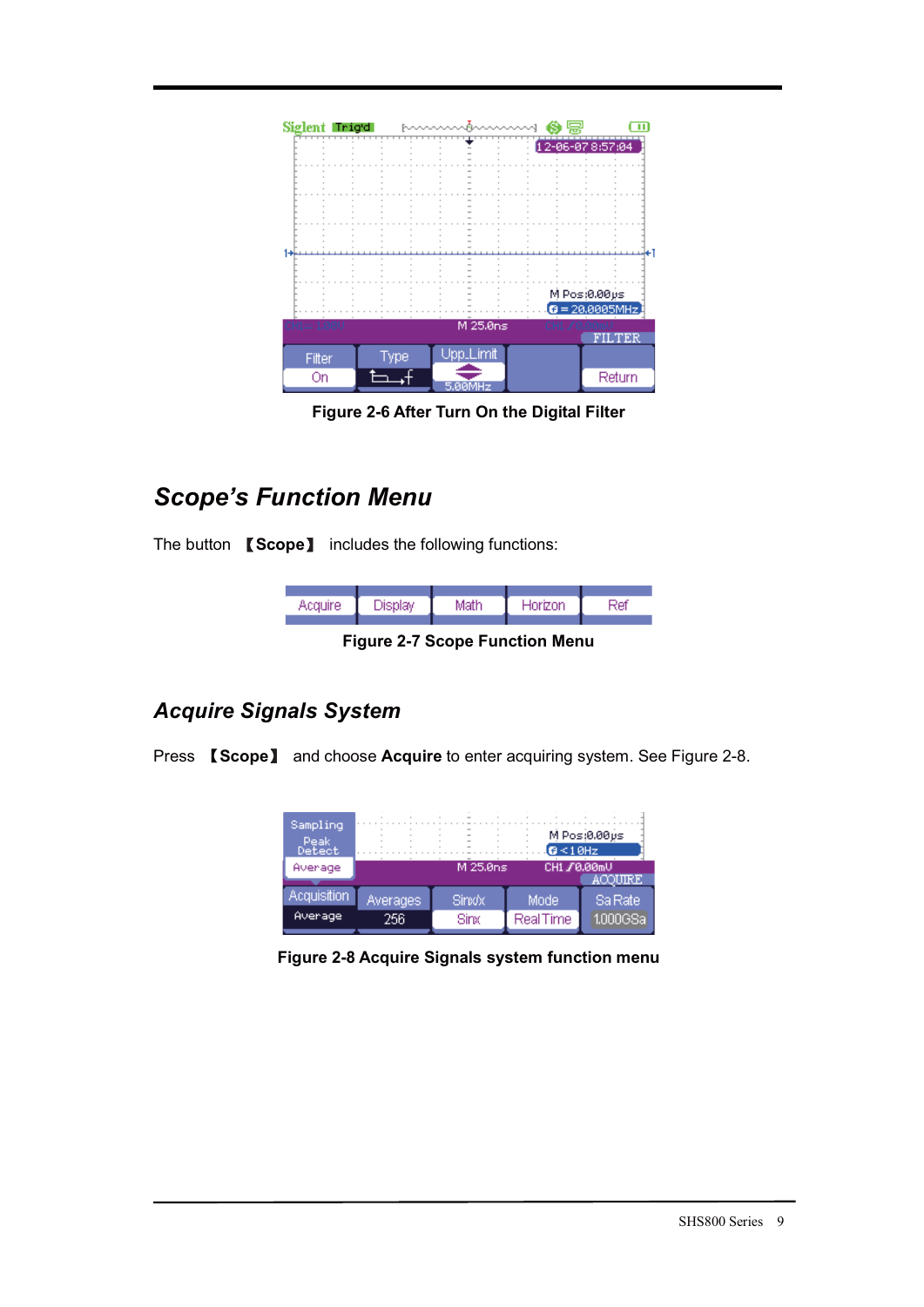| <b>Option</b> | <b>Setting</b>             | <b>Introduction</b>                           |
|---------------|----------------------------|-----------------------------------------------|
|               | Sampling                   | Sample and display most waveforms accurately. |
| Acquisition   | <b>Peak Detect</b>         | Detect burr and reduce fake wave phenomena.   |
|               | Average                    | Reduce random and irrelative noise.           |
| Averages      | (4, 16, 32,<br>64,128,256) | Select the times of averages.                 |
| Sinx/x        | sinx                       | Use sin interpolation                         |
|               | x                          | Use liner interpolation                       |
| Mode          | Equ time                   | Set the Sampling mode to Equ time.            |
|               | Real time                  | Set the Sampling mode to Real time.           |
| Sa Rate       |                            | Display system sampling rate.                 |

**Table 2-5 Acquiring Signals System Function Menu** 

**Sampling**: To construct the waveform, the scope samples the signals in equal interval.

**Peak Detect**: The scope captures the maximum and minimum values of the signals in every interval to display the waveform.

**Average**: The scope acquires several waveforms, averages them, and displays the final waveform. The more average times the smoother of the waveform.

**Equivalent Time Sampling**: This mode is good for observing repetitive period waveforms. The sampling rate is up to 50GSa/s.

**Real Time Sampling**: The scope has the highest real-time sampling rate up to 1GSa/s.

#### *Interpolation (Sinx/x) Application Example*

#### **Operation steps:**

- 1. Press Ǐ**Scope**ǐ and choose **Acquire** to enter acquiring system.
- 2. Press Ǐ**F4**ǐ to choose **Ream Time**.
- 3. Press Ǐ**F3**ǐ to choose **Sinx/x**.



**Figure 2-9 Sinx Interpolation**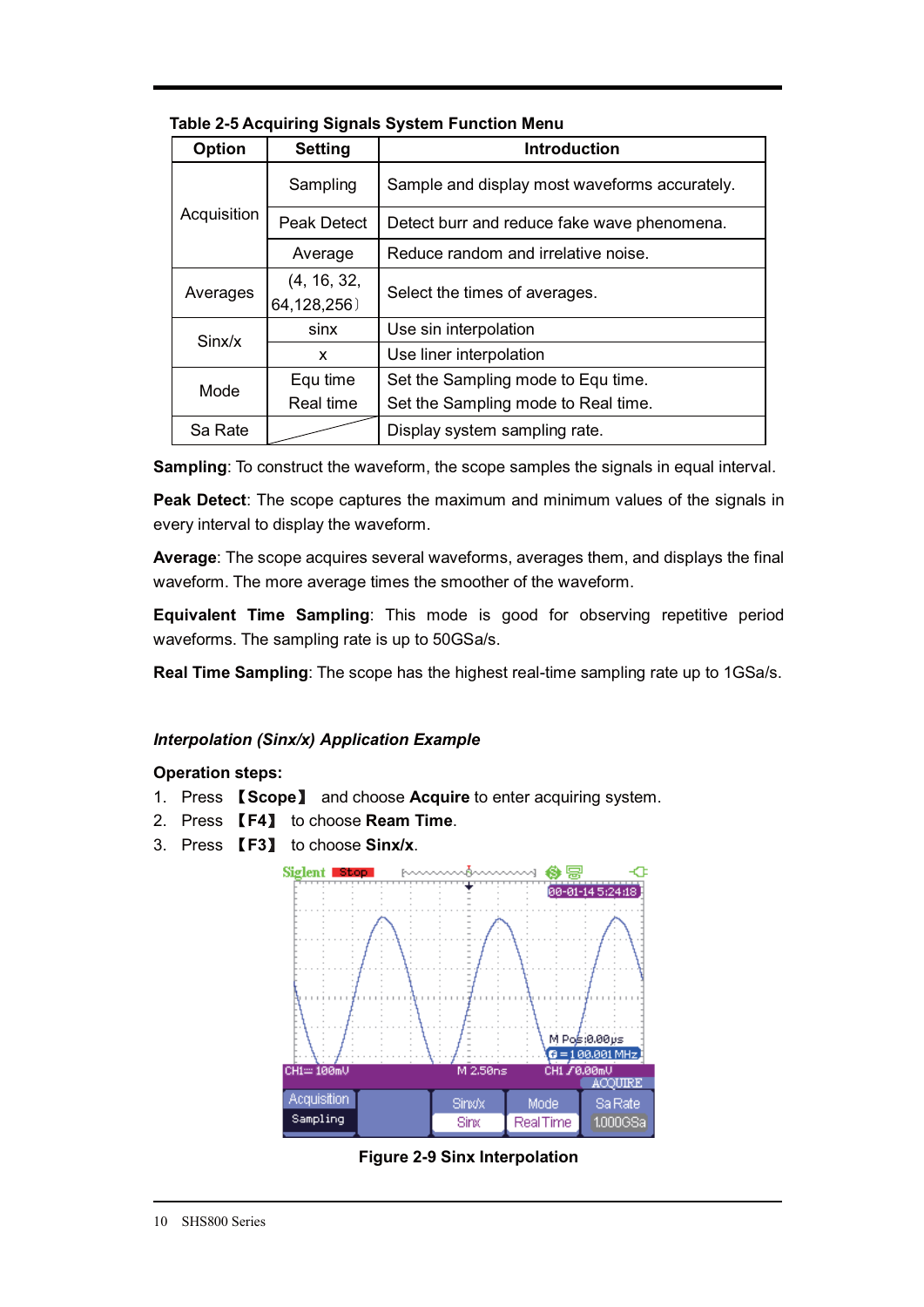

**Figure 2-10 X Interpolation** 

## *Display System*

|  | Press <b>[Scope]</b> and choose Display to enter display system. See Figure 2-6. |  |
|--|----------------------------------------------------------------------------------|--|
|  |                                                                                  |  |

| vpe     | Persist | Intensity | <b>Brightness</b> | Next Paœll |
|---------|---------|-----------|-------------------|------------|
| Vectors | Эff     |           | 40%               | Page 1/2   |

**Figure 2-11 Display Menu 1** 

## **Table 2-6 Display System Function Menu**

| <b>Option</b>     | <b>Setting</b>              | <b>Introduction</b>                     |
|-------------------|-----------------------------|-----------------------------------------|
|                   | Vectors                     | Vectors fill the space between adjacent |
| <b>Type</b>       |                             | sample points in the display.           |
|                   | Dots                        | Dots: display sample points directly.   |
|                   | Off                         |                                         |
|                   | 1 sec                       | Sets the length of time each displayed  |
| Persist           | 2 sec                       | sample point remains displayed.         |
|                   | 5 sec                       |                                         |
|                   | Infinite                    |                                         |
| Intensity         | $\triangle$ - Intensity>    | Set waveform intensity.                 |
| <b>Brightness</b> | ← <brightness></brightness> | Set grid brightness.                    |
|                   | Page $1/2$                  | Enter the second page of DISPLAY        |
| Next Page         |                             | menu.                                   |



**Figure 2-12 Display Menu 2**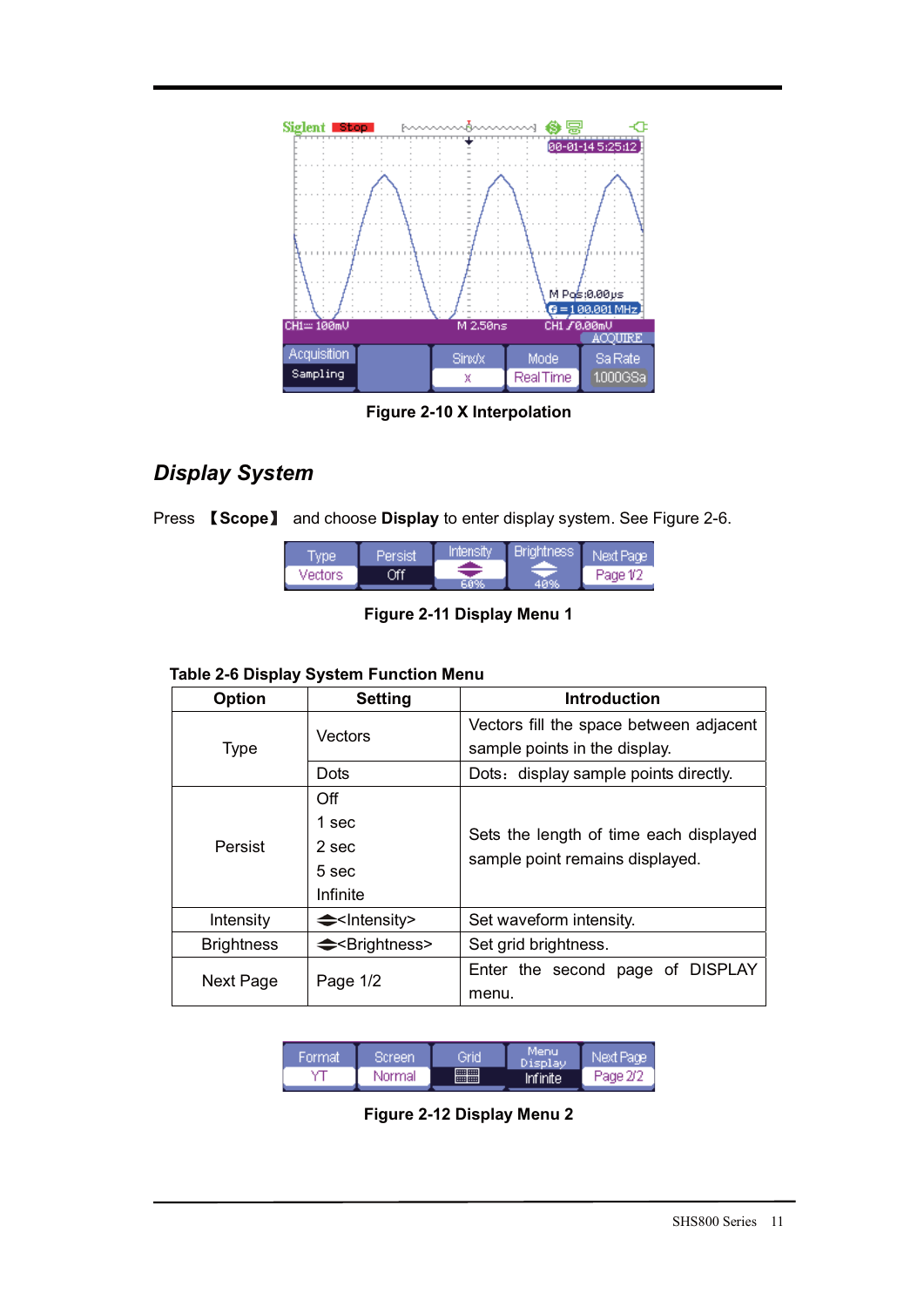| <b>Option</b> | <b>Setting</b>     | <b>Introduction</b>                        |
|---------------|--------------------|--------------------------------------------|
|               | YT                 | YT format displays the vertical voltage in |
|               |                    | relation to time (horizontal scale).       |
| Format        |                    | XY format displays a dot each time a       |
|               | <b>XY</b>          | sample is acquired on channel 1 and        |
|               |                    | channel 2.                                 |
| Screen        | Normal             | Set to normal mode.                        |
|               | Inverted           | Set to invert color display mode.          |
|               |                    | Display grids and axes on the screen.      |
| Grid          |                    | Turn off the grids.                        |
|               |                    | Turn off the grids and axes.               |
| Menu          | 2sec, 5sec, 10sec, | Set display time of menu on the screen.    |
| Display       | 20sec, Infinite    |                                            |
| Next Page     | Page 2/2           | Return to the first page of DISPLAY menu.  |

#### **Table 2-7 Display system function menu 2:**

#### *XY Waveform Application Example*

#### **Observe XY waveform, operation steps:**

- 1. Input 2 sine signals to the channels with the same frequency, range and phase 90 degree difference, press the button **【Auto】**.
- 2. Press Ǐ**Scope**ǐ and choose **Display** to enter the display system.
- 3. Press Ǐ**Next Page**ǐ to enter the second page of DISPLAY menu.
- 4. Press **【F1】** to choose XY mode.
- 5. Adjust the vertical range of CH 1 and CH 2 to obtain the best XY waveform.



**Figure 2-13 XY Waveform**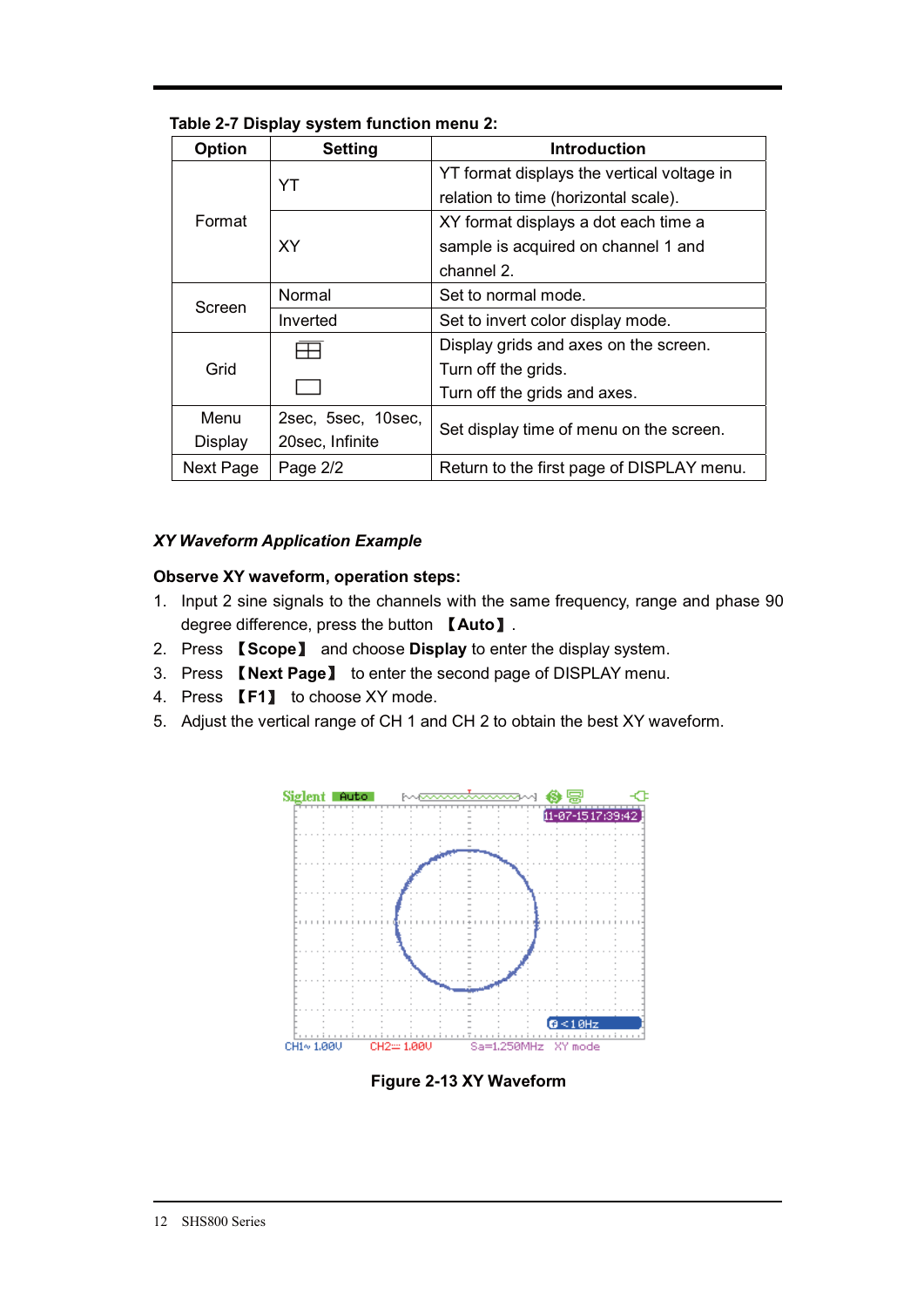## *Math Waveform*

Press Ǐ**Scope**ǐ and choose **Math** to enter the math waveform function menu.

| Operation. |         | Invert | Next Page |
|------------|---------|--------|-----------|
|            | CH1+CH2 | Off    | Page 1/2  |

#### **Figure 2-14 MATH Menu**

#### **Table 2-8 Math Menu Function**

| <b>Option</b> | <b>Setting</b> | <b>Instruction</b>                  |
|---------------|----------------|-------------------------------------|
|               |                | CH <sub>1+CH2</sub>                 |
|               |                | CH1-CH2、CH2-CH1                     |
| Operation     | *              | CH <sub>1</sub> *CH <sub>2</sub>    |
|               |                | CH1/CH2、CH2/CH1                     |
|               | <b>FFT</b>     | <b>Fast Fourier Transform.</b>      |
| Invert        | On             | Invert the waveform.                |
|               | Off            | Turn off the invert function        |
| Next Page     | Page1/2        | Enter the second page of MATH menu. |



**Figure 2-15 MATH Function Menu** 

#### **Table 2-9 Addition operation**

| Option             | <b>Setting</b> | <b>Instruction</b>                                      |
|--------------------|----------------|---------------------------------------------------------|
| -∽∾                |                | Use arrow keys to move the waveform upright.            |
| $\rightsquigarrow$ |                | Use arrow keys to adjust the scale of math<br>waveform. |
| Waveform           | On             | Turn on the math waveform                               |
| <b>Math Switch</b> | Off            | Unique key turn off the math waveform.                  |
| Next page          | Page2/2        | Return to the first menu off math waveform.             |

#### *Waveform Math Application Example*

#### **Operation steps of adding two waveforms:**

- 1. Input two signals to the channels and press **[Auto]**.
- 2. Press Ǐ**Scope**ǐ and choose **Math** to enter waveform operation.
- 3. Press **[F1]** to choose "+" operation.
- 4. Press **【F5】** to enter the second page of waveform operation menu.
- 5. Use  $\sqrt{a}$  and  $\sqrt{a}$  functions keys and the arrow keys to change the parameter to display the best waveform.
- 6. Press Ǐ**F4**ǐ to exit the math waveform operation.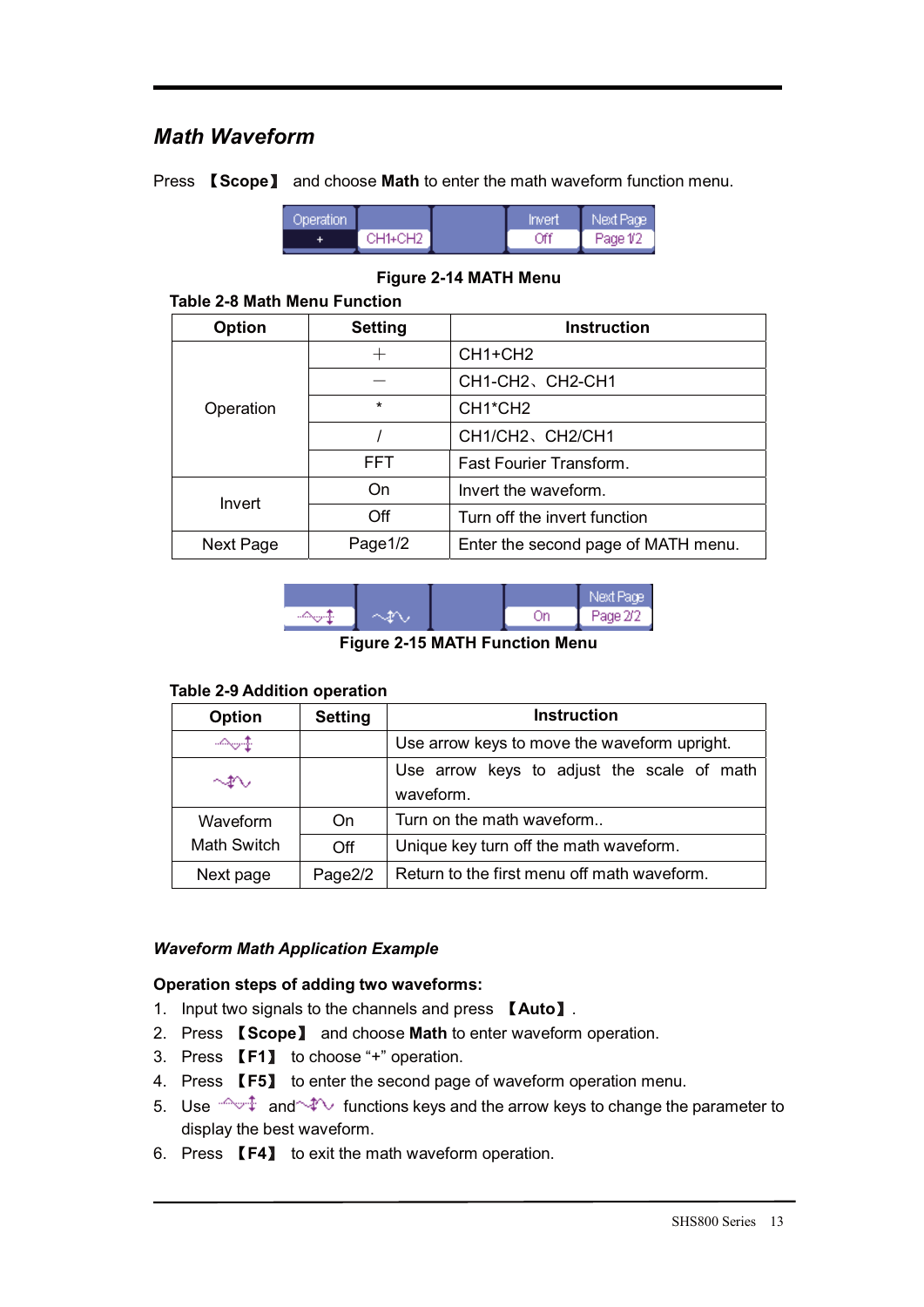

**Figure 2-16 Result of Two Waveforms Add** 

#### **About FFT operation**

Using FFT math operation can translate time field signal to frequency field signal.

| - Operation | Source |         | Window FFT Zoom Next Page |          |
|-------------|--------|---------|---------------------------|----------|
| FFT         | CH1    | Hanning | 18                        | Page 1/2 |

**Figure 2-17 FFT Function Menu 1** 

|        | <b>Display</b> |         |    | Next Page |
|--------|----------------|---------|----|-----------|
| dBVrms | Bplit          | To Zero | Эn | Page 2/2  |

**Figure 2-18 FFT Function Menu 2** 

#### **Table 2-10 FFT Window Function**

| <b>Window</b>   | <b>Characteristic</b>       | <b>Advantage content</b>         |
|-----------------|-----------------------------|----------------------------------|
|                 | The best frequency          | Symmetric transients or bursts.  |
|                 | resolution but the worst    | Equal-amplitude sine waves with  |
| Rectangular     | magnitude resolution. It    | fixed frequencies. Broadband     |
|                 | is essentially the same     | random noise with a relatively   |
|                 | as no window.               | slowly varying spectrum.         |
|                 | <b>Better</b><br>frequency, | Sine, periodic, and narrow-band  |
| Hanning         | magnitude<br>poorer         | random noise.                    |
|                 | than<br>accuracy            |                                  |
|                 | rectangular                 |                                  |
|                 | Hamming has a slightly      | Transients or bursts pulse. The  |
| Hamming         | better frequency            | ranges of the signals have great |
|                 | resolution than             | difference from before to after. |
|                 | Hanning.                    |                                  |
| Best magnitude  |                             | Single frequency waveforms, to   |
| <b>Blackman</b> | resolution but worst        | find higher order harmonics.     |
|                 | frequency resolution.       |                                  |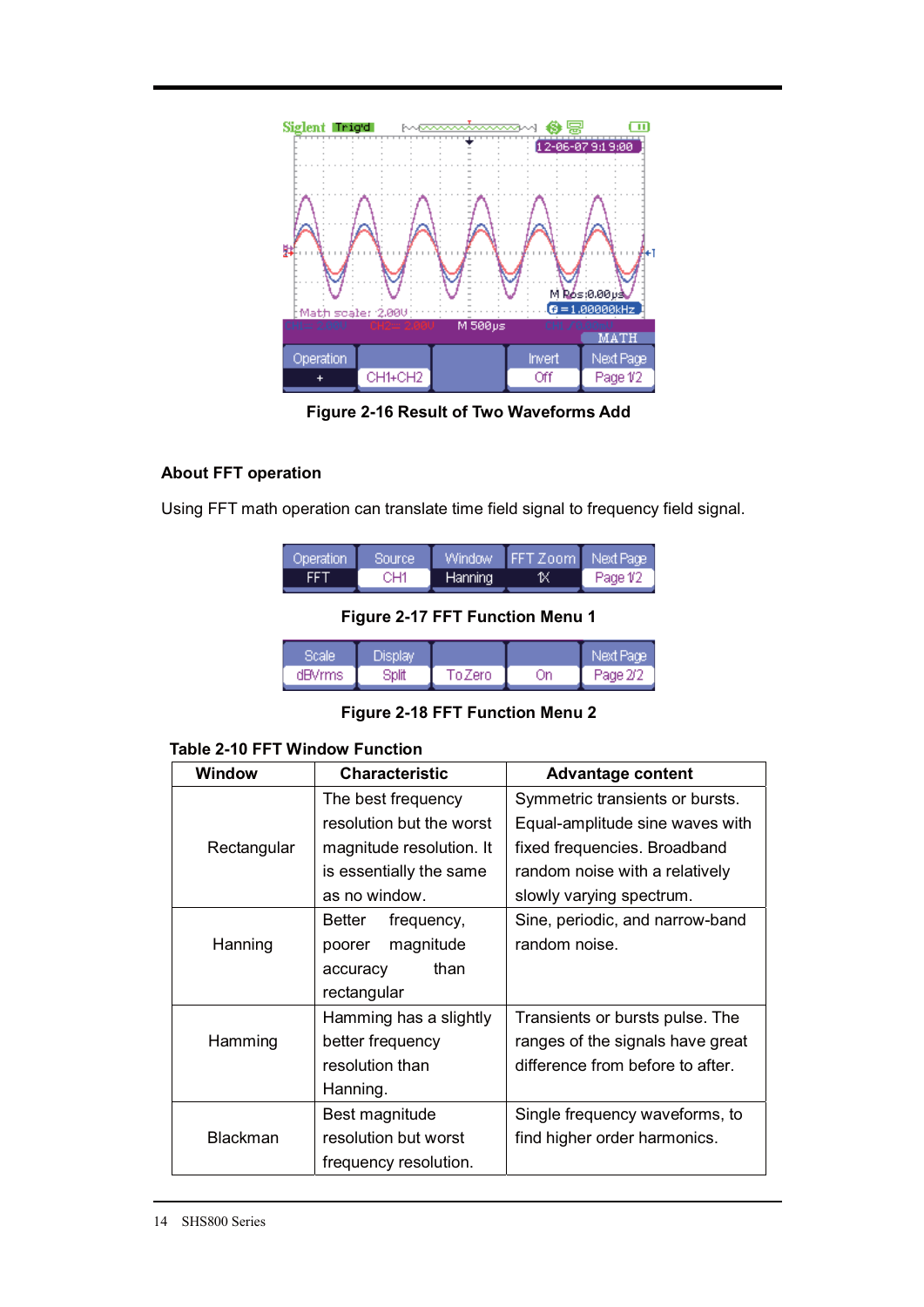**FFT Zoom:** zoom in FFT waveform vertically by 1X, 2X, 5X and 10X.

**Scale:** choose **dBVrms** or **Vrms** as a measure unit.

**Display: Spilt** or **Full Screen** FFT waveform display mode.

#### *FFT Waveform Operation Application Example*

#### **Operation steps:**

- 1. Input a signal to **CH1** and press Ǐ**Auto**ǐ.
- 2. Press Ǐ**Scope**ǐ and choose **Math** to enter waveform operation.
- 3. Press Ǐ**F1**ǐ to choose **FFT.**
- 4. Press Ǐ**F5**ǐ to enter the second page of the menu and adjust the setups.
- 5. Adjust the channel vertical scale and complete FFT waveform's vertical position and vertical scale settings.
- 6. Press **【F5】** to exit waveform operation.



**Figure 2-19 FFT Waveform** 

## *Horizontal System*

Press Ǐ**Scope**ǐ and then choose **Horizontal** to enter the horizontal function menu.

#### **Figure 2-20 Horizontal System Menu**

**Delay scan:** zoom in the waveform being chosen.

**Memory depth:** normal memory and long memory.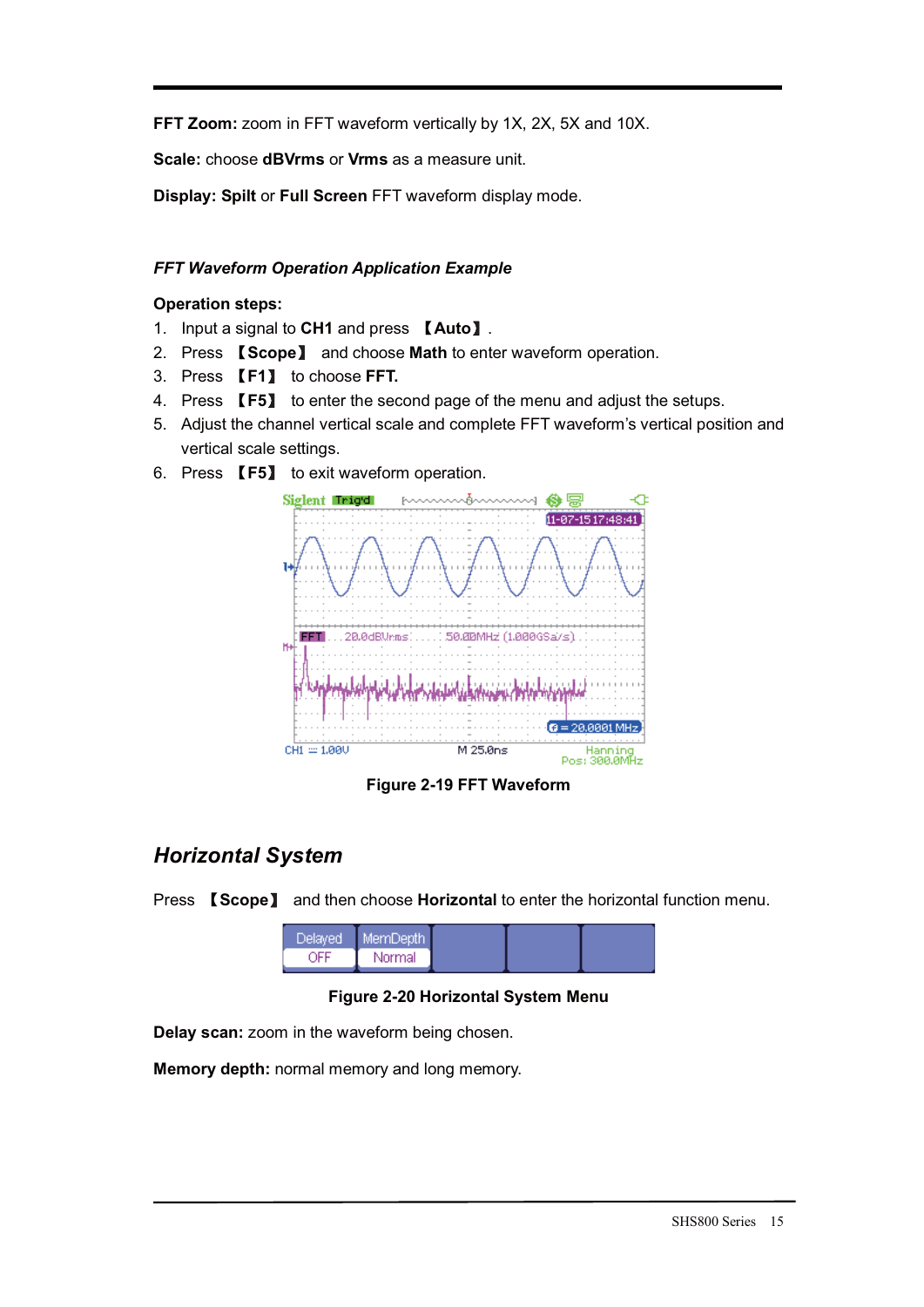#### *Delay Scan Application Example*

#### **Operation steps:**

- 1. Input a waveform to **CH1** or **CH2**.
- 2. Adjust time base to display the best waveform.
- 3. Press Ǐ**Scope**ǐ and then choose **Horizontal** to enter horizontal system.
- 4. Press **[F1]** to turn on delay scan.
- 5. Change time base and choose a window waveform to zoom in and analyze.
- 6. Press Ǐ**F1**ǐ to turn off delay scan.





#### *Normal Memory and Long Memory under Real Time Sample Application Example*

#### **Operations steps:**

- 1. Input a sine signal with 100M bandwidth and 4V Vpp to CH1 or CH2, adjust time base to 50nS. The common storage sampling rate will be 1GSa/s while the long storage is 500MSa/s at this time.
- 2. Press **[Run/Stop]** respectively at common storage and long storage.
- 3. Change time base to let the whole waveform display on the screen.
- 4. Count memory depth. Sampling Points=Sampling Rate \*Sampling Time



**Figure 2-22 Normal Memory**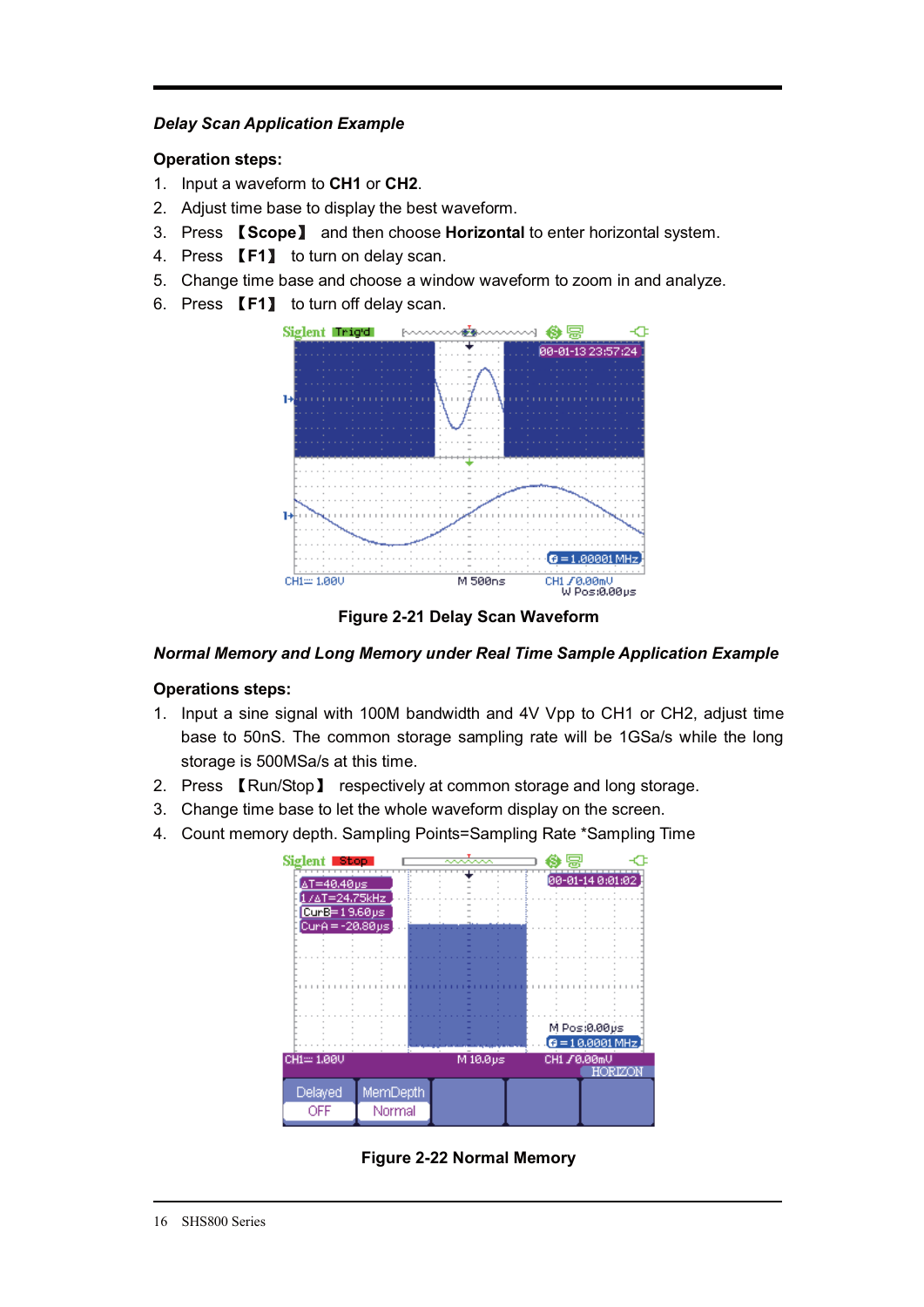

**Figure 2-23 Long Memory** 

## *Reference waveform*

Press **[Scope]** and choose **Ref** to enter the reference waveform function menu.

| Source' |          |       | REF<br>V. |
|---------|----------|-------|-----------|
| ∩⊔4     | ⊃⊏⊑<br>А | Bave: | )n        |

**Figure 2-24 Reference waveform Menu** 

#### **Table 2-11 REF Waveform Function Menu**

| <b>Function</b> | <b>Setting</b>      | <b>Instruction</b>                                 |  |
|-----------------|---------------------|----------------------------------------------------|--|
| Signal          | CH <sub>1/CH2</sub> | Choose the waveform to be saved.                   |  |
| Ref A/Ref B     |                     | Choose to save or recall the reference position of |  |
|                 |                     | the waveform                                       |  |
| Save            |                     | Save the source waveform to the pointed            |  |
|                 |                     | reference position.                                |  |
| Ref A/Ref B     | On                  | Display the reference waveform on the screen.      |  |
|                 | Off                 | Clean the reference waveform on the screen.        |  |

#### *Reference Waveform Application Example*

#### **Operation steps:**

- 1. Input a waveform to **CH1** or **CH2**.
- 2. Adjust time base to display the best waveform.
- 3. Press Ǐ**Scope**ǐ and choose **Ref** to enter horizontal system.
- 4. Choose the reference waveform need to save and press Ǐ**F4**ǐ to save.
- 5. Press Ǐ**F5**ǐ to show the reference waveform.
- 6. Press Ǐ**F5**ǐ to exit the reference waveform.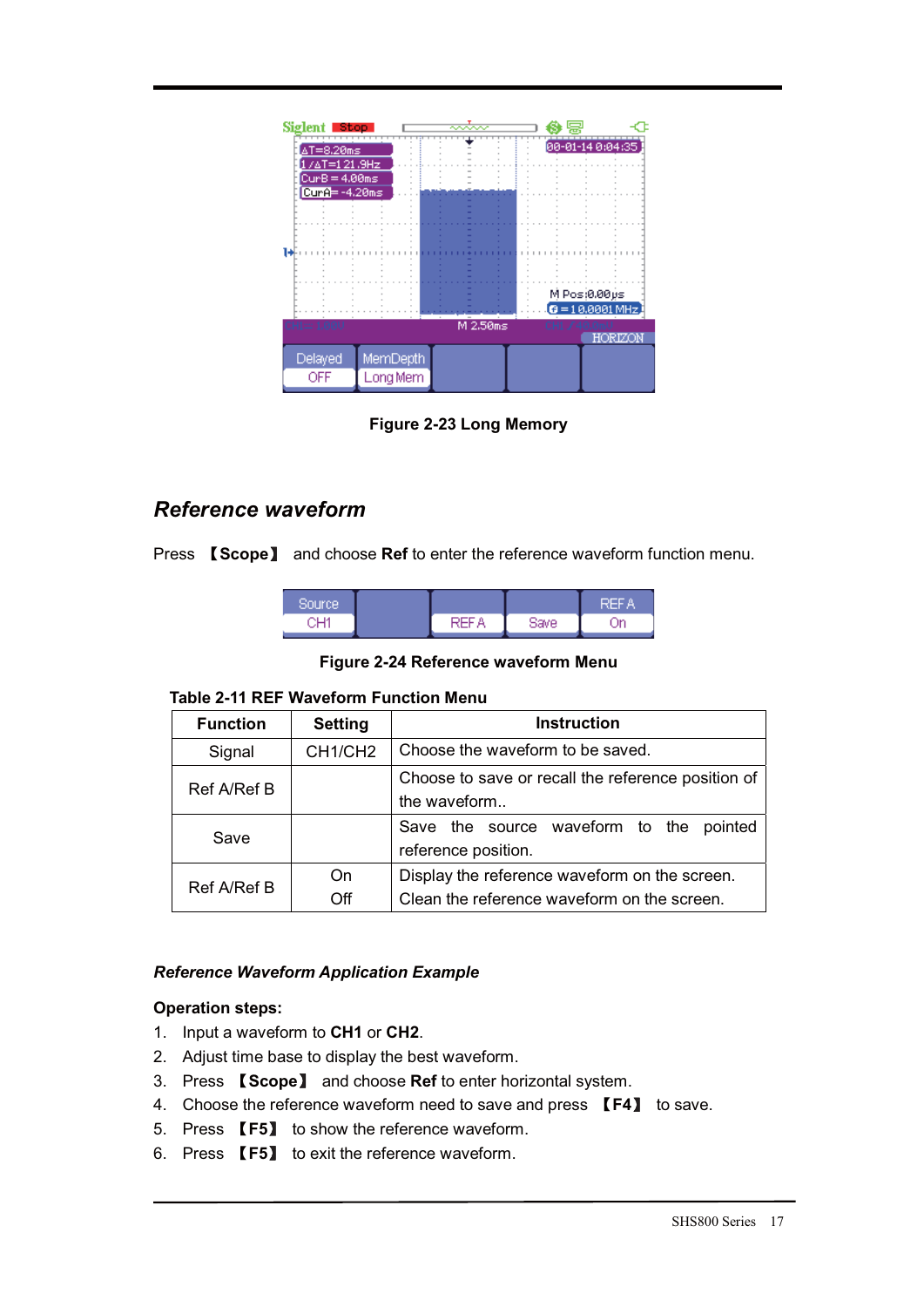

**Figure 2-25 Reference Waveform** 

## *Cursor and Measure System*

## *Cursor measure*

Press **【Cursor/Measure】** once to enter the cursor measure system.

There are three modes of measure: manual, track, automatic.

**Manual mode**: horizontal or vertical cursors appear in couple and we use them to measure voltage or time parameters. The space between two cursors can be adjusted.

| Mode    | <b>Vpe</b> | Source | Cur A | 'ur B |
|---------|------------|--------|-------|-------|
| Manual. | Voltage    | CH1    |       |       |

**Figure 2-26 Manual Cursor Measurement** 

| <b>Option</b>      | <b>Setting</b>                                               | <b>Instruction</b>                                                                                   |
|--------------------|--------------------------------------------------------------|------------------------------------------------------------------------------------------------------|
| <b>Cursor Mode</b> | Manual                                                       | In this menu, set the manual<br>cursor<br>measure.                                                   |
| <b>Type</b>        | Voltage<br>Time                                              | voltage<br>Use<br>to<br>cursors<br>measure<br>parameters.<br>Use cursors to measure time parameters. |
| Source             | CH <sub>1</sub> , CH <sub>2</sub><br>MATH<br><b>REFAREFB</b> | Choose the signal to be measured by<br>cursors.                                                      |
| Cur A              |                                                              | Use arrow keys to adjust t position of cursor                                                        |
| ⇒                  |                                                              | А.                                                                                                   |
| Cur B              |                                                              | Use arrow keys to adjust t position of cursor                                                        |
|                    |                                                              | В.                                                                                                   |

#### **Table 2-12 Manual Mode Function Menu**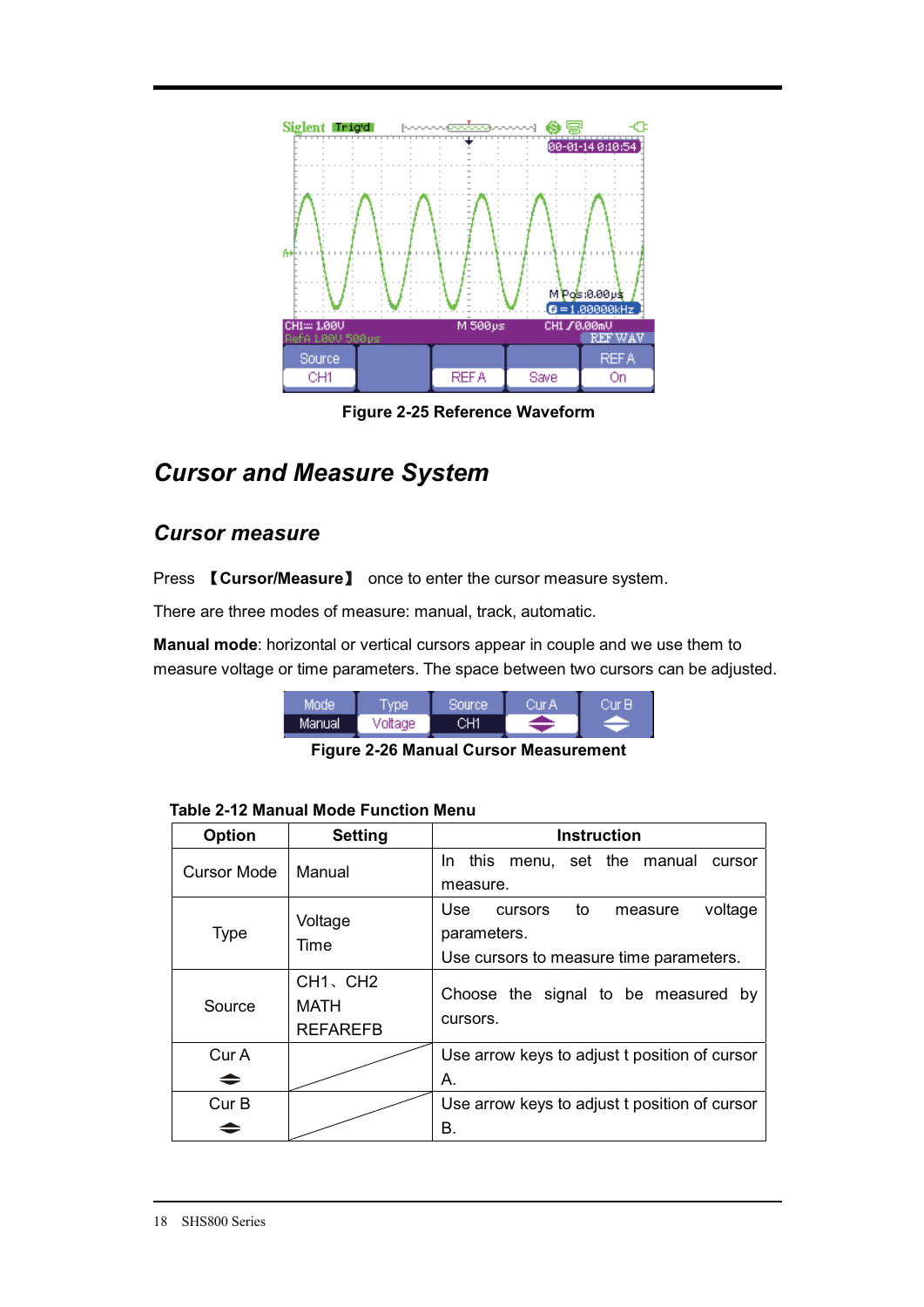**Track mode**: In this mode, the screen displays two cross cursors. The cross cursor sets the position on the waveform automatically. You could adjust cursor's horizontal position on the waveform by turning the arrow kyes " . The oscilloscope displays the values on the top of the right screen.



**Figure 2-27 Cursor Trace Menu** 

#### **Table 2-13 Trace Mode Function Menu**

| <b>Option</b>      | <b>Setting</b>                    | <b>Instruction</b>                                  |
|--------------------|-----------------------------------|-----------------------------------------------------|
| <b>Cursor Mode</b> | Track                             | In this mode, set track cursor measure.             |
| Cursor A           | CH1、CH2                           | Set the input signal channel that the Cursor A will |
|                    | <b>NONE</b>                       | measure.                                            |
| Cursor B           | CH <sub>1</sub> , CH <sub>2</sub> | Set the input signal channel that the Cursor B will |
|                    | <b>NONE</b>                       | measure.                                            |
| Cur A              |                                   |                                                     |
| $\Rightarrow$      |                                   | Use arrow keys to adjust the position of cursor A.  |
| Cur B              |                                   | Use arrow keys to adjust the position of cursor B.  |
| ∸                  |                                   |                                                     |

#### *Track Mode Application Example*

#### **Operation steps:**

- 1. Press **[Cursor/Measure]** once to enter cursor system.
- 2. Press Ǐ**F1**ǐ to choose **Tracke** mode.
- 3. Adjust cursor A and cursor B to trace waveform with arrow keys ,



**Figure 2-28 Cursor Trace Menu** 

**Automatic measure mode**: This mode will take effect with automatic measurements. The instruments will display cursors while measuring parameters automatically. These cursors demonstrate the physical meanings of these measurements.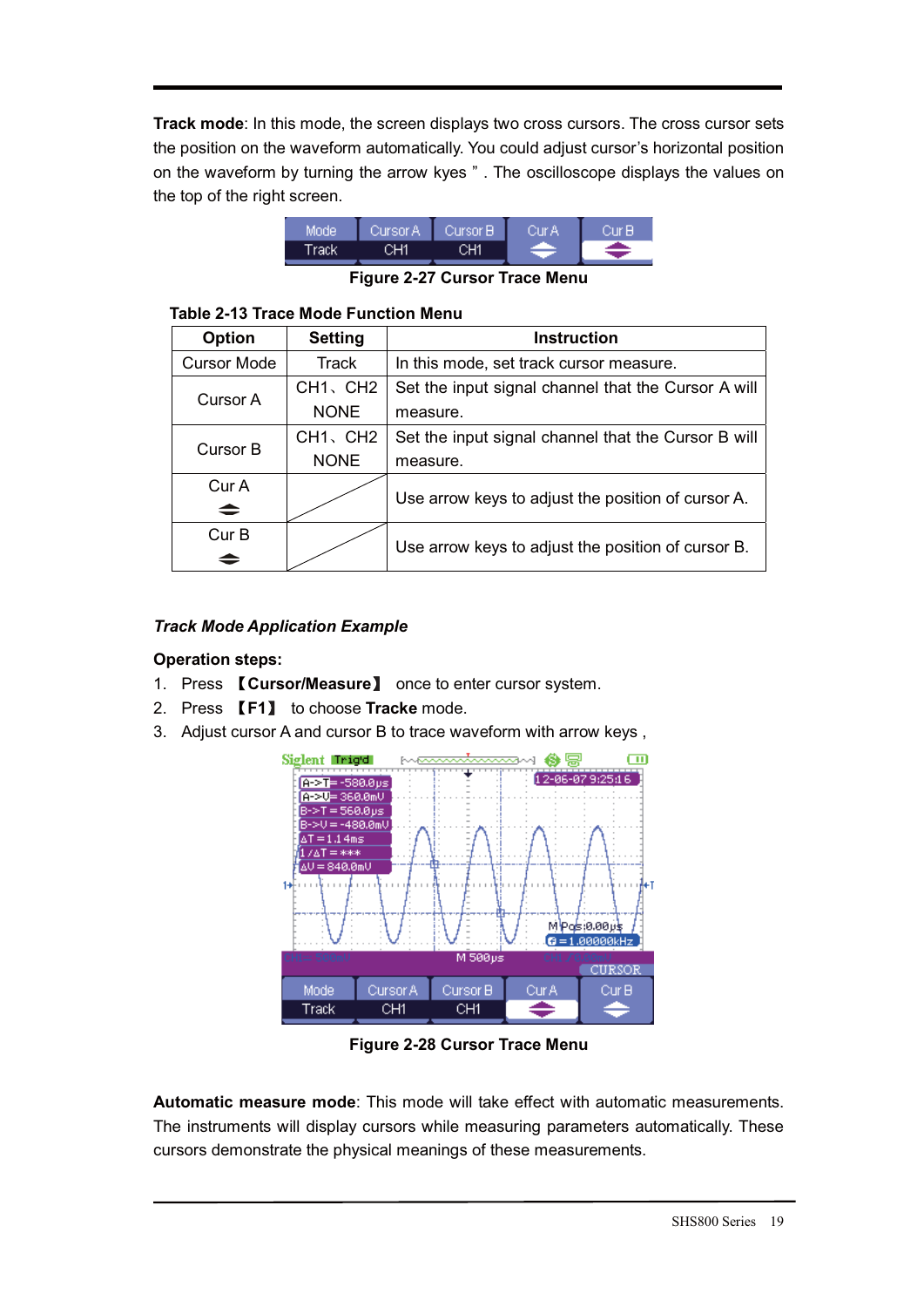#### *Automatic Measure Application Example*

#### **Operation steps:**

- 1. Press **[Cursor/Measure]** once to enter cursor system.
- 2. Press Ǐ**F1**ǐ to choose **Auto** mode.
- 3. Press Ǐ**Cursor/Measure**ǐ again and choose parameter types to be measured.



**Figure 2-29 Auto Measure** 

### *Parameter Measure*

Press  $\blacksquare$  **Cursor/Measure**  $\blacksquare$  twice and any key of  $F1 \sim F5$  to enter parameter measurement system..



**Figure 2-30 Parameter Measure Function Menu** 

#### **Table 2-14 Parameter Measure Function**

| Option  | <b>Instruction</b>                                   |
|---------|------------------------------------------------------|
| Voltage | Press this button to enter the Voltage measure menu. |
| Time    | Press this button to enter the Time measure menu.    |
| Delay   | Press this button to enter the Delay measure menu.   |
| All Mea | Press this button to enter the All Measurement menu. |
| Return  | Return to the home page of MEASURE menu.             |

#### **Voltage parameter measure**

| Source. | wpe | <b>SERVICE MARKETING PRINT</b><br>. |        |
|---------|-----|-------------------------------------|--------|
| ுபா     |     | 20.0mU                              | Return |

#### **Figure 2-31 Parameter Measure Function Menu**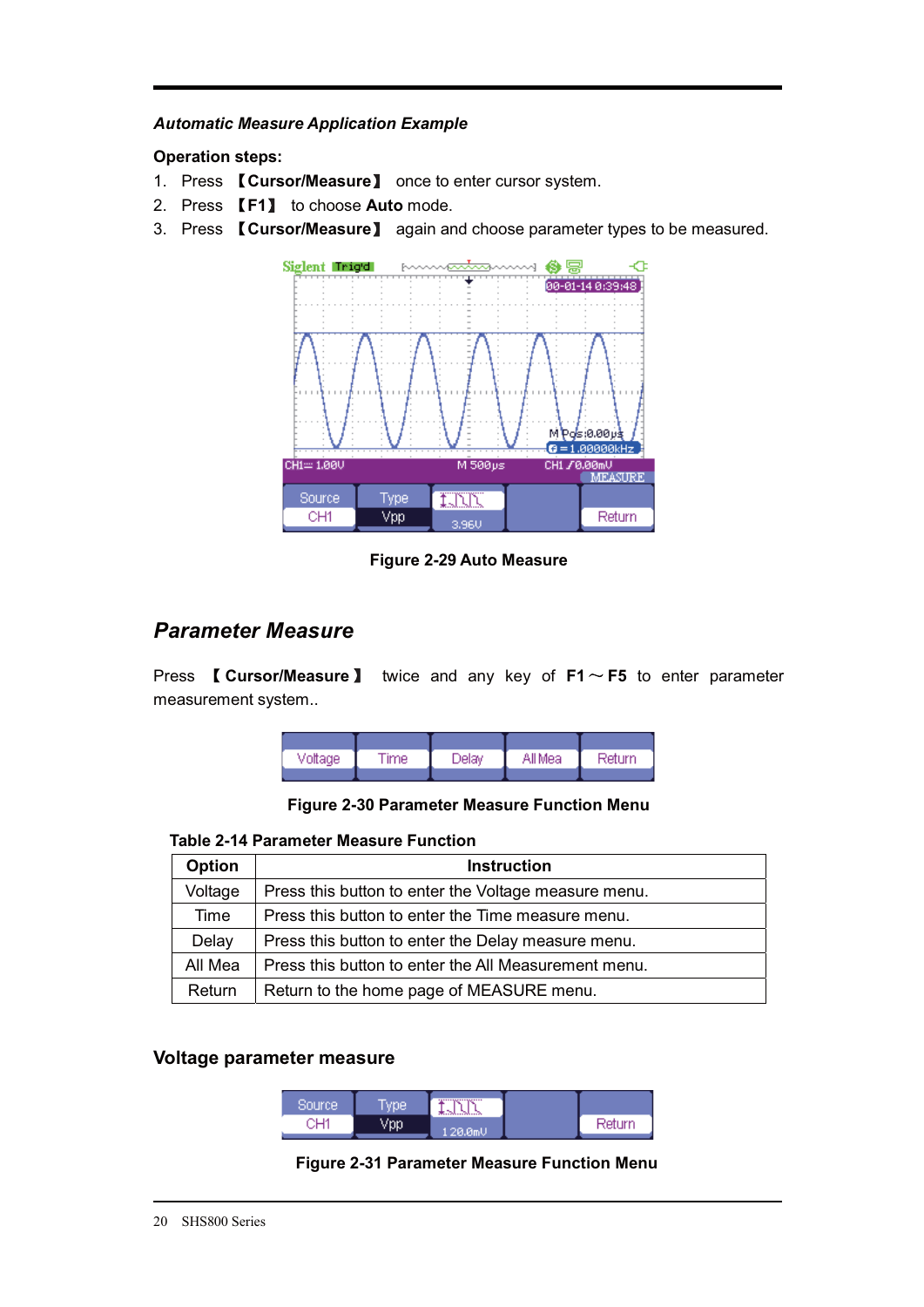#### **Table 2-15 Voltage Measure Function**

| <b>Option</b> | <b>Setting</b>                                            | <b>Instruction</b>                |
|---------------|-----------------------------------------------------------|-----------------------------------|
| Source        | CH <sub>1</sub> ,CH <sub>2</sub>                          | Select input signal source for    |
|               |                                                           | voltage measure.                  |
|               | Vpp, Vmax, Vmin, Vamp, Vtop,                              | Press F2 or use the arrow keys to |
| <b>Type</b>   | Vbase, Vavg, Mean, Vrms, FOV,                             | select voltage<br>measure         |
|               | FPRE, ROV, RPRE,                                          | parameter.                        |
|               | $\mathbb{C}(\mathbb{R}^n)$ and $\mathbb{C}(\mathbb{R}^n)$ | Display the corresponding<br>icon |
| Icon          |                                                           | and measure value<br>of<br>vour   |
|               | YV 1VV Reserva                                            | selected<br>Voltage<br>measure    |
|               | *PJ<br>ಸ್ವ∡                                               | parameter.                        |
| Return        |                                                           | Return to the home<br>οf<br>page  |
|               |                                                           | <b>MEASUREMENT</b> menu.          |

#### **Time parameter measure**

| Source, | wpe <sup>®</sup> |       |        |
|---------|------------------|-------|--------|
| ்பு     | Period           | .00ms | Return |

**Figure 2-32 Time Measure Function Menu** 

#### **Table 2-16 Time Measure Function**

| <b>Option</b> | <b>Setting</b>                                                         | <b>Instruction</b>                                                  |
|---------------|------------------------------------------------------------------------|---------------------------------------------------------------------|
| Source        | CH <sub>1</sub> , CH <sub>2</sub>                                      | Select input signal source for Time                                 |
|               |                                                                        | measure.                                                            |
| <b>Type</b>   | Period, Freq, +Wid, -Wid, Rise<br>Time, Fall Time, BWid, +Dut,<br>-Dut | Press F2 or use the arrow keys to<br>select time measure parameter. |
|               | 拉马 许宁                                                                  | Display the corresponding icon and                                  |
|               |                                                                        | measure value of your selected                                      |
|               |                                                                        | time measure parameter.                                             |
| Return        |                                                                        | Return to the home<br>οf<br>page                                    |
|               |                                                                        | <b>MEASURE</b> menu.                                                |

### **Delay parameter measure**

| Source | <b>VDe</b> | 'NW                   |        |
|--------|------------|-----------------------|--------|
| CH1    | Phase      | $-140.4$ <sup>p</sup> | Return |

**Figure 2-33 Delay Measure Function Menu**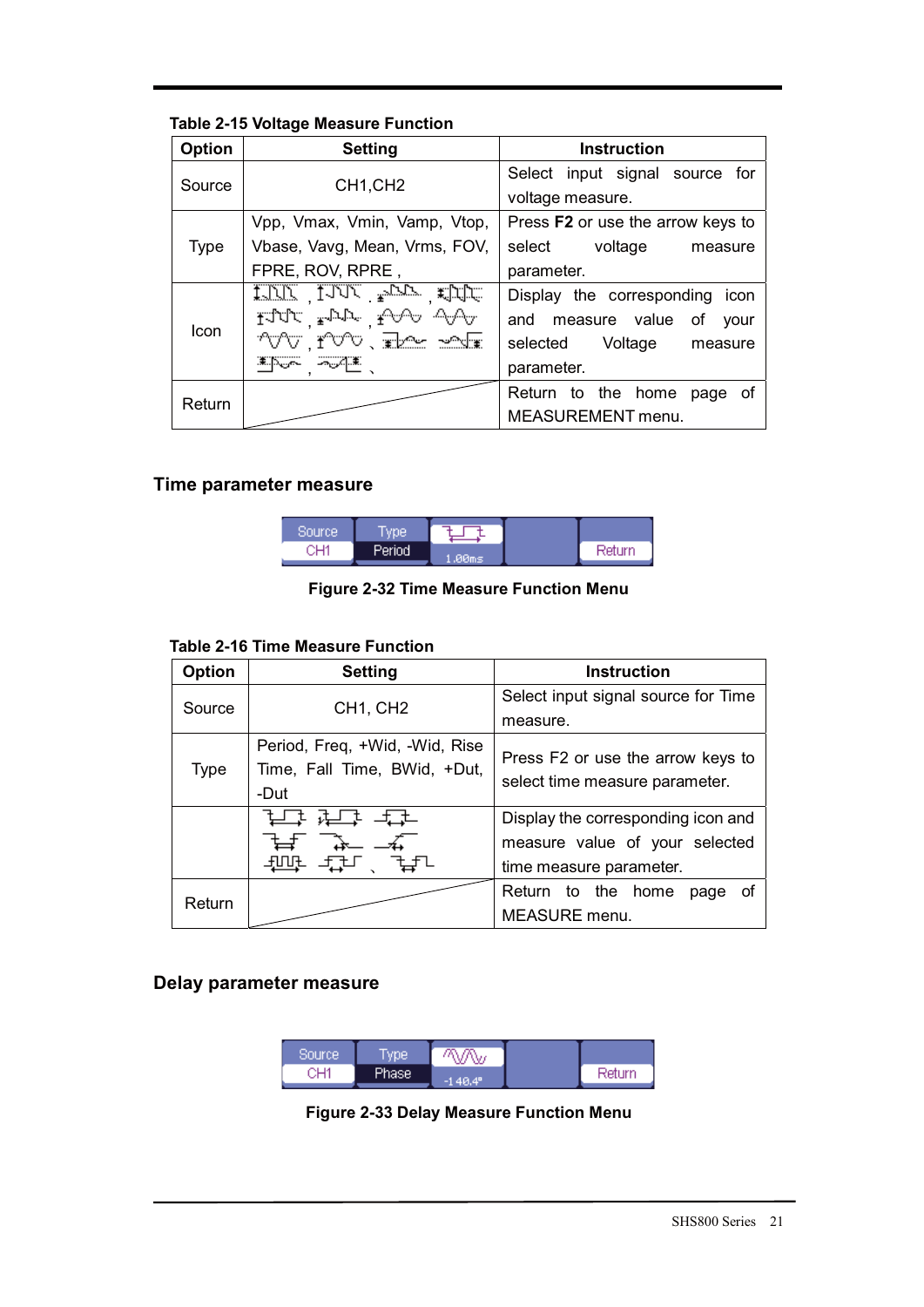#### **Table 2-17 Delay Measure Function**

| <b>Option</b> | <b>Setting</b>                         | <b>Instruction</b>                   |
|---------------|----------------------------------------|--------------------------------------|
| Source        | CH <sub>1</sub> , CH <sub>2</sub>      | Select input signal source for delay |
|               |                                        | measure.                             |
|               | Phase, FRR, FRF, FFR, FFF,             | Press the "Type" button or use       |
| <b>Type</b>   | LRR、LRF、LFR、LFF                        | arrow keys to select delay           |
|               |                                        | measure parameter.                   |
|               | 灬ѡ、洗洗、珠光                               | Display the corresponding icon       |
|               | <del>见</del> 云、鬼道、乱散、<br>,<br>九流、九流、九流 | and measure value of<br>vour         |
|               |                                        | selected Delay<br>measure            |
|               |                                        | parameter.                           |
| Return        |                                        | Return to the home<br>page of        |
|               |                                        | <b>MEASURE</b> menu.                 |

#### **All parameters measure**

| Sourcel | tage | <b>Time</b> | Delav <sup>1</sup> |        |
|---------|------|-------------|--------------------|--------|
| OU4.    | )n   | m           | Οn                 | Return |

### **Figure 2-34 All Measure Function Menu**

#### **Table 2-18 All Measure Function Menu**

| <b>Option</b> | <b>Setting</b>  | <b>Instruction</b>                                       |
|---------------|-----------------|----------------------------------------------------------|
| Source        | CH1.            |                                                          |
|               | CH <sub>2</sub> | Select input signal channel.                             |
| Voltag        | On/Off          |                                                          |
| e             |                 | Turn on/off the all voltage parameters measure function. |
| Time          | On/Off          | Turn on/off the all time parameters measure function.    |
|               | On/Off          | Turn on/off the all delay parameters measurement         |
| Delay         |                 | function.                                                |
| Return        |                 | Return to the "All Measure main menu".                   |

#### **Table 2-19 All Measure Function Menu**

| <b>Measure Type</b> |       | <b>Introduction</b>                                       |
|---------------------|-------|-----------------------------------------------------------|
| TUUT.               | Vmax  | The positive peak voltage.                                |
| ستملكنها            | Vmin  | The negative peak voltage.                                |
| <b>INN</b>          | Vpp   | The absolute difference between positive peak voltage     |
|                     |       | and negative peak voltage.                                |
| fJUT                | Vtop  | The maximal voltage during the measure.                   |
| $\sqrt{2\pi}$       | Vbase | The minimal voltage during the measure.                   |
| <b>x</b> hh         | Vamp  | The difference between the Vtop and the Vbase voltage.    |
| ¥™∿                 | Vavg  | The arithmetic mean over the first cycle of the waveform. |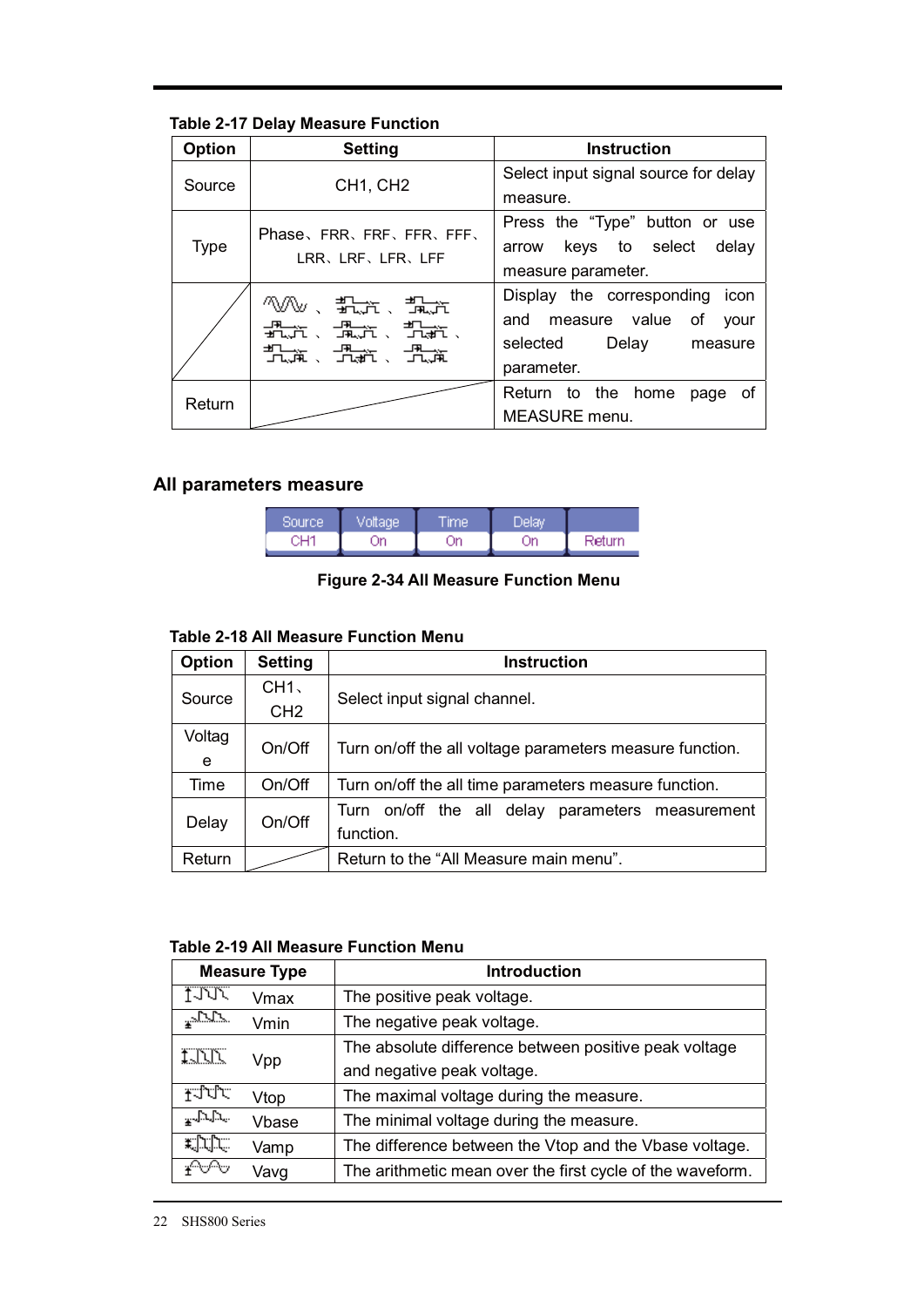| ∿∿<br>Mean                         | The arithmetic mean over the entire waveform.                                                  |  |  |
|------------------------------------|------------------------------------------------------------------------------------------------|--|--|
| Crms                               | Virtual value: the true Root Mean Square voltage of the                                        |  |  |
|                                    | first cycle in the waveform.                                                                   |  |  |
| <b>AAA</b><br><b>Vrms</b>          | The true Root Mean Square voltage over the entire<br>waveform.                                 |  |  |
| <b>EDGE</b> ROVShoot               | Defined as (Vmax-Vhig)/Vamp after the waveform<br>rising.                                      |  |  |
| FOVShoot                           | Defined as (Vmin-Vlow)/Vamp after the waveform<br>falling.                                     |  |  |
| <u>≫ि</u> RPREshoot                | Defined as (Vmin-Vlow)/Vamp before waveform<br>rising.                                         |  |  |
| FPREshoot                          | Defined as (Vmax-Vhig)/Vamp before waveform<br>falling.                                        |  |  |
| $\overline{\mathscr{A}}$ Rise Time | The time between the first voltage level rising from 10% to<br>90%.                            |  |  |
| <b>THE</b> Fall Time               | The time between the first voltage level falling from 90%<br>to 10%                            |  |  |
| 顿吨<br><b>BWid</b>                  | The duration of a burst over the entire waveform.                                              |  |  |
| ┹┷┷<br>+ Wid                       | The time between the first rising edge and the next falling<br>edge of 50% voltage level.      |  |  |
| ਖ<br>- Wid                         | The time between the first falling edge and the next rising<br>edge of 50% voltage level.      |  |  |
| —17 —े<br>+ Duty                   | The ratio between the first positive pulse width and the<br>period.                            |  |  |
| - Duty                             | The ratio between the first negative pulse width and the<br>period.                            |  |  |
| 秘<br>Phase                         | The phase difference between two waveforms.                                                    |  |  |
|                                    | The time between the first rising edge of source 1 and the                                     |  |  |
| 祝光<br><b>FRR</b>                   | first rising edge of source 2.                                                                 |  |  |
|                                    | The time between the first rising edge of source 1 and the                                     |  |  |
| 九戒<br><b>FRF</b>                   | first falling edge of source 2.                                                                |  |  |
| <b>FFR</b>                         | The time between the first falling edge of source 1 and<br>the first rising edge of source 2.  |  |  |
| 撮产<br>FFF                          | The time between the first falling edge of source 1 and<br>the first falling edge of source 2. |  |  |
|                                    | The time between the first rising edge of source 1 and the                                     |  |  |
| ے<br>تھا<br><b>LRR</b>             | last rising edge of source 2.                                                                  |  |  |
|                                    | The time between the first rising edge of source 1 and the                                     |  |  |
| 九滝<br><b>LRF</b>                   | last falling edge of source 2.                                                                 |  |  |
|                                    | The time between the first falling edge of source 1 and                                        |  |  |
| <b>LFR</b>                         | the last rising edge of source 2.                                                              |  |  |
| LFF                                | The time between the first falling edge of source 1 and<br>the last falling edge of source 2.  |  |  |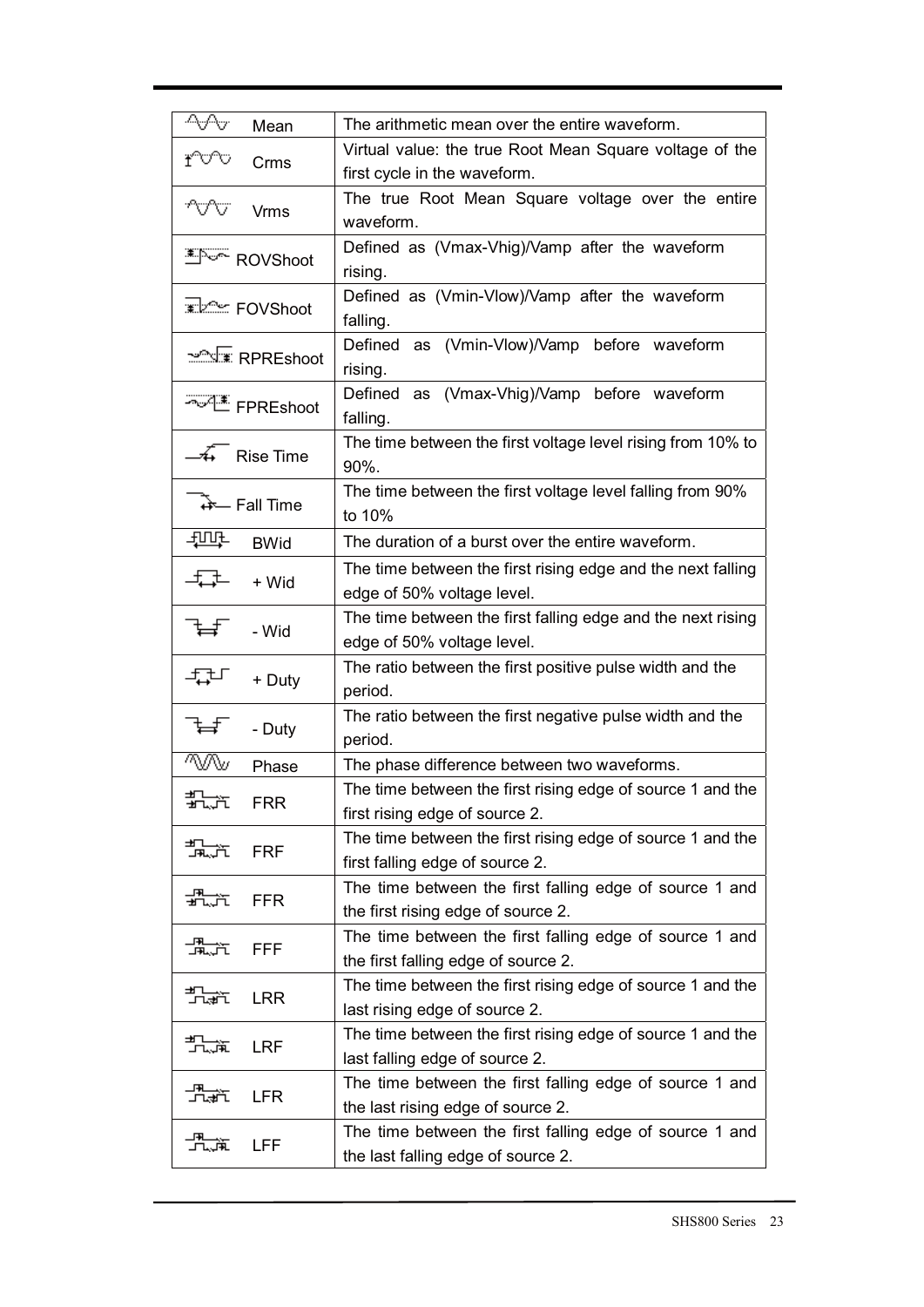#### *Parameter Measure Supplication Example*

#### **Operation steps:**

- 1. Press Ǐ**Cursor/Measure**ǐ twice and any key of **F1**̚**F5** to enter parameter measurement system.
- 2. Choose any key out of **F1**̚**F5** to choose measure type. For example: **Voltage.**
- 3. Press Ǐ**F2**ǐ to choose measure parameter. For example: **Vpp**.
- 4. Press **[F5]** to return.



**Figure 2-35 All Measure Function Menu** 

#### *32 types of parameters measure application example*

#### **Operation steps:**

- 1. Input two sine signals respectively to CH1 and CH2 with the same frequency, amplitude and different phases,
- 2. Adjust time base and vertical scale to obtain the best waveform.
- 3. Press Ǐ**Cursor/Measure**ǐ and choose **All**.
- 4. Turn on **Voltage**, **Time**, **Delay** and will display 32 types of parameter measure.



**Figure 2-36 32 Types of Parameter Measure**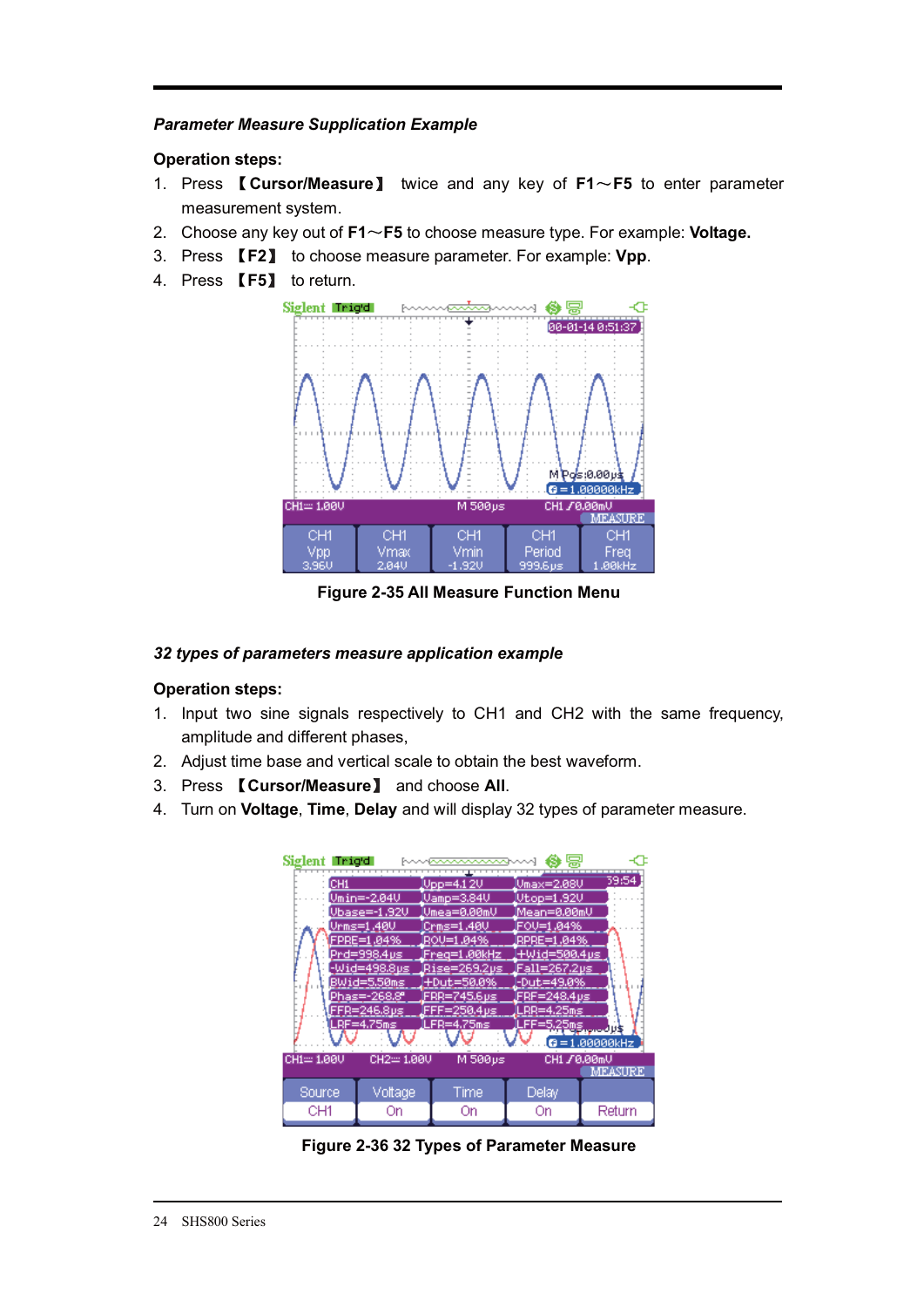# *Trigger System*

There are 5 kinds of trigger function: edge, pulse, video, slope, alternative. Press **【Trigger】** to enter the trigger system.

## **Edge Trigger**

| Type  | 'Source, | Slope' | Mode' |        |
|-------|----------|--------|-------|--------|
| Edael | CH1      |        | Auto  | Set Up |

**Figure 2-37 Edge Trigger Function Menu** 

#### **Table 2-20 Edge Trigger Function Menu**

| <b>Option</b> | <b>Setting</b>                    | <b>Instruction</b>                                                                                                                                                                        |
|---------------|-----------------------------------|-------------------------------------------------------------------------------------------------------------------------------------------------------------------------------------------|
| <b>Type</b>   | Edge                              | Trigger on the rising or falling edge of the input<br>signal.                                                                                                                             |
| Source        | CH <sub>1</sub> , CH <sub>2</sub> | Set CH1 or CH2 as a trigger source.                                                                                                                                                       |
| Slope         |                                   | Trigger on rising edge of the trigger signal.<br>Trigger on falling edge of the trigger signal.<br>Trigger on rising and falling edge of the trigger<br>signal.                           |
| Mode          | Auto                              | Use this mode to let the acquisition free-run in the<br>absence of a valid trigger; This mode allows an<br>un-triggered, scanning waveform at 100 ms/div or<br>slower time base settings. |
|               | Normal                            | Use this mode when you want to see the valid<br>trigger waveforms only; the scope will not acquire<br>waveform until satisfied trigger                                                    |
|               | Single                            | The setup detects a trigger and acquires<br>waveform, then stop.                                                                                                                          |
| Setting       |                                   | Enter the "Trigger Setup Menu".                                                                                                                                                           |

| Doupling | Holdoff | Holdoff |           |
|----------|---------|---------|-----------|
|          |         | Reset   | -Return - |

**Figure 2-38 32 Trigger Setting Function Menu**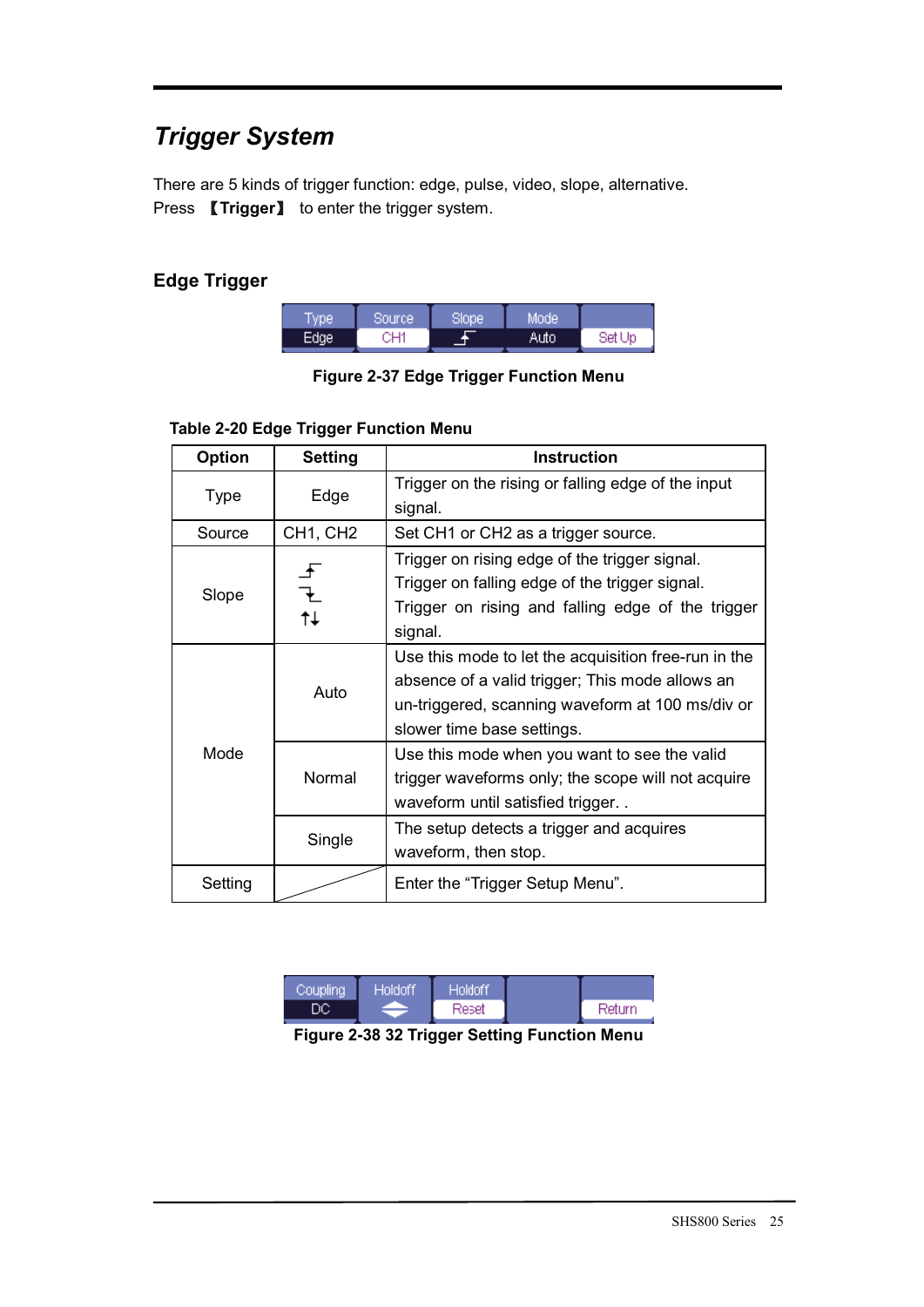**Table 2-21 Trigger Setting Menu** 

| Option   | <b>Instruction</b><br><b>Setting</b> |                                             |  |
|----------|--------------------------------------|---------------------------------------------|--|
|          | DC                                   | Passes all components of the signal         |  |
|          |                                      | Blocks DC components and attenuates         |  |
|          | AC                                   | signals below 170Hz.                        |  |
| Coupling | <b>HF Reject</b>                     | Attenuates the high-frequency components    |  |
|          |                                      | above 140kHz.                               |  |
|          | LF Reject                            | Blocks the DC component and attenuates the  |  |
|          |                                      | low-frequency components below 7 kHz.       |  |
| Hold off |                                      | Using the arrow keys to adjust hold off     |  |
|          |                                      | time(sec), the hold off value is displayed. |  |
| Hold off |                                      | Reset hold off time to 100ns.               |  |
| Reset    |                                      |                                             |  |
| Return   |                                      | Return the first page of the menu.          |  |



**Figure 2-39 Signal Rise Trigger Menu** 

### **Pulse Trigger**

| ype | Source | When' | Set Width | kt Paœi  |
|-----|--------|-------|-----------|----------|
|     | ٦Ш4    |       |           | Page 1/2 |

**Figure 2-40 Pulse Trigger Function Menu 1**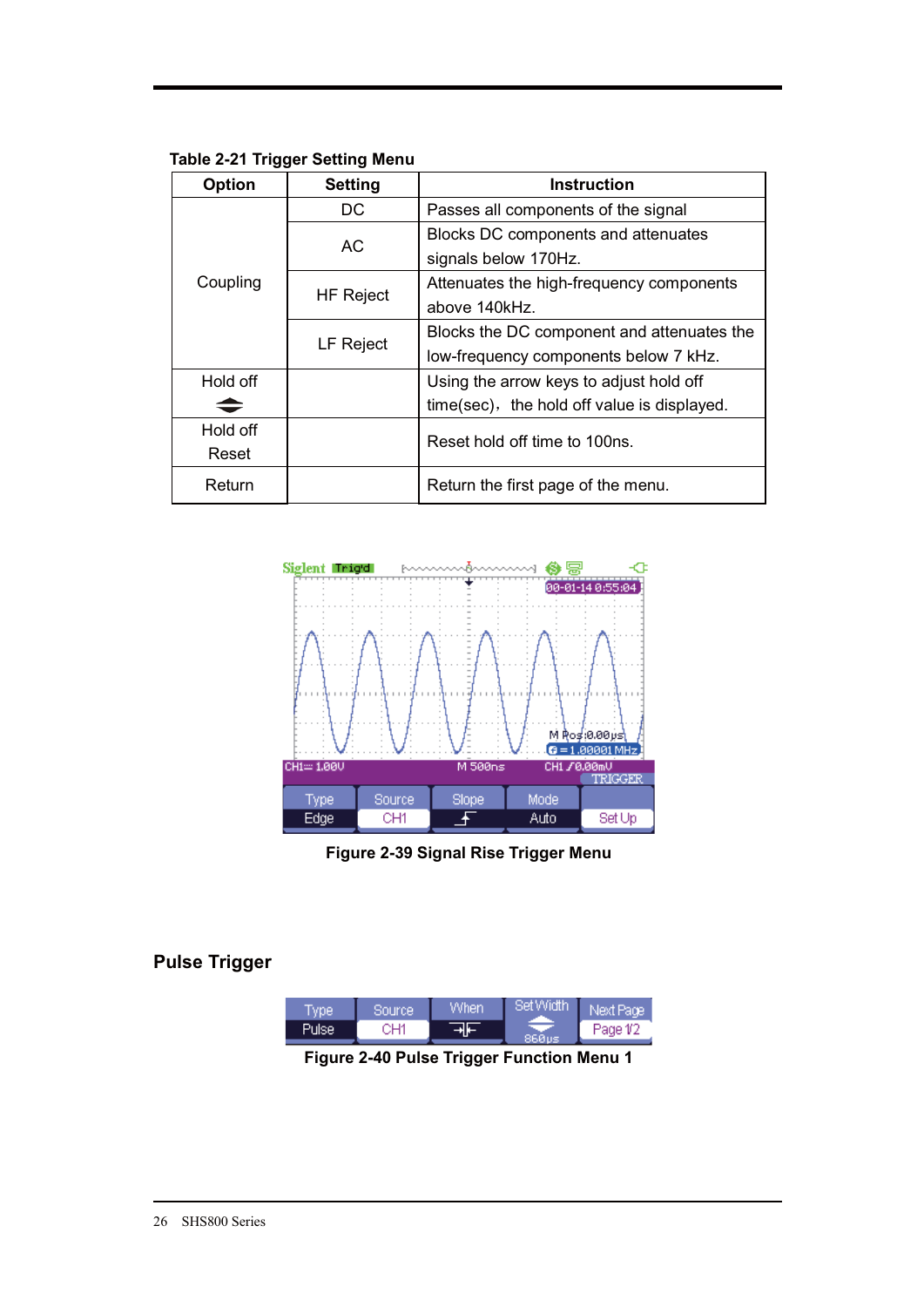| Table 2-22 Pulse Trigger Function Menu 1 |  |  |
|------------------------------------------|--|--|
|------------------------------------------|--|--|

| <b>Option</b>       | <b>Setting</b>                                                                                                                                                                                                                                                                                                                                                                                                                                                    | <b>Instruction</b>                                                                             |
|---------------------|-------------------------------------------------------------------------------------------------------------------------------------------------------------------------------------------------------------------------------------------------------------------------------------------------------------------------------------------------------------------------------------------------------------------------------------------------------------------|------------------------------------------------------------------------------------------------|
| <b>Type</b>         | Pulse                                                                                                                                                                                                                                                                                                                                                                                                                                                             | Select the pulse to trigger the<br>pulse<br>match<br>the<br>trigger<br>condition.              |
| Source              | CH <sub>1</sub> , CH <sub>2</sub>                                                                                                                                                                                                                                                                                                                                                                                                                                 | Select input signal source.                                                                    |
| Condition           | $\exists \, \mathsf{L}$ (Positive pulse width less<br>than pulse width set)<br><b>E</b> (Positive pulse width<br>larger than pulse width setting)<br>⊥ <sup>+</sup> (Positive pulse width equal<br>to pulse width setting)<br>$\exists \in$ (Negative pulse width less<br>than pulse width setting)<br>$\overline{\mathbb{R}}$ (Negative pulse width<br>larger than pulse width setting)<br>T <sub>F</sub> (Negative pulse width<br>equal to pulse width setting) | Compare the trigger conditions<br>of pulse. It triggers as soon as<br>matching the conditions. |
| Set Width           | 20.0ns $\sim$ 10.0s                                                                                                                                                                                                                                                                                                                                                                                                                                               | Selecting this option can turn the<br>arrow keys to set up the pulse<br>width.                 |
| <b>Next</b><br>Page | Page 1/2                                                                                                                                                                                                                                                                                                                                                                                                                                                          | Ente r the second page of the<br>menu.                                                         |

| vpe.         | Mode. |        | Next Page |
|--------------|-------|--------|-----------|
| <b>Pulse</b> | Autol | Set Up | Page 2/2  |

**Figure 2-41 Pulse Trigger Function Menu 2** 

## **Table 2-23 Pulse Trigger Function Menu 2**

| Option    | <b>Setting</b>           | <b>Instruction</b>                                                                               |
|-----------|--------------------------|--------------------------------------------------------------------------------------------------|
| Type      | Pulse                    | Select the pulse to trigger the pulse match the<br>trigger condition.                            |
| Mode      | Auto<br>Normal<br>Single | Select the type of triggering; Normal mode is best<br>for most Pulse Width trigger applications. |
| Setup     |                          | Enter the "Trigger setup menu".                                                                  |
| Next Page | Page 2/2                 | Return to the first page of the menu.                                                            |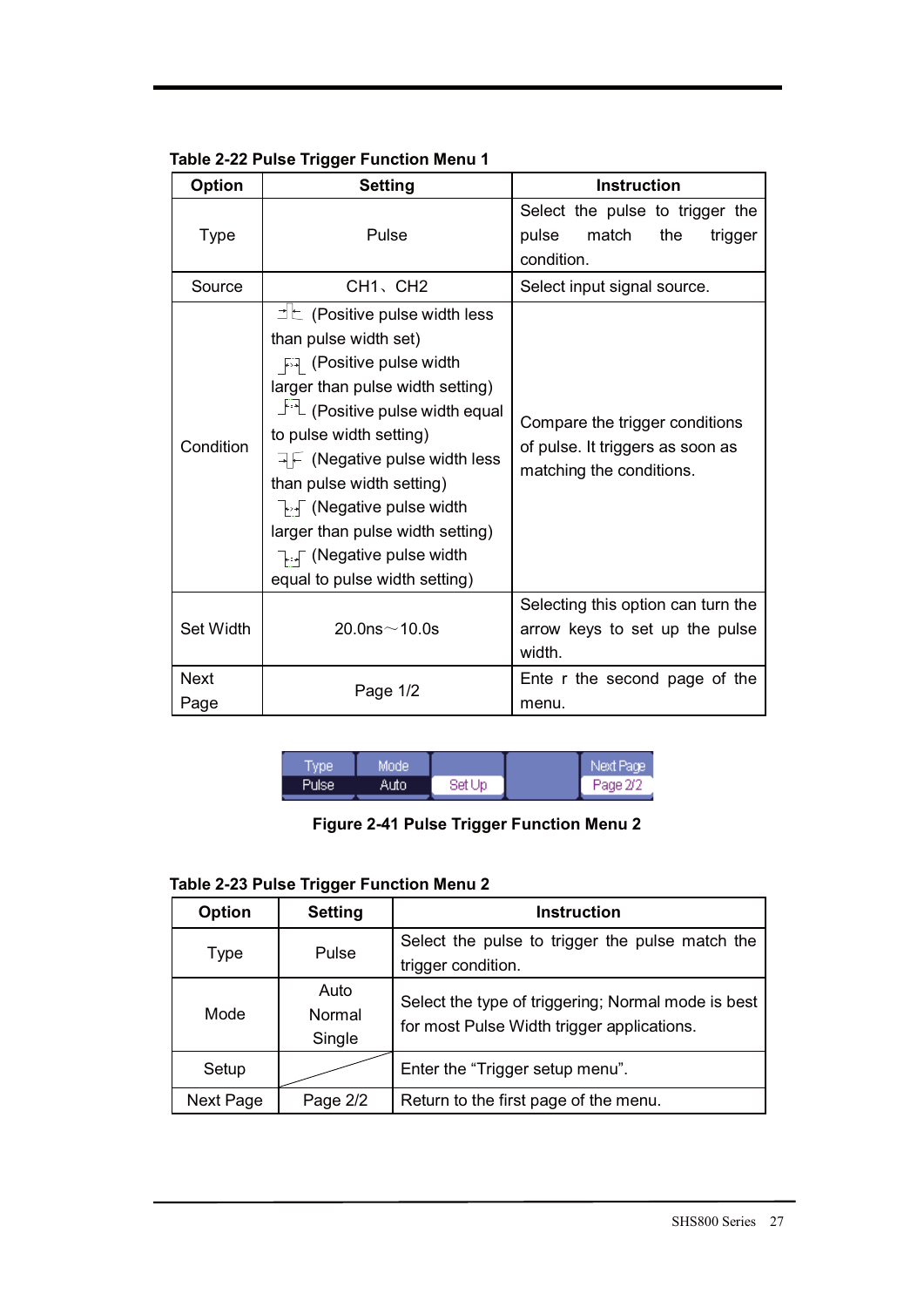### *Pulse Trigger Application Example*

### **Operations steps:**

- 1. Input a pulse signal.
- 2. Press **【Trigger】** to enter trigger menu.
- 3. Press Ǐ**F1**ǐ to choose **pulse** trigger.
- 4. Press **[F3]** to set pulse trigger conditions.
- 5. Press Ǐ**F4**ǐ and use arrow keys to set pulse width.
- 6. Move trigger level line with the up and down arrow keys. It will trigger as soon as it meets the trigger conditions.

#### **Notes:**

We can't adjust trigger level line under the **SetWidth** menu as we use the up and down arrow keys to set both the pulse width and trigger level line. If you want to adjust the trigger level, please make sure that you have exited the **SetWidth** menu.



**Figure 2-42 Pulse Trigger** 

### **Video Trigger**

| <b>Arrier</b> | Sourcel | Polarity | <b>JOVITO</b> | чехт насе |
|---------------|---------|----------|---------------|-----------|
| Video.        | ∿⊔4     |          | All Lines     | Page 1/2  |

**Figure 2-43 Video Trigger Menu 1**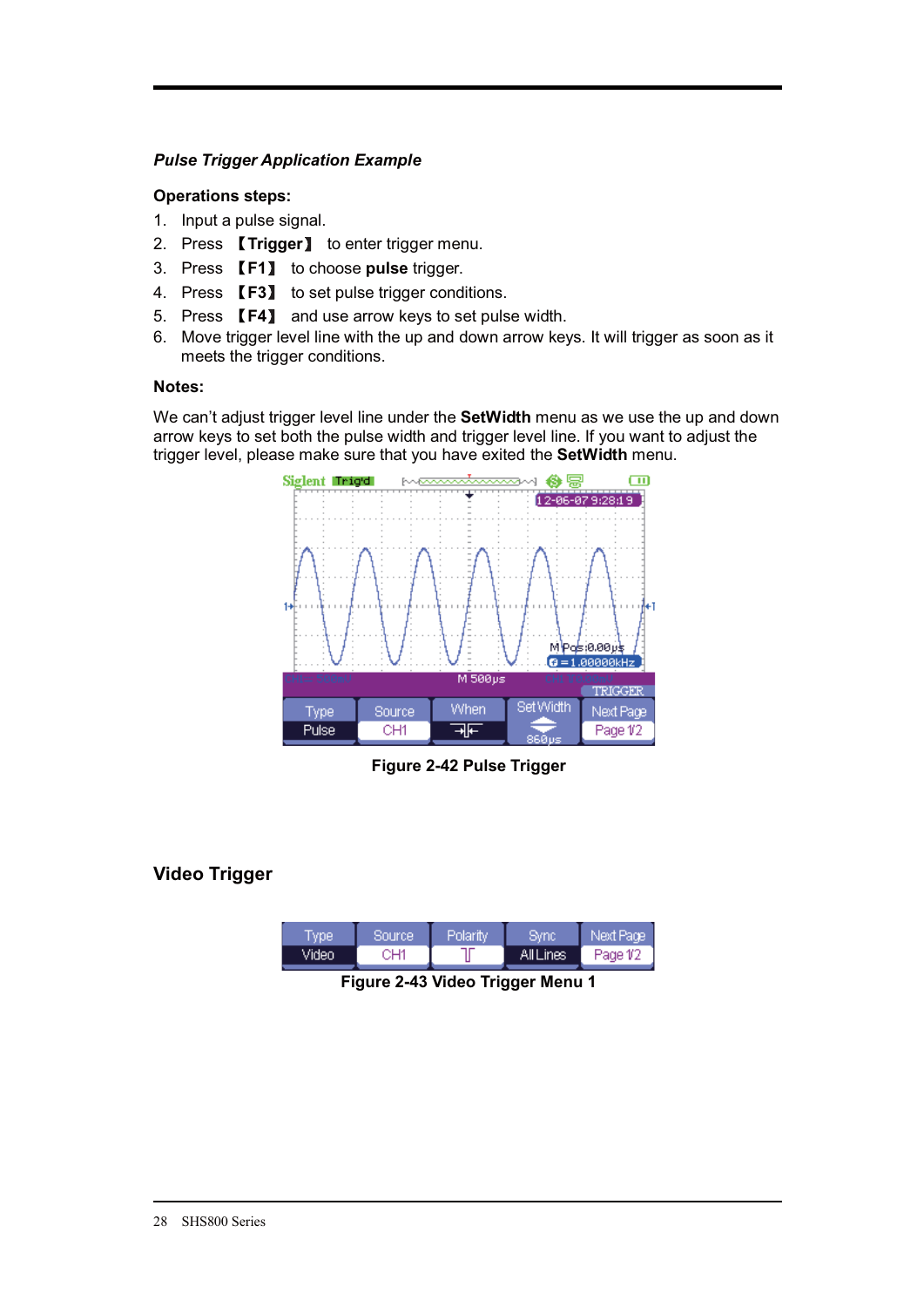| <b>Table 2-24 Pulse Trigger Function Menu 2</b> |  |  |  |
|-------------------------------------------------|--|--|--|
|-------------------------------------------------|--|--|--|

| <b>Option</b> | <b>Setting</b>     | <b>Instruction</b>                                 |
|---------------|--------------------|----------------------------------------------------|
|               |                    | When you select the video type, put the couple set |
| <b>Type</b>   | Video              | to the AC, then you could trigger the NTSC, PAL    |
|               |                    | and SECAM video signal.                            |
| Source        | CH1、CH2            | Select the input source to be the trigger signal.  |
|               |                    | Normal triggers on the negative edge of the sync   |
| Polarity      | (Normal)           | pulse.                                             |
|               | $\perp$ (Inverted) | Inverted triggers on the positive edge of the sync |
|               |                    | pulse.                                             |
|               | All Lines          |                                                    |
|               | Line Num           | Select appropriate video sync.                     |
| Sync          | <b>Odd Field</b>   |                                                    |
|               | Even Field         |                                                    |
| Next Page     | Page $1/2$         | Enter the second page of "Video trigger menu".     |

| (ype) | Standard | Mode' |        | Next Page |
|-------|----------|-------|--------|-----------|
| Video | NTSC     | Auto  | Set Up | Page 2/2  |

**Figure 2-44 Video Trigger Menu 2** 

### **Table 2-25 Pulse Trigger Function Menu 2**

| <b>Option</b> | <b>Setting</b> | <b>Instruction</b>                               |
|---------------|----------------|--------------------------------------------------|
|               |                | When you select the video type, put the          |
|               | Video          | couple set to the AC, then you could             |
| Type          |                | trigger the NTSC, PAL and SECAM                  |
|               |                | video signal.                                    |
| Standard      | NTSC,          | Select the video standard for sync and line      |
|               | PAL/SECAM      | number count.                                    |
|               |                | Use this mode to let the acquisition free-run in |
|               | Auto           | the absence of a valid trigger; This mode        |
|               |                | allows an un-triggered, scanning waveform at     |
|               |                | 100 ms/div or slower time base settings.         |
| Mode          | Normal         | Use this mode when you want to see only valid    |
|               |                | triggered waveforms; when you use this mode,     |
|               |                | the oscilloscope does not display a waveform     |
|               |                | until after the first trigger.                   |
|               | Single         | When you want the oscilloscope to acquire a      |
|               |                | single waveform, press the "SINGLE "button.      |
| Set up        |                | Enter the "Trigger setup menu".                  |
| Next Page     | Page 2/2       | Return the first page of "Video Trigger menu".   |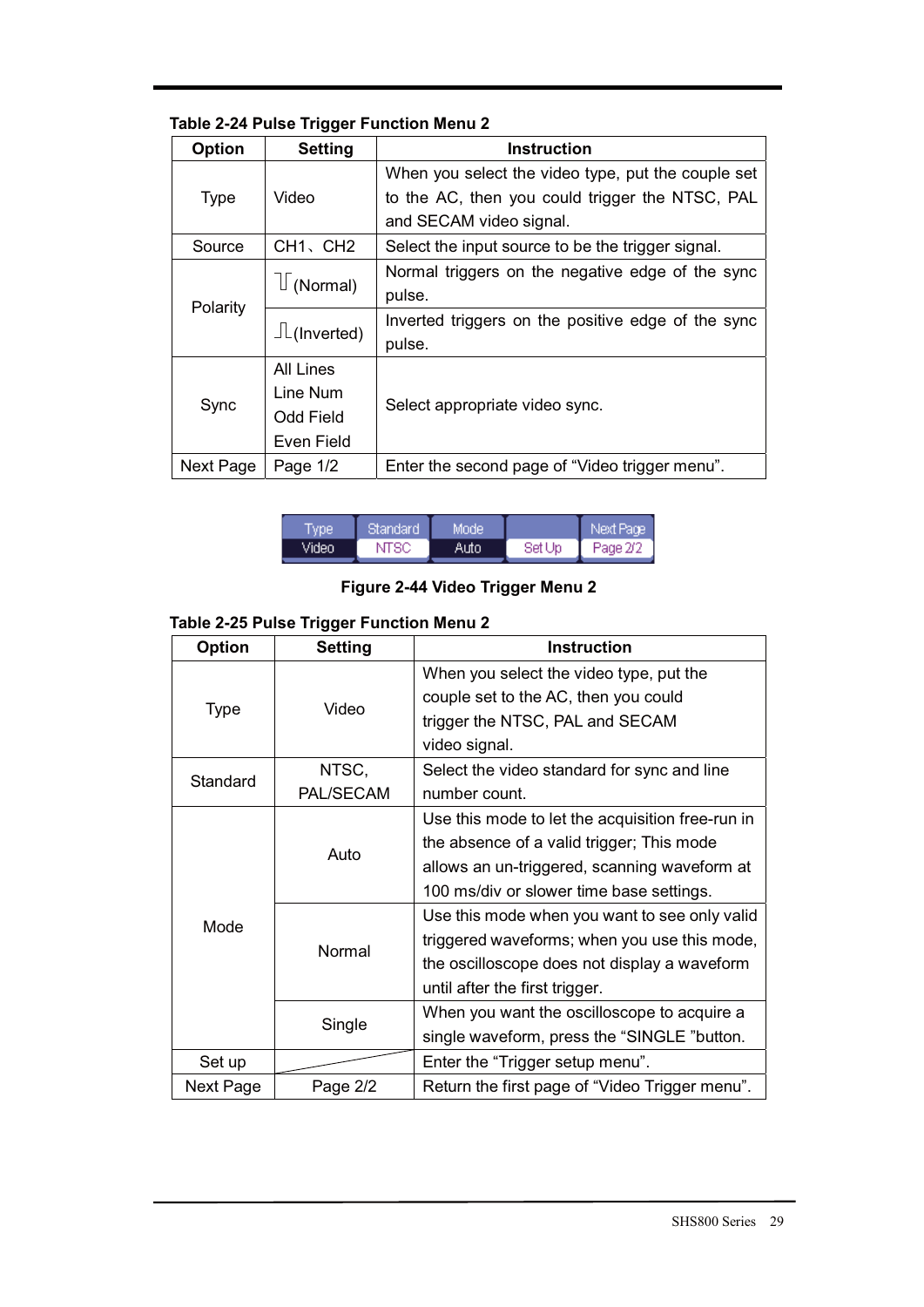### *Video Trigger Application Example*

#### **Operation steps:**

- 1. Input a video signal.
- 2. PressǏ**Trigger**ǐ to enter trigger menu.
- 3. PressǏ**F1**ǐ to choose **Video.**
- 4. PressǏ**F5**ǐ to enter the second page of video trigger menu.
- 5. PressǏ**F2**ǐ to set the video standard **PAL/SECAM** or **NTSC** meeting with the input signal.
- 6. PressǏ**F5**ǐ to return to the first page of video trigger menu.
- 7. press Ǐ**F4**ǐ to choose the type of **Sync.** If you choose Line Number, use the up and down arrow keys to set the number of line.
- 8. Move trigger level line with the up and down arrow keys to set the trigger position.

#### **Notes:**

We can't adjust trigger level line under the **Line Number** menu as we use the up and down arrow keys to set both the pulse width and trigger level line. If you want to adjust the trigger lever, please make sure that you have exited the **Line Number** menu.



**Figure 2-45 Video Trigger** 

### **Slope trigger**

| vpe.   | Source: | /Vhen | Time' | Next Page i |
|--------|---------|-------|-------|-------------|
| "nne - | ≀ו∟י    |       |       | Page 1/2    |

**Figure 2-46 Slope Trigger 1**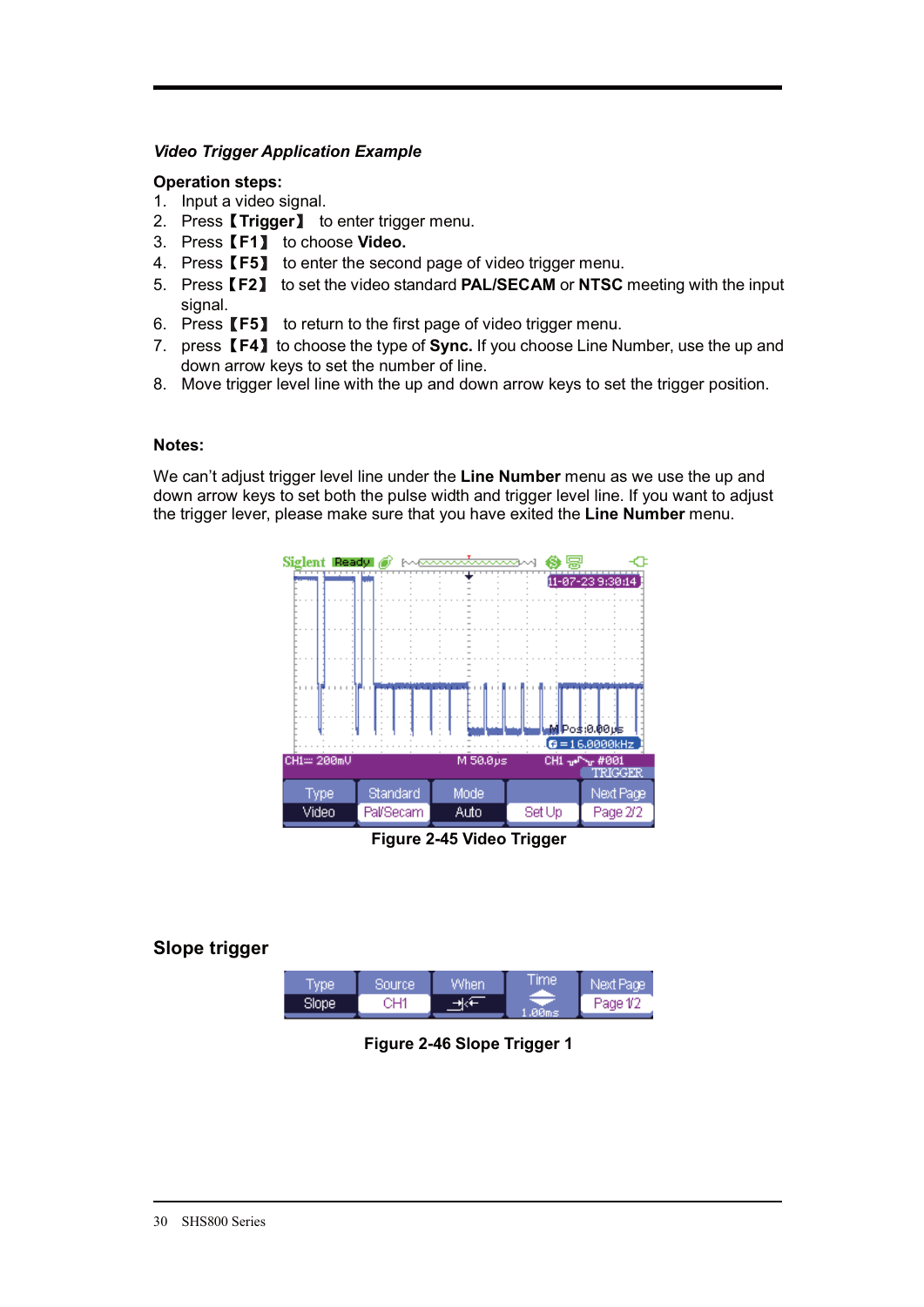| <b>Option</b> | <b>Setting</b>                    | <b>Instruction</b>                           |
|---------------|-----------------------------------|----------------------------------------------|
| <b>Type</b>   | Slope                             | Trigger on positive slope of negative slope  |
|               |                                   | according to setup time of the oscilloscope. |
| Source        | CH <sub>1</sub> , CH <sub>2</sub> | Select trigger source.                       |
| Condition     | → ∱+<br>⊣⊰⊕<br>শ⊁চ<br>শঁা±<br>ৰ⊭∟ | Select trigger conditions.                   |
| Time          |                                   | Use the arrow keys to set slope time. Time   |
|               | $\langle$ Set time $\rangle$      | setup range is 20ns-10s.                     |
| Next Page     | Page $1/2$                        | Enter the second page of the slope trigger   |
|               |                                   | menu.                                        |

### **Table 2-26 Slope Trigger Function Menu 1**



**Figure 2-47 Slope Trigger 2** 

|  | <b>Table 2-27 Slope Trigger Function Menu 2</b> |  |  |
|--|-------------------------------------------------|--|--|
|--|-------------------------------------------------|--|--|

| Option   | <b>Setting</b> | <b>Instruction</b>                          |
|----------|----------------|---------------------------------------------|
|          |                | Trigger on positive slope of negative       |
| Type     | Slope          | slope according to setup time of the        |
|          |                | oscilloscope.                               |
|          |                |                                             |
|          |                | Select the trigger level that can be        |
| Vertical |                | adjusted by "LEVEL" knob. You can           |
|          |                | adjust "LEVEL A", "LEVEL B" or              |
|          |                | adjust them at the same time.               |
|          |                |                                             |
|          |                | Use this mode to let the acquisition        |
|          |                | free-run in the absence of a valid trigger; |
| Mode     | Auto           | This mode allows an un-triggered,           |
|          |                | scanning waveform at 100 ms/div or          |
|          |                | slower time base settings.                  |
|          |                |                                             |
|          | Normal         | Use this mode when you want to see only     |
|          |                | valid triggered waveforms; when you use     |

this mode, the oscilloscope does not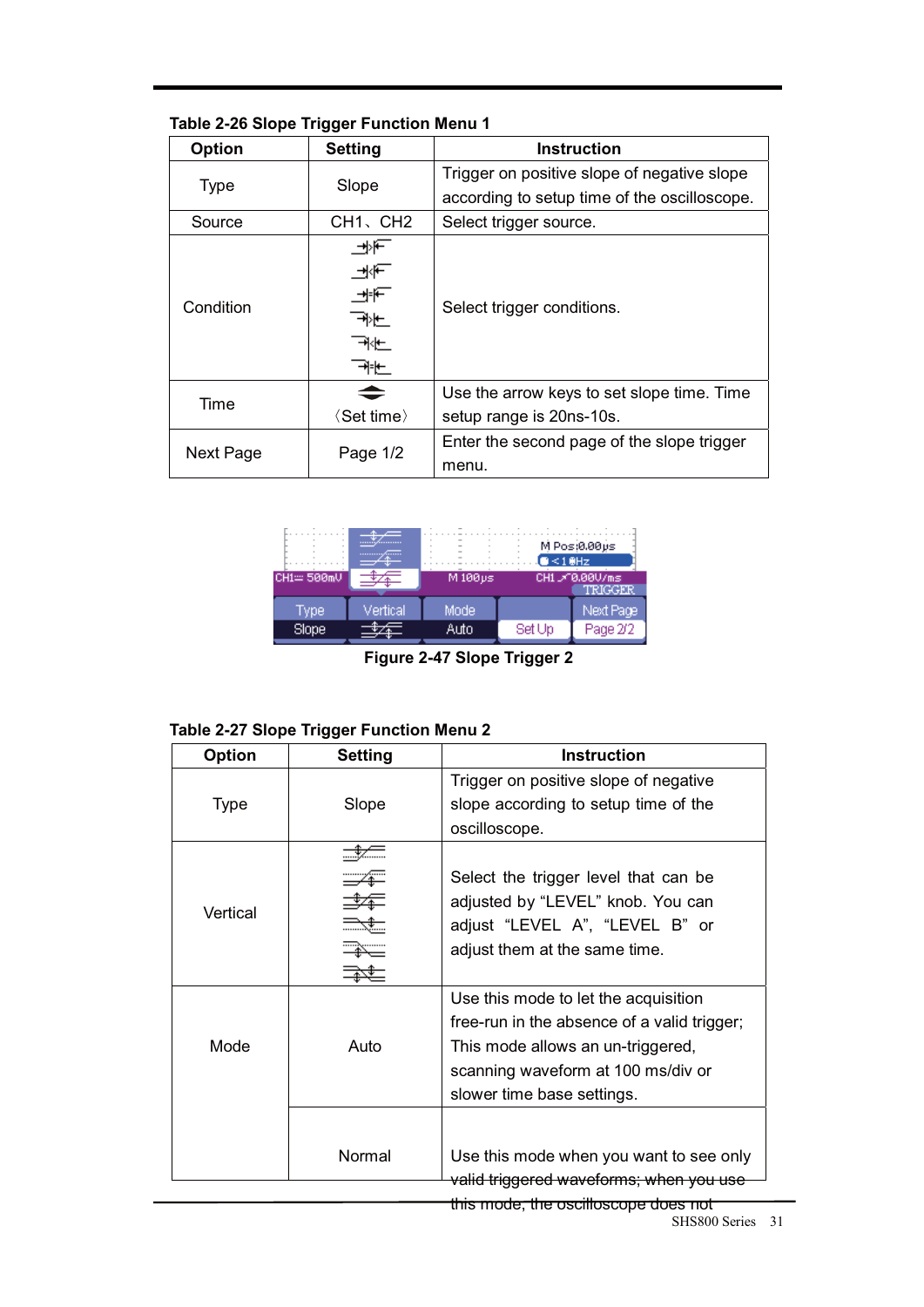|           |          | display a waveform until after the first<br>trigger.                                          |
|-----------|----------|-----------------------------------------------------------------------------------------------|
|           | Single   | When you want the oscilloscope to acquire<br>a single waveform, press the "SINGLE"<br>button. |
| Set up    |          | Enter the "Trigger setup menu".                                                               |
| Next Page | Page 2/2 | Return to the first page of slope trigger.                                                    |

### **Alternative trigger**

The trigger signal comes from two vertical channels when you use alternative trigger. In this mode, you can observe two irrelative signals at the same time. You can select different trigger types for two vertical signals, and selected types cover edge, pulse, video and slope trigger. Trigger information of two channel signals display on the bottom right of the screen.

| vne         | Source | Mode              | Slope |        |
|-------------|--------|-------------------|-------|--------|
| Alternative | CH1    | Edge <sup>®</sup> |       | Set Up |

**Figure 2-48 Alternative Trigger Menu** 

| <b>Table 2-28 Alternative Trigger Function Menu</b> |                     |       |  |
|-----------------------------------------------------|---------------------|-------|--|
| <b>Ontion</b>                                       | S <sub>offina</sub> | Inetr |  |

| <b>Option</b> | <b>Setting</b> | <b>Instruction</b>                                   |  |  |  |
|---------------|----------------|------------------------------------------------------|--|--|--|
|               |                | The trigger signal comes from two vertical channels  |  |  |  |
| Type          | Alternative    | when you use alternative trigger. In this mode, you  |  |  |  |
|               |                | can observe two irrelative signals at the same time. |  |  |  |
|               | <b>CHX</b>     | Set trigger type information for CHX signal          |  |  |  |
| Source        | <b>CHY</b>     | Set trigger type information for CHY signal          |  |  |  |
|               | Edge           |                                                      |  |  |  |
| Mode          | Pluse          | Set trigger type of the vertical channel signal      |  |  |  |
|               | video          |                                                      |  |  |  |
|               | slope          |                                                      |  |  |  |
|               | $\mathbf{f}$   | Triggering on rising edge.                           |  |  |  |
| Slope         | ł              | Triggering on falling edge.                          |  |  |  |
|               | tŧ             | Triggering on rising edge and falling edge.          |  |  |  |
| Set up        |                | Enter the "Trigger setup menu".                      |  |  |  |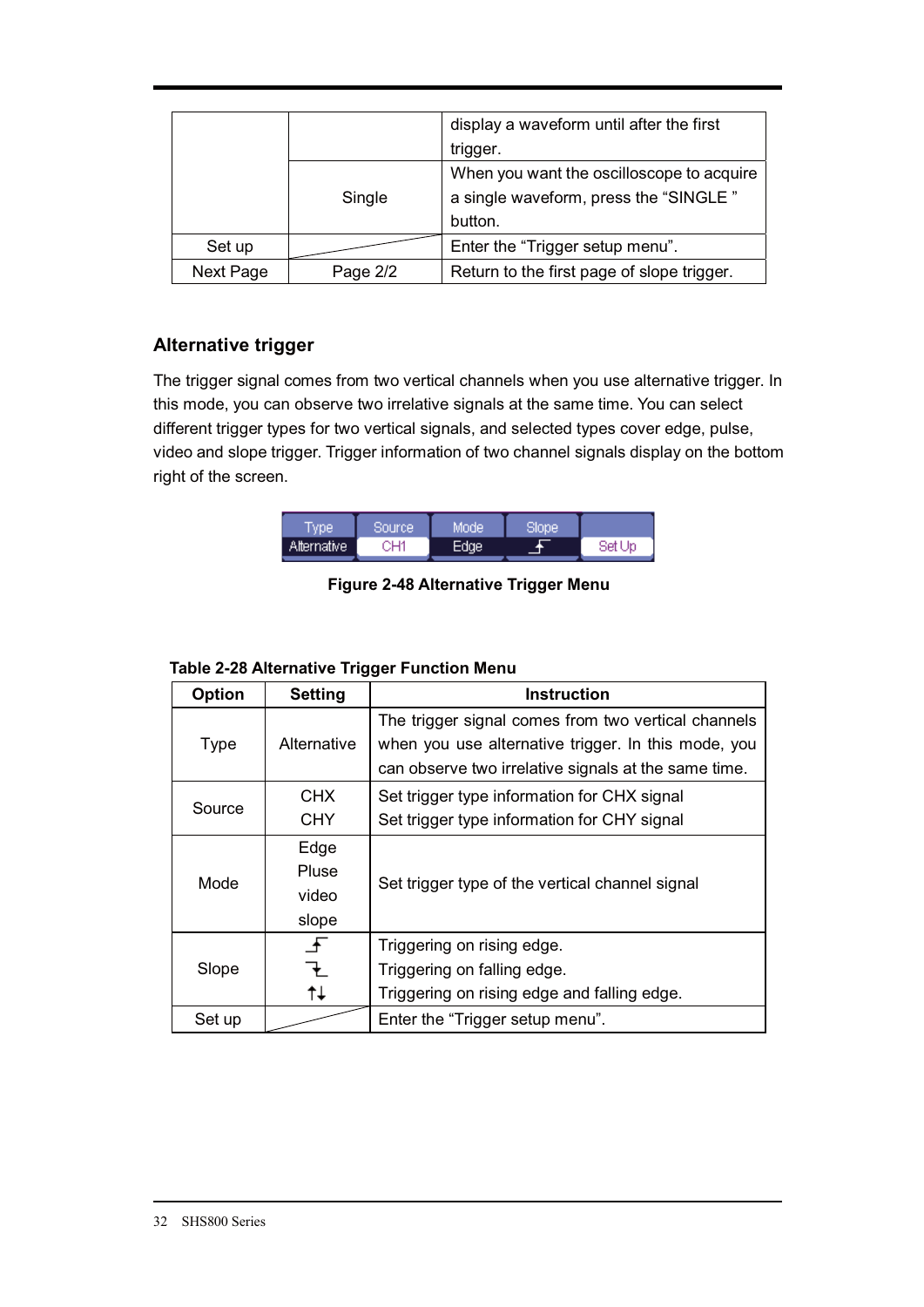# *Save and Recall System*

SHS800 can save 2 groups of reference waveforms, 20 groups of setups and 10 groups of waveforms in its internal memory. There is an USB Host interface in the front panel of the SHS800 and you can save setup data, waveform data, waveform interface image, CSV file to an USB flash drive. The postfix of setup data is SET while waveform data is DAV. The waveform data can be recalled to the current SHS800 or SHS800 with the same the model. Figure data and CSV file can't be recalled to the SHS800, but it can be opened on the computer through correlative software. CSV can be opened by EXCEL software on computer.

### **Saving Setups**

### **Saving Setups to Device**

All setups are stored in nonvolatile memory. When recall the setups, the SHS800 will be under the setup save mode.

| Type   | Save To | Setup |      |        |
|--------|---------|-------|------|--------|
| Setups | Device  | No.1  | Save | Recall |

### **Figure 2-49 Saving Setups to Device Menu**

### **Table 2-29 Saving Setups to Device Function Menu**

| <b>Option</b> | <b>Setting</b> | <b>Introduction</b>                               |  |
|---------------|----------------|---------------------------------------------------|--|
| Type          | Setups         | Menu for the Save/Recall setting in the SHS800.   |  |
| Save to       | Device         | Save setups to the scope's internal memory.       |  |
| Setup         | No.1 to No.20  | Choose the position number to save/recall setups. |  |
| Save          |                | Accomplish the operation of saving setups.        |  |
| Recall        |                | Recall the saved setups.                          |  |

### **Saving Setups to USB Flash Drive**

| wpe <sup>-</sup>    | Save To |      |        |
|---------------------|---------|------|--------|
| Setups <sup>1</sup> | īlе     | Save | Recall |

### **Figure 2-50 Saving Setups to USB Flash Drive Menu**

#### **Table 2-30 Saving Setups to USB Flash Drive Function Menu**

| Option     | <b>Setting</b> | <b>Instruction</b>                                    |
|------------|----------------|-------------------------------------------------------|
| Type       | Setup          | Used to save/recall the SHS800's setup menu           |
| Save<br>to | File           | Save the setup data of the SHS800 to USB flash drive. |
| Save       |                | Enter the waveform save/recall interface.             |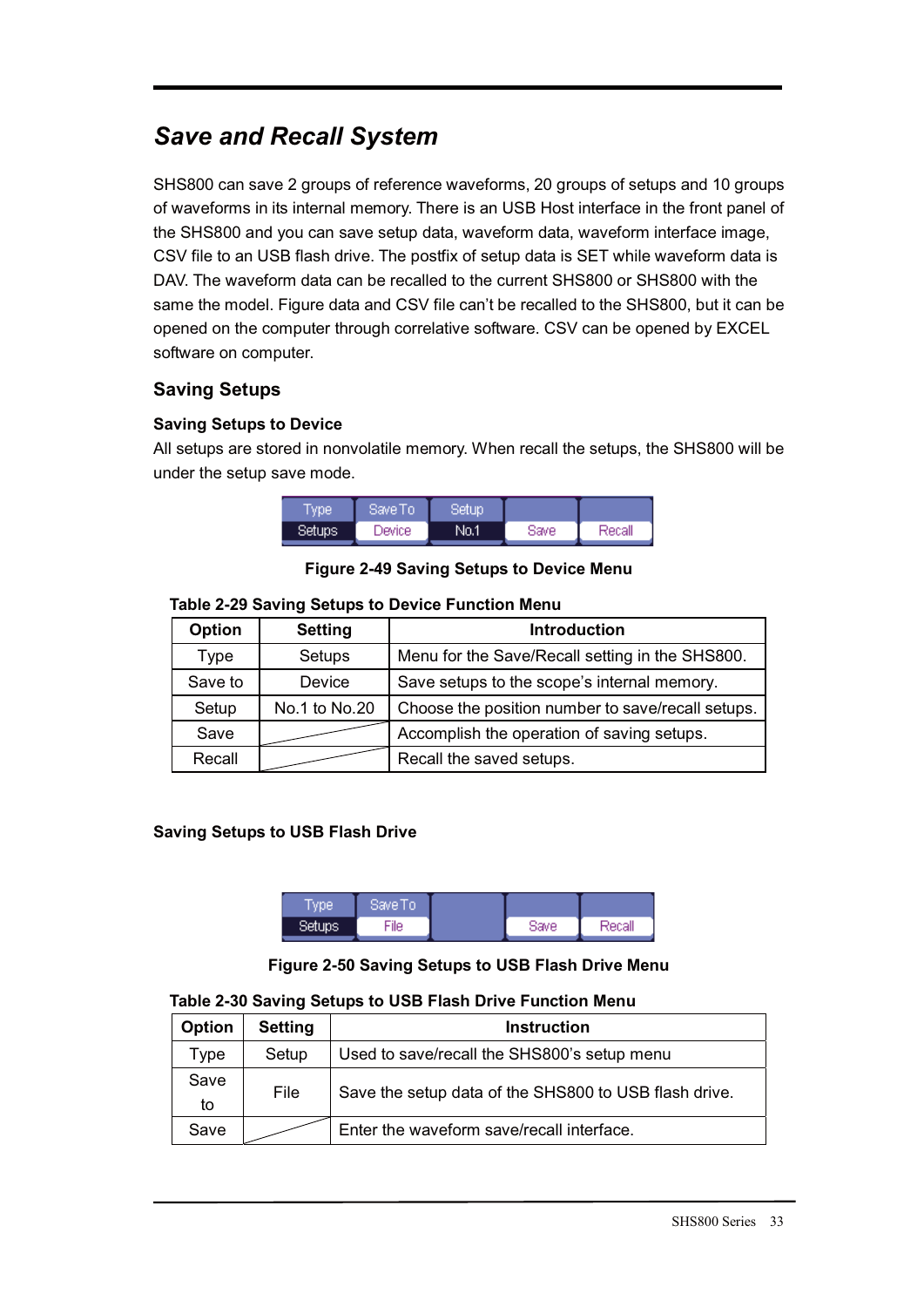### **Saving waveform**

### **Saving waveform to device**

|           | Save To | Waveform I |      |        |
|-----------|---------|------------|------|--------|
| Waveforms | Device  | No.1       | Save | Recall |

#### **Figure 2-51 Saving Waveform to Device Menu**

#### **Table 2-31 Saving Waveform to Device Function Menu**

| <b>Option</b> | <b>Setup</b> | <b>Introduction</b>                               |  |  |  |
|---------------|--------------|---------------------------------------------------|--|--|--|
|               | Waveforms    | Menu for the Storage/Recall waveforms in the      |  |  |  |
| <b>Type</b>   |              | scope.                                            |  |  |  |
| Save To       | Device       | Save waveforms to the SHS800's internal memory    |  |  |  |
| waveform      | No.1 to      | Choose the position number to save/recall setups. |  |  |  |
|               | No.10        |                                                   |  |  |  |
| Save          |              | Accomplish the storage.                           |  |  |  |
| Recall        |              | Recall the storage in the "waveform" operation    |  |  |  |

#### **Saving waveform to USB Flash Drive**

|                  | 'Save To |      |        |
|------------------|----------|------|--------|
| <b>Waveforms</b> | File     | Save | Recall |

### **Figure 2-52 Saving Waveform to USB Flash Drive Menu**

#### **Table 2-32 Saving Waveform to USB Flash Drive Function Menu**

| <b>Option</b> | Setup     | <b>Introduction</b>                    |  |
|---------------|-----------|----------------------------------------|--|
| Type          | Waveforms | Menu for the Storage/Recall waveforms. |  |
| Save to       | File      | Save waveforms to USB flash drive.     |  |
| Save          |           | Accomplish the storage.                |  |

### **Saving Picture**

Waveform interface image can be saved to USB flash drive, but they can't be recalled. You can view them on correlative computer software.

**Figure 2-53 Saving Picture Menu**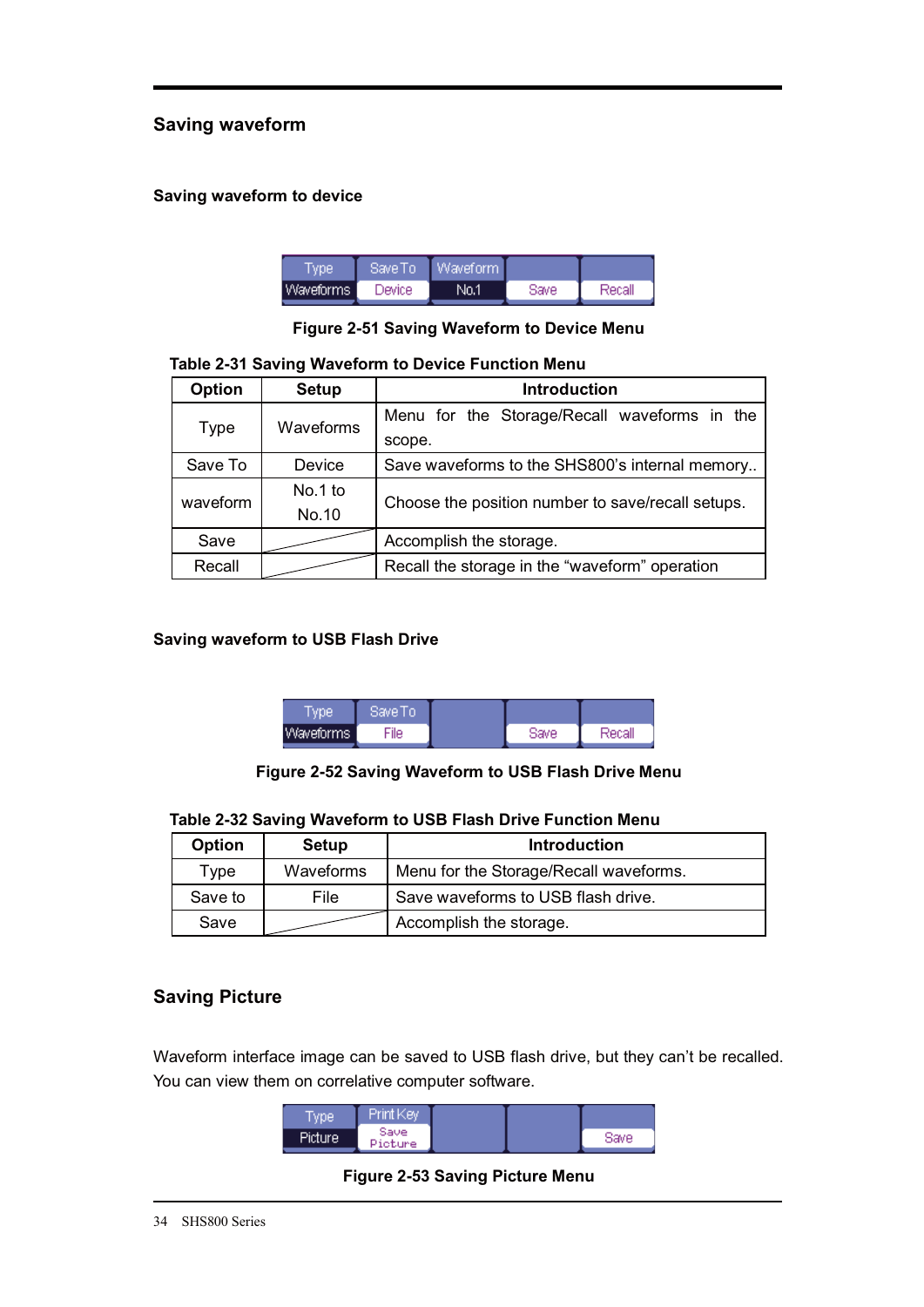### **Table 2-33 Saving Picture Function Menu**

| <b>Option</b> | <b>Setting</b>       | <b>Introduction</b>                                   |  |  |
|---------------|----------------------|-------------------------------------------------------|--|--|
|               |                      | Menu for the Storage/Recall waveform interface        |  |  |
| Type          | Picture              | image.                                                |  |  |
|               | <b>Print Picture</b> | Choose <b>Print Picture</b> option and<br>press       |  |  |
|               |                      | <b>Save/Recall</b> for 4 seconds to print the picture |  |  |
|               | Save Picture         | while the SHS800 connects to the printer.             |  |  |
| Print Key     |                      | Choose Save Picture option and<br>press               |  |  |
|               |                      | Save/Recall for 4 seconds to save the picture         |  |  |
|               |                      | while you insert an USB flash driver to the           |  |  |
|               |                      | <b>SHS800.</b>                                        |  |  |
| Save          |                      | Go to the Save/Recall interface.                      |  |  |

## **Saving CSV**

| Tvpe | Data Depth Para Save |    |      |
|------|----------------------|----|------|
|      | Displayed            | Υf | Save |

### **Figure 2-54 Saving CSV Menu**

### **Table 2-34 Saving CSV Function Menu**

| <b>Option</b> | <b>Setting</b> | <b>Introduction</b>                               |
|---------------|----------------|---------------------------------------------------|
| Type          | <b>CSV</b>     | Menu for the Storage CSV file to USB flash drive. |
| Data Depth    | Displayed      | Set to store displayed waveform data to CSV file. |
|               | Maximum        | Set to store maximum waveform data to CSV file.   |
| Para Save     | On/Off         | Set whether store parameters to CSV file or not.  |
| Save          |                | Go to the Save/Recall interface.                  |

### **Recall Factory Setups**

Press **Recall** you can recall factory setups.

### **Table 2-35 Factory Setups Function Menu**

| <b>Option</b> | <b>Setting</b> | <b>Instruction</b>         |
|---------------|----------------|----------------------------|
| vpe           | Factory        | To view the Factory setup. |
|               | Load           | Recall the Factory setup.  |

### *Save/Recall Waveform to USB Flash Drive Application*

### **Operation steps:**

- 1. Press Ǐ**Save/Recall**ǐ and press Ǐ**F1**ǐ **(Type)** to choose **Waveforms**.
- 2. Insert USB flash drive to USB host (you will get the message: **USB flash driver connects successfully**!).
- 3. Press Ǐ**F2**ǐ **(Save to)** to choose **File**.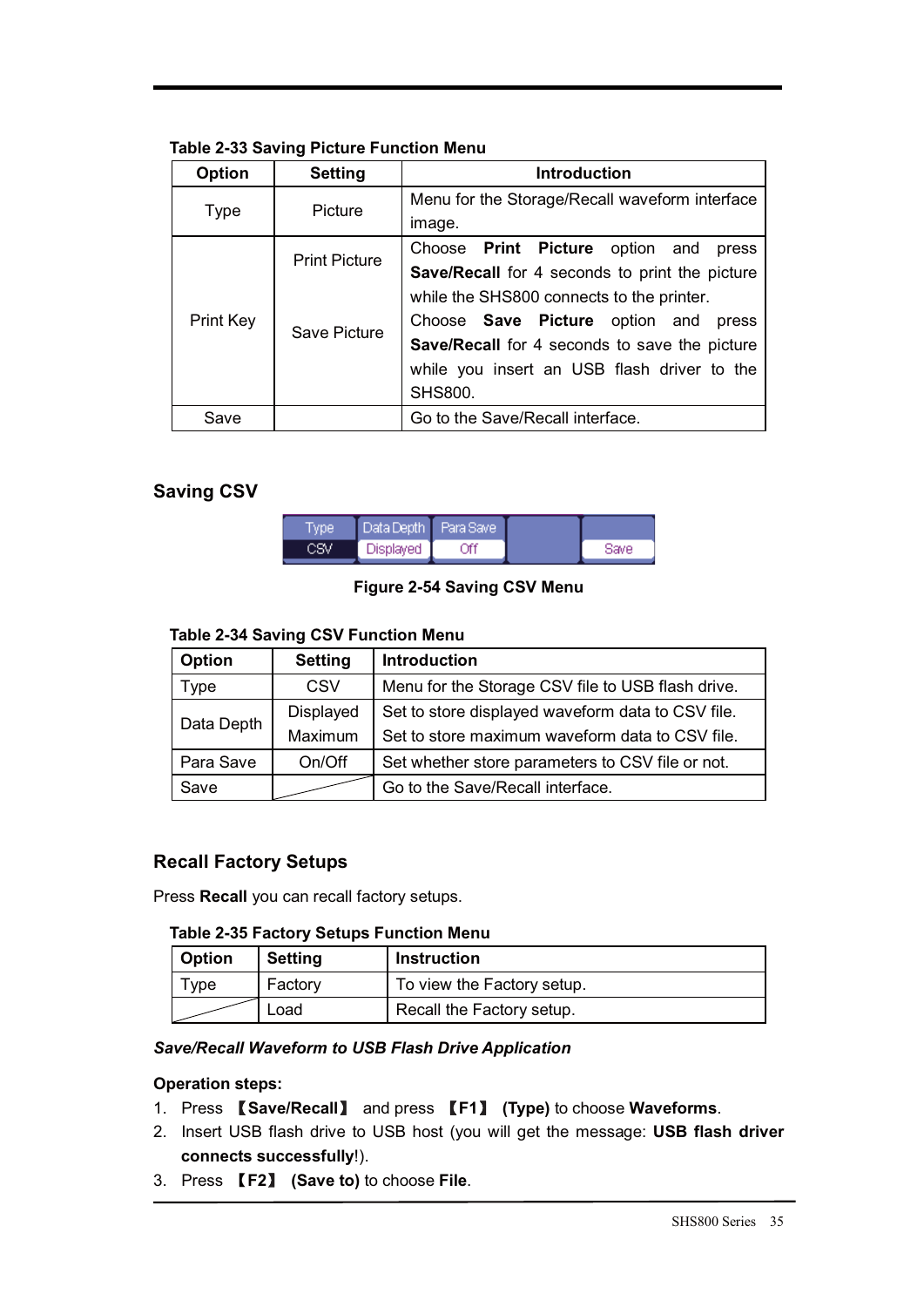- 4. Press Ǐ**F4**ǐ **(Save)** to enter save/recall interface.
- 5. Press Ǐ**F1**ǐ **(Modify)** to choose **File.**
- 6. Press Ǐ**F2**ǐ **(New File)** and input the mane of the file according to the prompts to create a new file. Then press **Confirm.**

|           | Name: SHS00001<br><b>A</b> BCDEFGHIJKLM<br>N O P Q R S T U V W X Y Z<br>0123456789.' | BackSpace DeleteCharacter CleanName<br>Use the adjust knob to select characters |         |        |
|-----------|--------------------------------------------------------------------------------------|---------------------------------------------------------------------------------|---------|--------|
| InputChar |                                                                                      |                                                                                 | Confirm | Cancel |

**Figure 2-55 Input the Name of the File** 

7. File saves successfully.

| A/SHS1000 |                       |                                          | Free: 258 MB |           |
|-----------|-----------------------|------------------------------------------|--------------|-----------|
|           | <b>B SHS00001.DAV</b> | Use the adjust knob to select characters | 41.2 KB      |           |
| Modify    |                       |                                          |              | Next Page |
| Files     | New File              | <b>Del File</b>                          | Load         | Page 1/2  |

**Figure 2-56 File Saves Successfully** 

### **Recalling a file:**

Choose the file to be recalled and press **Recall** at the memory interface, which you complete the recalling operation.

### **Notes:**

The picture in the SHS800 with a "BMP" postfix can't be recalled, but you can open it in computer with relative software.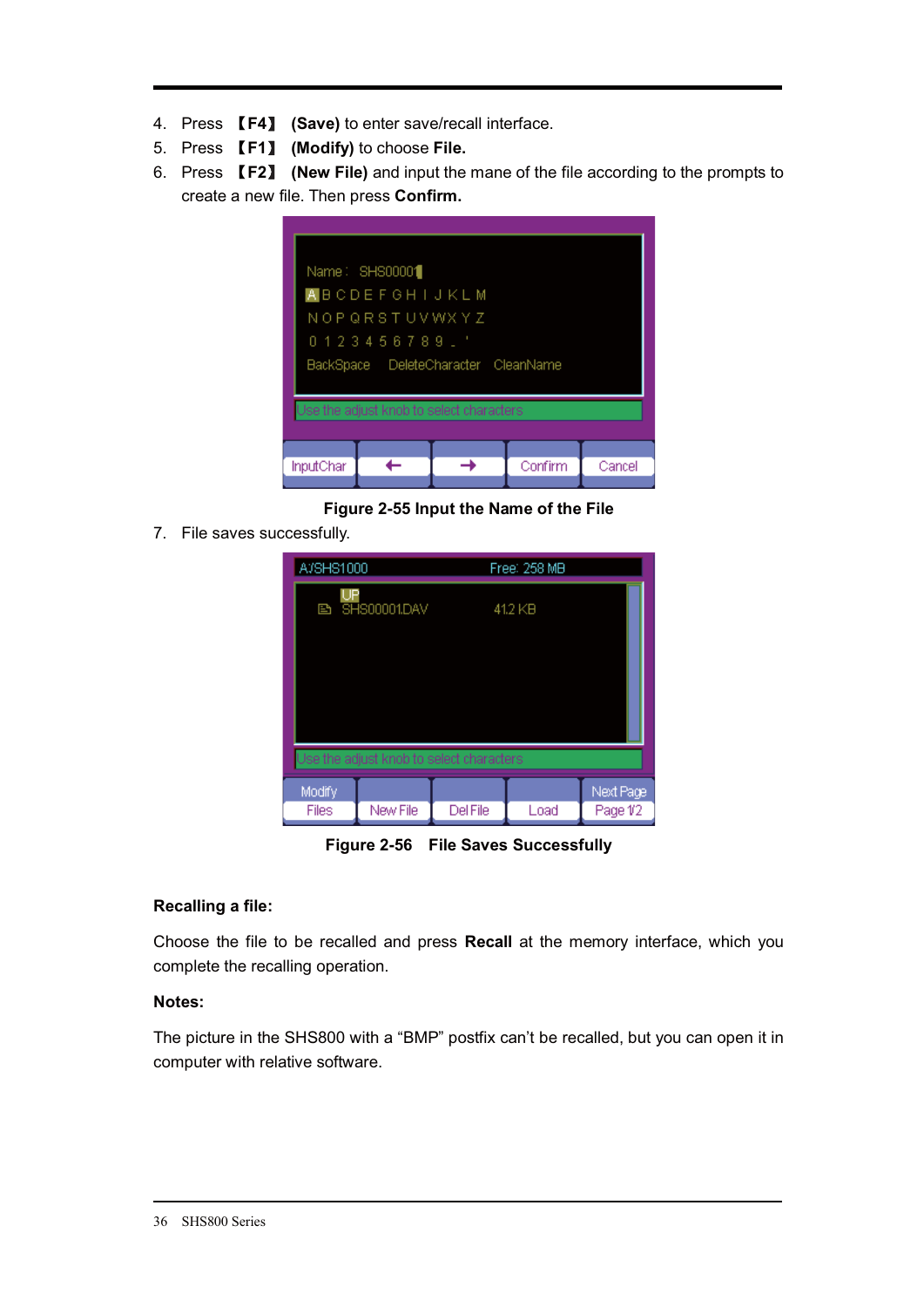# *Utility System*

Press **【User】** to enter utility system menu. See figure 2-57.

| Sustem | Sound | Counter | Language             | Next Page |
|--------|-------|---------|----------------------|-----------|
| Status | ⊛     | Jn      | English <sup>1</sup> | Page 1/4  |

**Figure 2-57 Utility System Menu 1** 

| Table 2-36 Utility System Function Menu 1 |  |
|-------------------------------------------|--|
|-------------------------------------------|--|

| <b>Option</b> | <b>Setting</b>                | <b>Introduction</b>                |
|---------------|-------------------------------|------------------------------------|
| System        |                               | Displays the main information      |
| <b>Status</b> |                               | of the SHS800.                     |
| Sound         | ⊛⊱                            | Open the key-press voice.          |
|               | ∢®                            | Close the key-press voice.         |
| Counter       | On/Off                        | on/off<br>Turn<br>the<br>frequency |
|               |                               | counter                            |
|               | Simplified Chinese, English,  |                                    |
|               | Traditional Chinese, Arabic,  |                                    |
| Language      | French, German, Russian,      | Select the interface language.     |
|               | Spanish, Portuguese, Japanese |                                    |
|               | Korean, Italian               |                                    |
| Next          | Page 1/4                      | Enter the next page of<br>the      |
| Page          |                               | menu.                              |

### **Table 2-37 Utility System Function Menu 2**

| <b>Option</b>      | <b>Setting</b>                                   | <b>Introduction</b>                               |  |
|--------------------|--------------------------------------------------|---------------------------------------------------|--|
| Do self Cal        | Do a self calibration to calibrate the channels. |                                                   |  |
|                    | Screen Test                                      | Run the screen detect program                     |  |
| Do Self Test       | <b>Keyboard Test</b>                             | Run the keyboard detect program                   |  |
| <b>Print Setup</b> |                                                  | Enter the print setup menu to set print options.  |  |
|                    |                                                  | SHS800 connects to the printer through USB        |  |
|                    | Printer                                          | cable. When you execute print function,           |  |
|                    |                                                  | please select Printer. At this time the print     |  |
| <b>USB Device</b>  |                                                  | icon displays on the top of the screen.           |  |
|                    |                                                  | SHS800 connects to the computer through           |  |
|                    |                                                  | USB cable. When you execute EasyScope             |  |
|                    | Computer                                         | software, please select <b>Computer</b> . At this |  |
|                    |                                                  | time the computer icon displays on the screen.    |  |
| Next Page          | Enter the third page of the menu.<br>Page 2/4    |                                                   |  |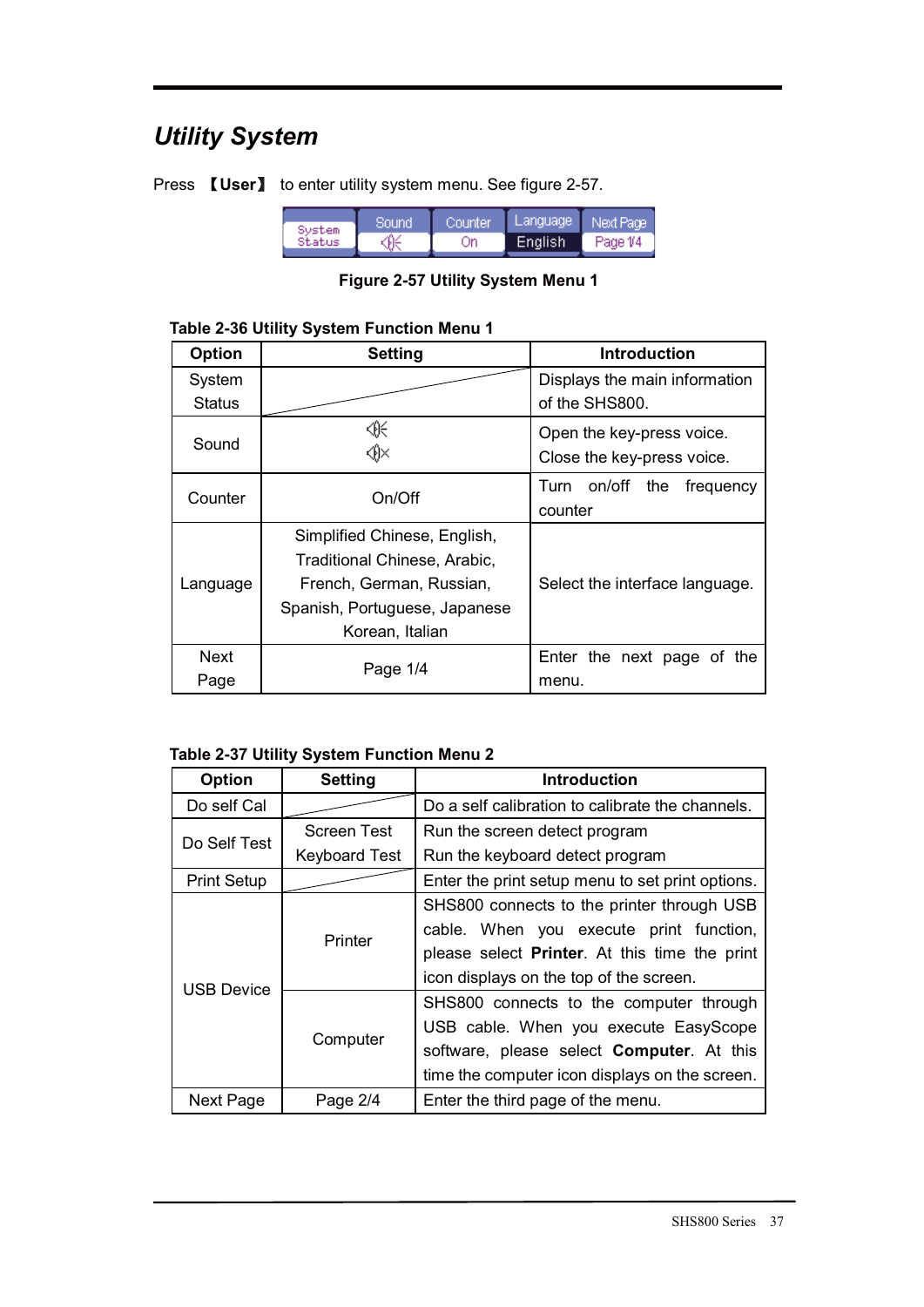|          |           | USB Device Next Page |          |
|----------|-----------|----------------------|----------|
| Self Cal | Self Test | Computer             | Page 2/4 |

**Figure 2-58 Utility System Menu 2** 

| Do       | Dо        | Print | USB Device Next Page |          |
|----------|-----------|-------|----------------------|----------|
| Self Cal | Self Test | Setup | Printer              | Page 2/4 |

**Figure 2-59 Utility System Print Setup** 

| Update<br>Firmware | Record | Wext Page<br>Page 3/4 |
|--------------------|--------|-----------------------|
|                    |        |                       |

### **Figure 2-60 Utility System Menu 3**

### **Table 2-38 Utility System Function Menu 3**

| <b>Option</b> | <b>Setting</b> | <b>Introduction</b>                                  |
|---------------|----------------|------------------------------------------------------|
| Update        |                | You can update the SHS800 by using USB flash         |
| Firmware      |                | driver (About two minutes).                          |
| Record        |                | Press this button to enter the waveform record menu. |
| Next Page     |                | Page 3/4   Enter the fourth page of the menu         |
|               |                |                                                      |

| Screen.<br>saver |           | Next Page |  |
|------------------|-----------|-----------|--|
| 15min i          | Date/Time | Page 4/4  |  |

### **Figure 2-61 Utility System Menu 4**

### **Table 2-39 Utility System Function Menu 4**

| <b>Option</b> |                  | <b>Setting</b>    | <b>Introduction</b>                   |
|---------------|------------------|-------------------|---------------------------------------|
|               | 1 <sub>min</sub> | 2min              |                                       |
|               | 5 <sub>min</sub> | 10 <sub>min</sub> |                                       |
| Screen saver  | 15min            | 30 <sub>min</sub> | Set the time of screen saver          |
|               | 1hour            | 2hour             |                                       |
|               | 5hour            | Off               |                                       |
| Date/Time     |                  |                   | Set the date and time of the SHS800.  |
| Next Page     | Page4/4          |                   | Return to the first page of the menu. |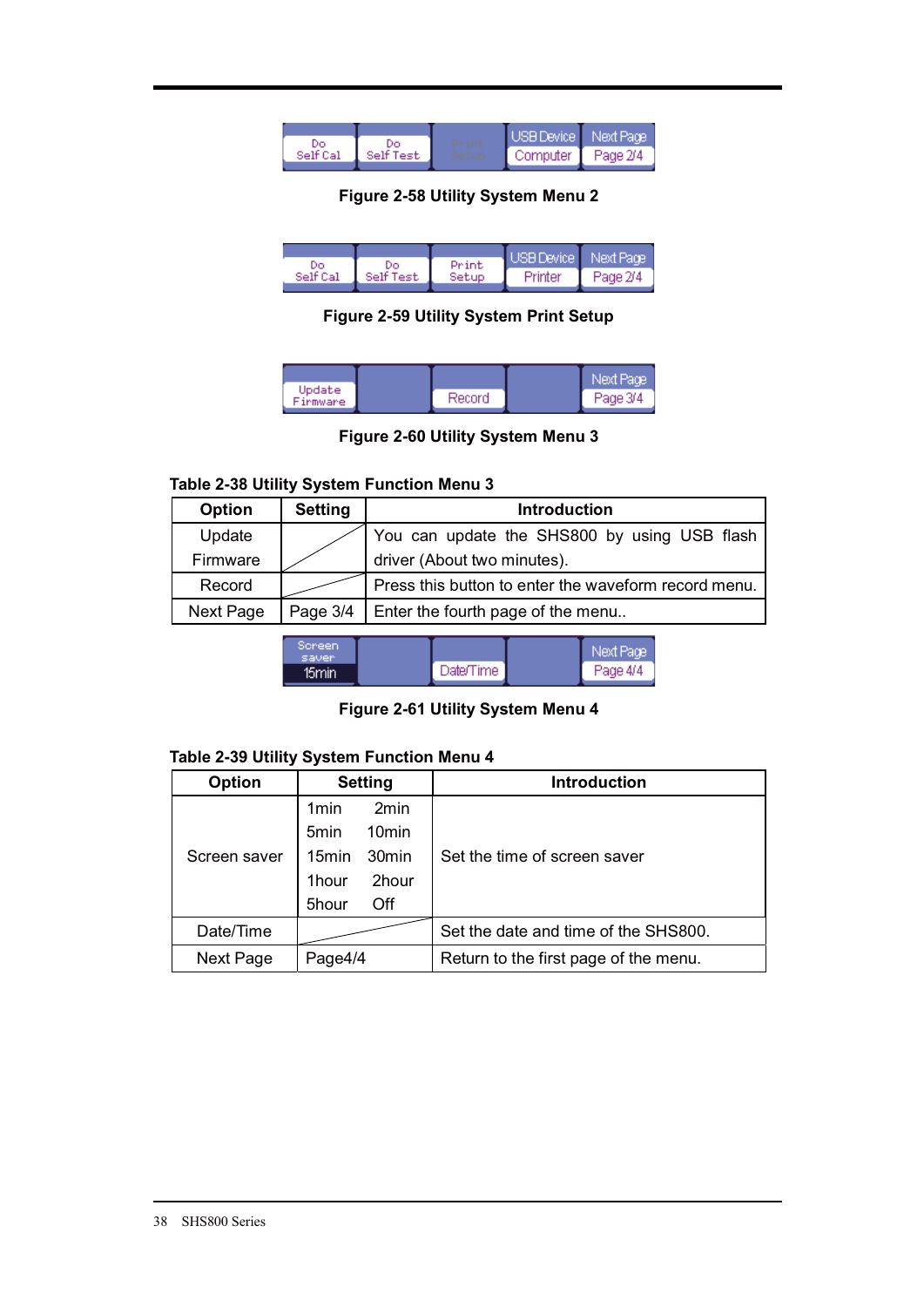### **Self Calibration**

Self Calibration is operated to calibrate the relative data of SHS800 to decrease the mistake during the measure. If the operating temperature changes by or more than 5° C or the instrument runs more than thirty minutes, you should do the self calibration. When you do the self calibration, you should cut off all the probes and leads. Then press Ǐ**User**ǐ button to choose **Do self cal** to show the self calibration menu, and do self calibration program according to the prompts on the screen.



**Figeure 2-62 Self Calibration** 

# **Print Setting**

The SHS800 supports PictBridge compatible printers. You can connect the side USB Device of the SHS800 to the USB Device of the PictBridge compatible printer through USB cable. After setting the print settings, press **[Save/Recall]** button for 4 seconds to complete the print operation.

| жжамет | Layout   |          |                  |          |
|--------|----------|----------|------------------|----------|
| . In   | Portrait | Default. | Print<br>Picture | Page 1/2 |

**Figure 2-63 Print Setting Menu 1** 

|  | Table 2-40 Print Setup Function Menu 1 |  |  |
|--|----------------------------------------|--|--|
|--|----------------------------------------|--|--|

| Option     | <b>Setting</b>      | <b>Introduction</b>                  |  |
|------------|---------------------|--------------------------------------|--|
|            | On                  | Print the screen image on a white    |  |
| Ink Saver  | Off                 | background when you select On.       |  |
| Layout     | Portrait/Landscape  | The output direction of the printer. |  |
| Paper Size | Set the type of the | Displays settings available on your  |  |
|            | paper.              | PictBridge compatible printer.       |  |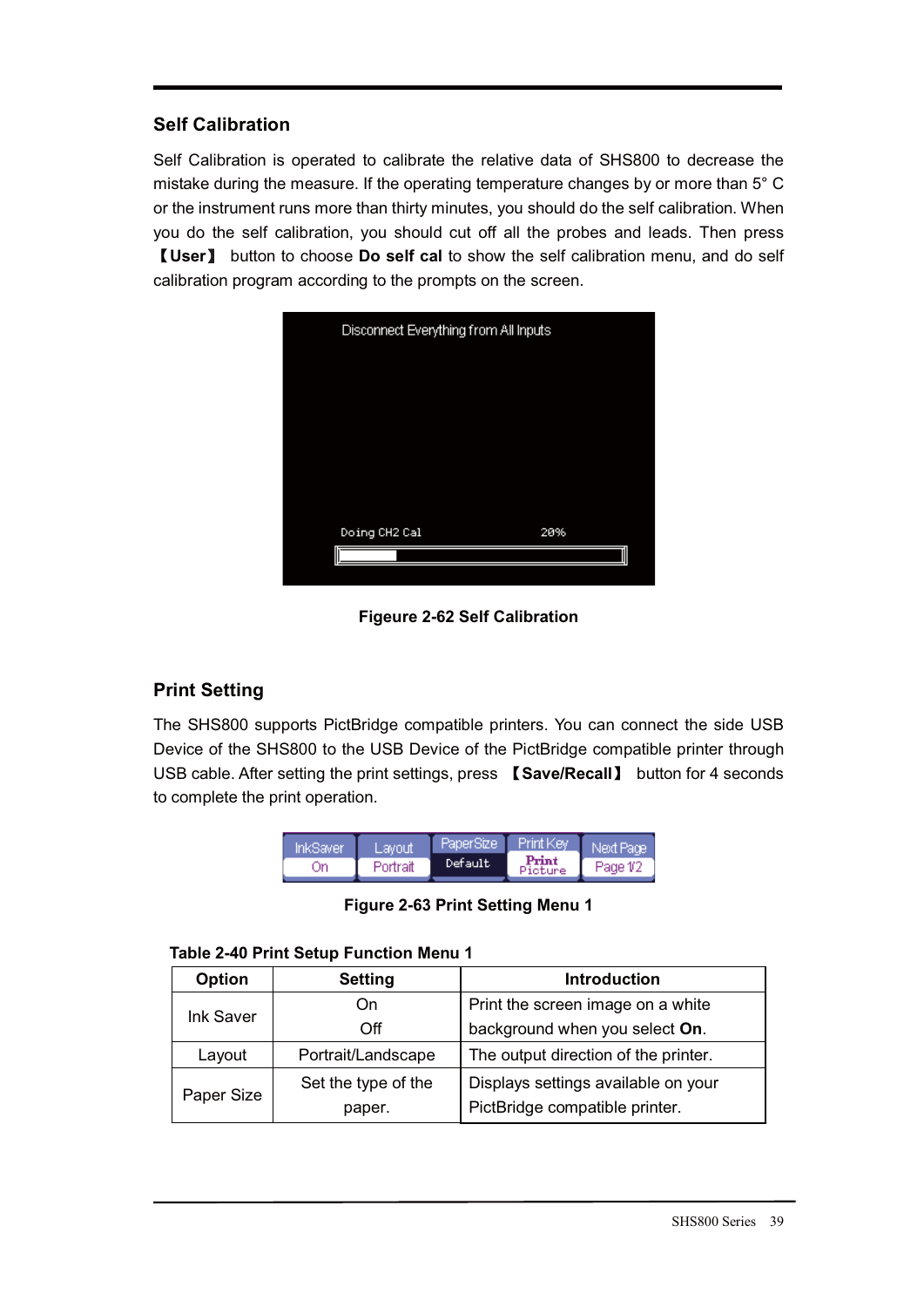| Print Key | <b>Print Picture</b><br>Save Picture | Choose Print Picture option and press<br>Save/Recall for 4 seconds to print the<br>picture while the SHS800 connects to<br>the printer.<br>Choose Save Picture option and press<br>Save/Recall for 4 seconds to save the<br>picture while you insert an USB flash<br>driver to the SHS800. |
|-----------|--------------------------------------|--------------------------------------------------------------------------------------------------------------------------------------------------------------------------------------------------------------------------------------------------------------------------------------------|
| Next Page | Page $1/2$                           | Enter the second page of the menu.                                                                                                                                                                                                                                                         |

ImageSize PaperType PrintQuality ID Print Next Page Default Default Default Default Page 2/2

### **Figure 2-64 Print Setting Menu 2**

#### **Table 2-41 Print Setting Function Menu 2**

| <b>Option</b>        | <b>Setting</b>               | <b>Introduction</b>                 |
|----------------------|------------------------------|-------------------------------------|
|                      |                              | Set the paper size available to the |
| Image Size           | Set the type of the paper.   | PictBridge compatible printer.      |
| Paper Type           | Default, Plain,              |                                     |
|                      | Photo, FastPhoto             |                                     |
| <b>Print Quality</b> | Default, Normal, Draft, Fine |                                     |
| <b>ID Print</b>      | Default, On, Off             |                                     |
| Next Page            |                              | Return to the first page of the     |
|                      | Page 2/2                     | menu.                               |

### **Waveform Record**

Waveform record: record waveform with a designated interval until reaching the end frame.

When recording CH1 or CH2 waveform, users can set the interval between frames. The recorder can record 2500 frames waveform.

| Minnie  | Sourcel | Interval | <b>End Frame</b> | <b>Nerale</b> |
|---------|---------|----------|------------------|---------------|
| Record. | ∿⊔и     |          | 88               |               |
|         |         |          |                  |               |

**Figure 2-65 Waveform Record Menu**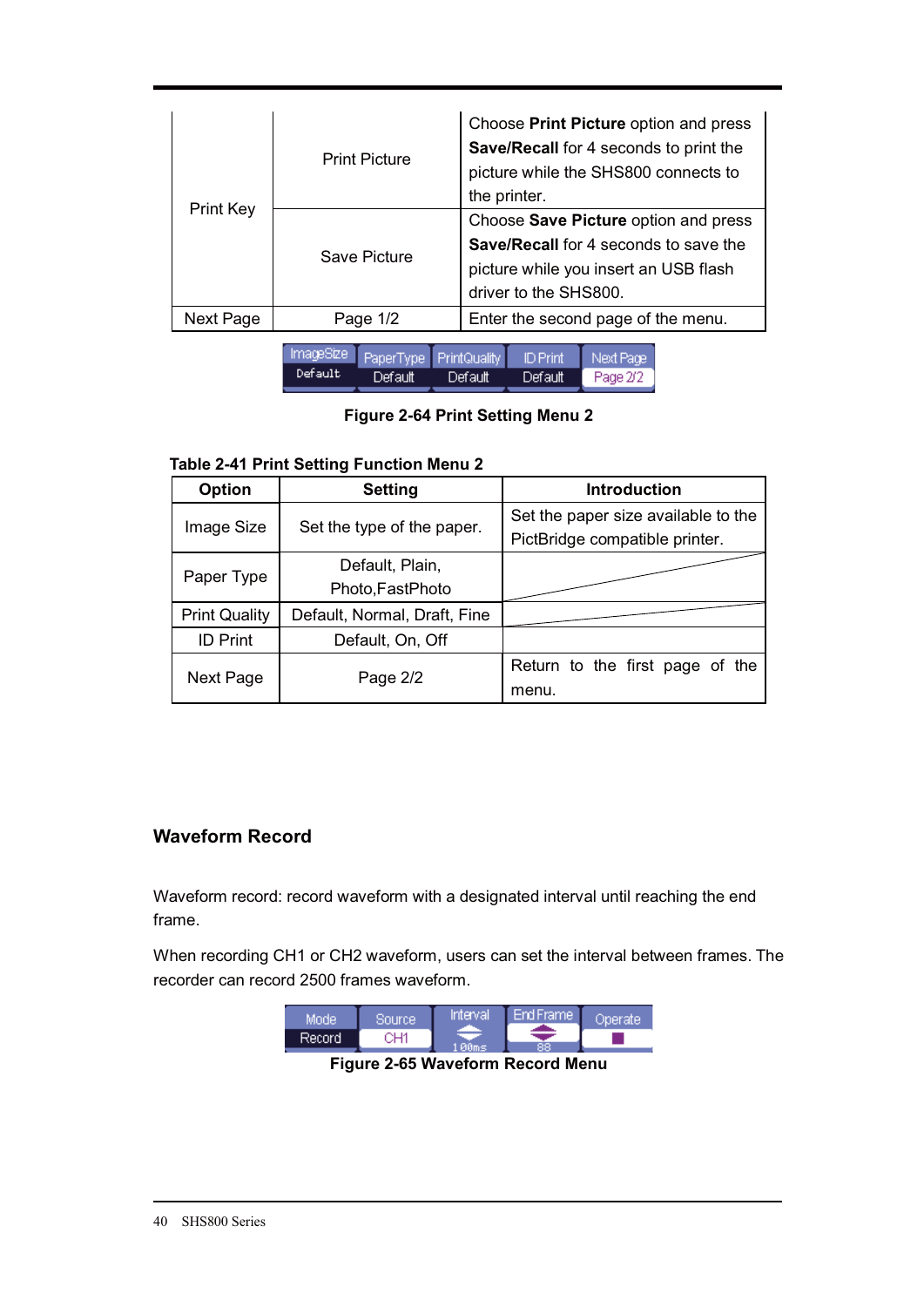### **Table 2-42 Waveform Record Menu**

| <b>Option</b> | <b>Setting</b>                    | <b>Instruction</b>                   |
|---------------|-----------------------------------|--------------------------------------|
|               | Record                            | Set recorder function menu.          |
| Mode          | Replay                            | Set replay function menu.            |
|               | Off                               | Turn off waveform record menu.       |
| Source        | CH <sub>1</sub> , CH <sub>2</sub> | Choose recorder source.              |
| Interval      | ≘                                 | Set interval of recorder waveform    |
| End Frame     | ≐                                 | Set the max value of recorder frame. |
| Operate       | (record)                          | Start to record                      |
|               | stop)                             | Stop recording                       |

|           | ⊫r | Play Mode | 10 II 11 11 | lext Pacie |
|-----------|----|-----------|-------------|------------|
| Play Back |    |           |             | ide 1/7    |

## **Figure 2-66 Waveform Play Back Menu 1**

### **Table 2-43 Waveform Play Back Function Menu 1**

| <b>Option</b> | <b>Setting</b> | <b>Instruction</b>                 |
|---------------|----------------|------------------------------------|
| Mode          | Play Back      | Set the Play Back function menu.   |
| Operate       | (Run)          | Press to start playback playing.   |
|               | (Stop)         | Press to stop playing.             |
| Play Mode     | جث             | Set circular play mode.            |
|               | ▸→■            | Set single time play mode.         |
| Interval      | ≐              | Set interval between frames.       |
| Next Page     | Page 1/2       | Enter the second page of the menu. |



**Figure 2-67 Waveform Play Back Menu 2** 

### **Table 2-44 Waveform Play Back Function Menu 2**

| <b>Option</b>      | <b>Setting</b>                          | <b>Instruction</b>                             |  |
|--------------------|-----------------------------------------|------------------------------------------------|--|
| <b>Start Frame</b> | ⇒                                       | Set start frame.                               |  |
| Curr Frame         | ⇔<br>Select current frame to be played. |                                                |  |
| End Frame          | ≐                                       | Set end frame.                                 |  |
| Return             |                                         | Press to return the waveform recorder main     |  |
|                    |                                         | menu.                                          |  |
| Next Page          | Page 2/2                                | Return to the first page of Play Back function |  |
|                    |                                         | menu.                                          |  |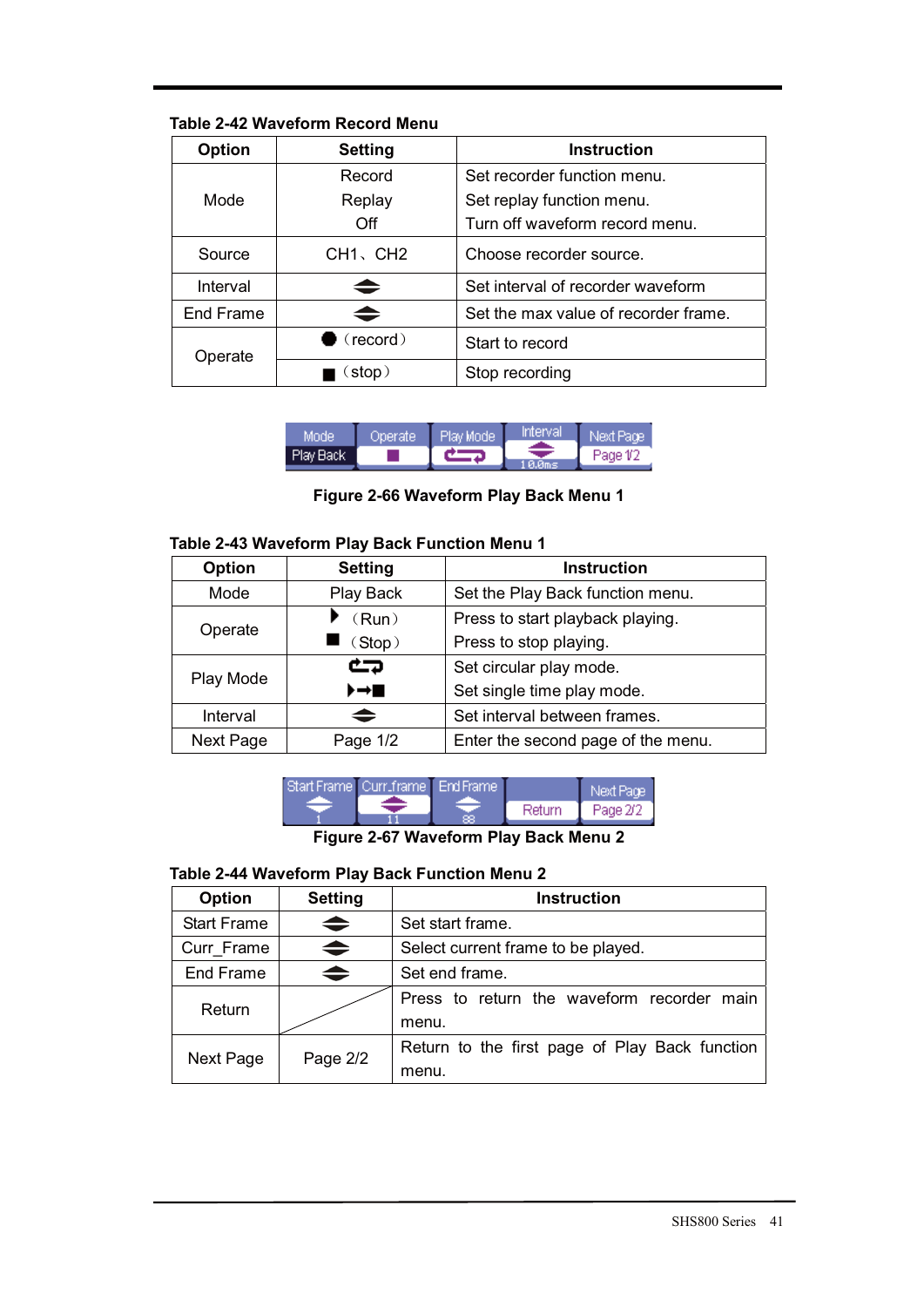### *Waveform Record Application Example*

### **Operation steps:**

- 1. Input a waveform to be recorded.
- 2. Press **【User】** to enter utility system.
- 3. Press **[F5 ]** to enter the third page of the menu and enter waveform recording menu.
- 4. Press Ǐ**F1**ǐ to choose **Record** mode.
- 5. Use up and down arrow keys to setǏ **Interval**ǐ and Ǐ**End**ǐ**Frame.**
- 6. Press **【F5】**to perform waveform recording.

# *Waveform Play Back Application Example*

### **Operation steps:**

- 1. Press Ǐ**F1** ǐto choose **Replay** mode.
- 2. Press **【F5】** to enter the second page of the menu.
- 3. Set replay **Start Frame**, **Curr\_frame**, **End Frame** and return to the first page of the menu.
- 4. Set Ǐ**Replay**ǐ **Mode**, **Interval** and press Ǐ**F2**ǐ to perform waveform replay.
- 5. Press Ǐ**F1**ǐ to choose **Off** mode to exit waveform record.



### **Figure 2-68 Waveform Record**



**Figure 2-69 Waveform Play Back**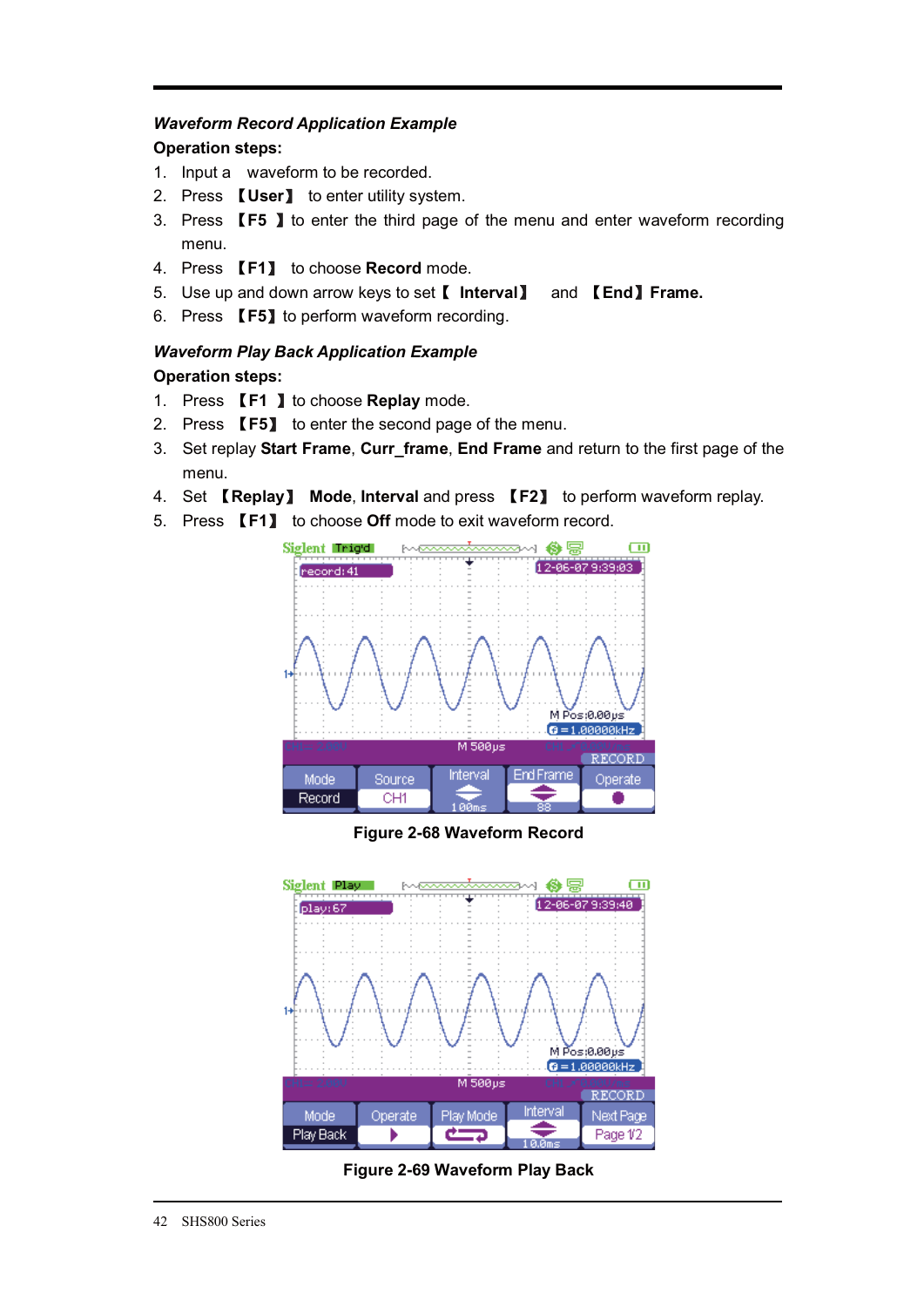# *Chapter 3 Using the Multimeter*

# *About this Chapter*

This chapter provides a step-by-step introduction to the multimeter functions of SHS800 series Handheld Digital Oscilloscope. The introduction gives basic examples to show how to use the menus and perform basic operations.

The digital multimeter provides the following functions: making DC voltage, AC voltage, resistance, diode, continuity, capacitance, DC current, and AC current measurements.

### **Notes:**

- 1. You should use the multimeter with correct connections as instructions.
- 2. The key **Kub/Stop** can hold the screen.





- 1. the range of the multimeter
- 2. staffs
- 3. reading value
- 4. input ports
- 5. relative value
- 6. the indicate of input connection
- 7. test type
- 8. operation type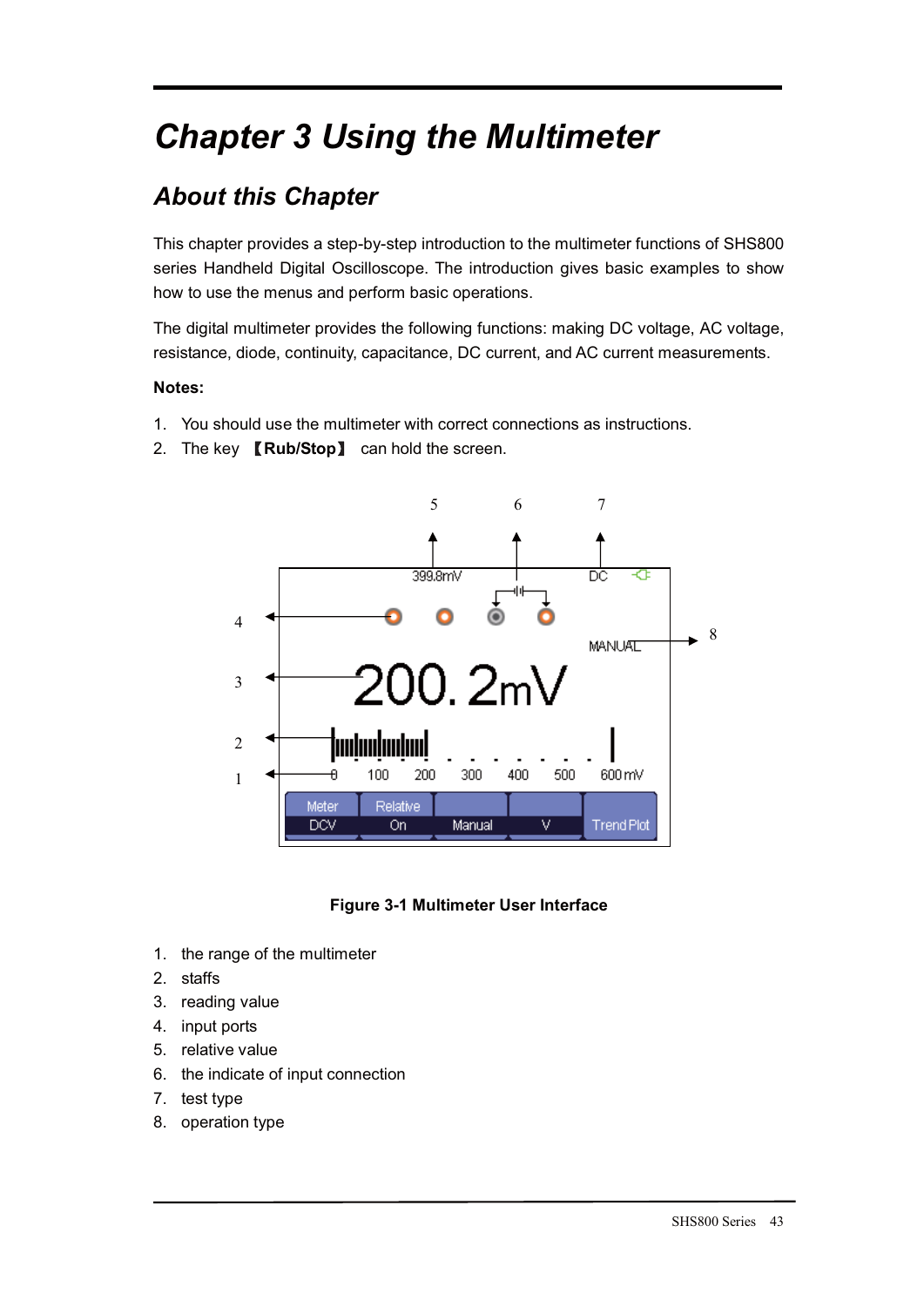# *Making DC and AC Voltage Measurement*

### **Table 3-1 DC and AC Function Menu**

| <b>Option</b>  | <b>Setting</b> | <b>Instruction</b>                                  |  |  |
|----------------|----------------|-----------------------------------------------------|--|--|
|                |                | Save the current input value as a reference and     |  |  |
| Relative Value | On             | record again. Real value equals relative value plus |  |  |
|                |                | measurement value                                   |  |  |
|                | Off            | Real value equals measurement value                 |  |  |
|                |                | Choose the<br>scale<br>best<br>measurement          |  |  |
| Mode           | Auto           | automatically                                       |  |  |
|                | Manual         | Choose measurement scale manually                   |  |  |
|                |                | the<br>Choose<br>best<br>scale<br>measurement       |  |  |
|                | Auto           | automatically according to the measurement          |  |  |
| Scale          |                | value.                                              |  |  |
|                | Manual         | Choose measurement scale manually and there         |  |  |
|                |                | will be a warring when over the scale.              |  |  |
| Tendency Plot  | On             | Plot with the measurements according to time        |  |  |



**Figure 3-2 DC Voltage Measurement** 



**Figure 3-3 AC Voltage Measurement**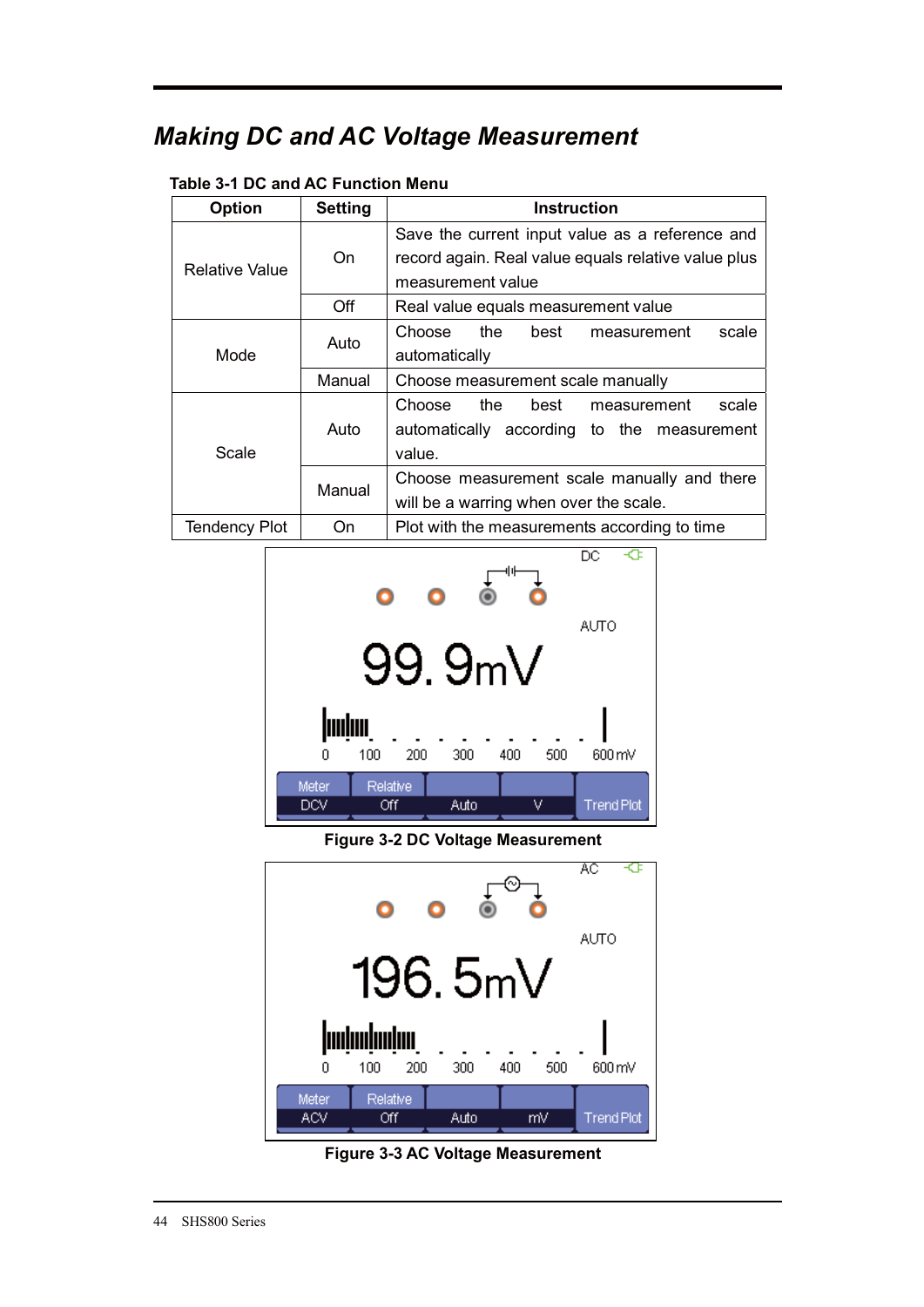## **Operation Steps:**

- 1. Press Ǐ**Meter**ǐ to enter multimeter mode, press Ǐ**F1**ǐ to choose **DCV**, **ACV**  measurement.
- 2. Insert the red probe to the **V.Ω.C** banana jack input and the black probe to the **COM**. Connect the other end of probes to the power or load to be measured.
- 3. Turn on /off the **relative** according to the real demand.
- 4. Choose **Manual** or **Auto** according to the real demand.
- 5. Read voltage value.



# *Making Resistance Measurement*

**Figure 3-4 Resistance Measurement** 

### **Operation steps:**

- 1. Press Ǐ**Meter**ǐ to enter multimeter mode, press Ǐ**F1**ǐ to choose **Res.**  measurement.
- 2. Insert the red probe to the **V.Ω.C** banana jack input and the black probe to the **COM**. Connect the other end of probes to the power or load to be measured.
- 3. Turn **on /off** the **relative** according to the real demand.
- 4. Choose **Manual** or **Auto** according to the real demand.
- 5. Read resistance value.

### **Notes:**

When measuring resistant, please make sure that the circuit is power off and the capacitance is discharged to avoid damage to the SHS800.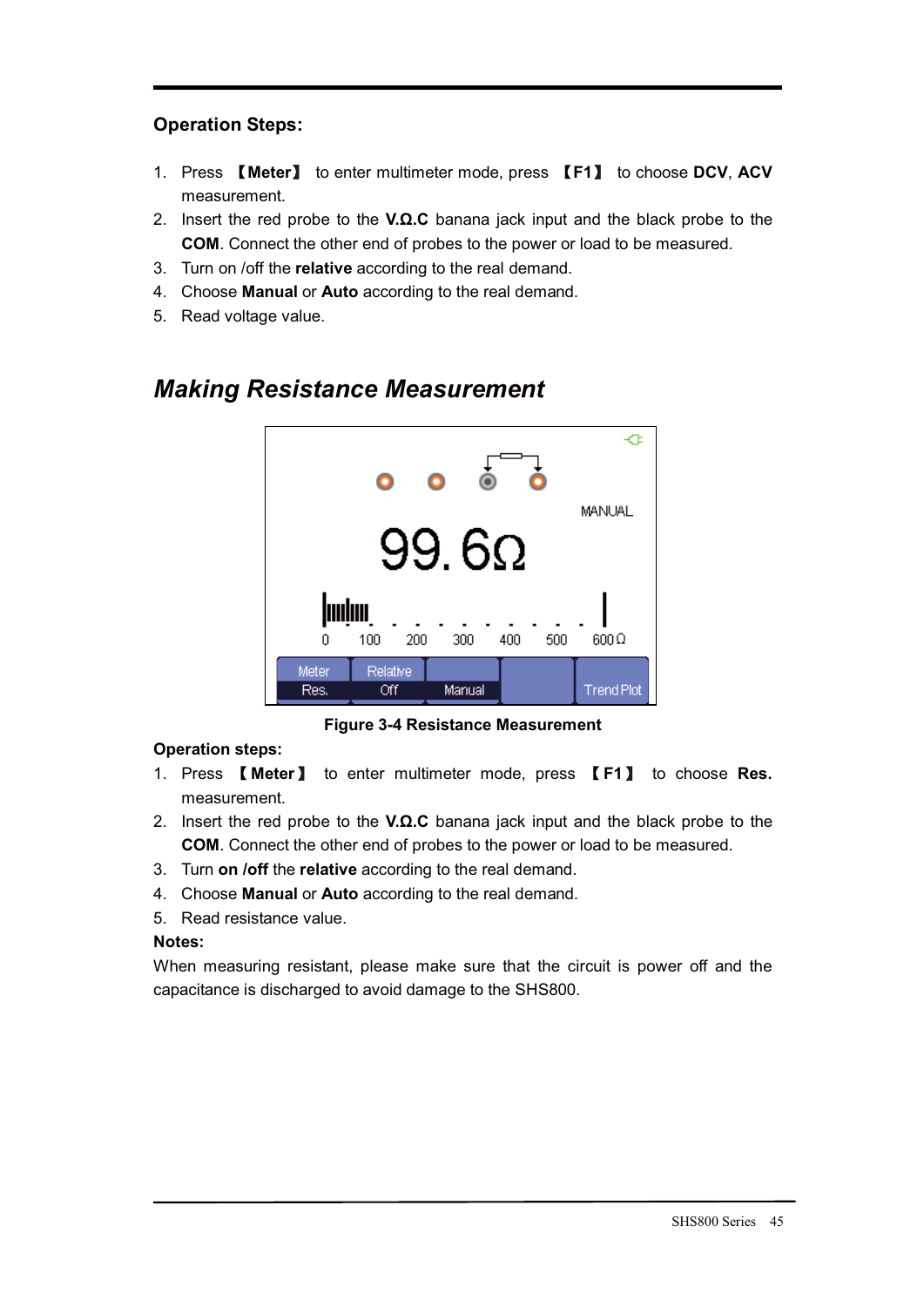# *Making Diode Measurement*



**Figure 3-5 Diode Measurement** 

# **Operation steps:**

- 1. Press Ǐ**Meter**ǐ to enter multimeter mode, press Ǐ**F1**ǐ to choose **Diode**  measurement.
- 2. Insert the red probe to the **V.Ω.C** banana jack input and the black probe to the **COM**. Connect the other end of probes to the diode to be measured.
- 3. Read the value.

# *Making Continuity Measurement*



**Figure 3-6 Continuity Measurement**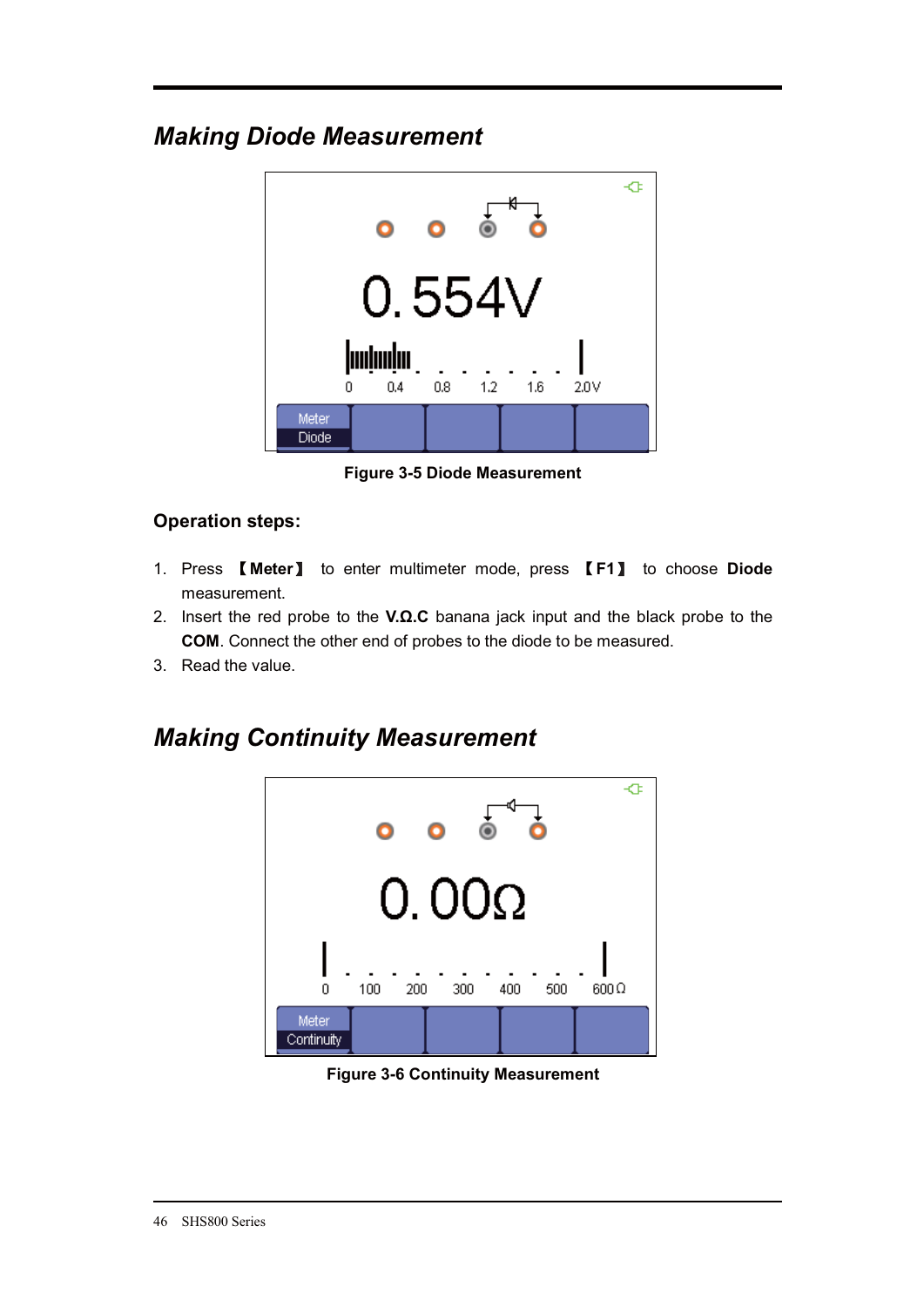# **Operation steps:**

- 1. Press Ǐ**Meter**ǐ to enter multimeter mode, press Ǐ**F1**ǐ to choose **Continuity**  measurement.
- 2. Insert the red probe to the **V.Ω.C** banana jack input and the black probe to the **COM**. Connect the other end of probes to the object to be measured.
- 3. When the measured object is under  $50\Omega$ , the multimeter will alarm and read value.
- 4. When the measured object is above  $50\Omega$ , the multimeter will not alarm and read value.



# *Making Capacitance Measurement*

**Figure 3-7 Capacitance Measurement** 

## **Operation steps:**

- 1. Press Ǐ**Meter**ǐ to enter multimeter mode, press Ǐ**F1**ǐ to choose **Cap.**  measurement.
- 2. Insert the red probe to the **V.Ω.C** banana jack input and the black probe to the **COM**. Connect the other end of probes to the measured object.
- 3. Turn **on /off** the **relative** according to the real demand.
- 4. Read measurement value.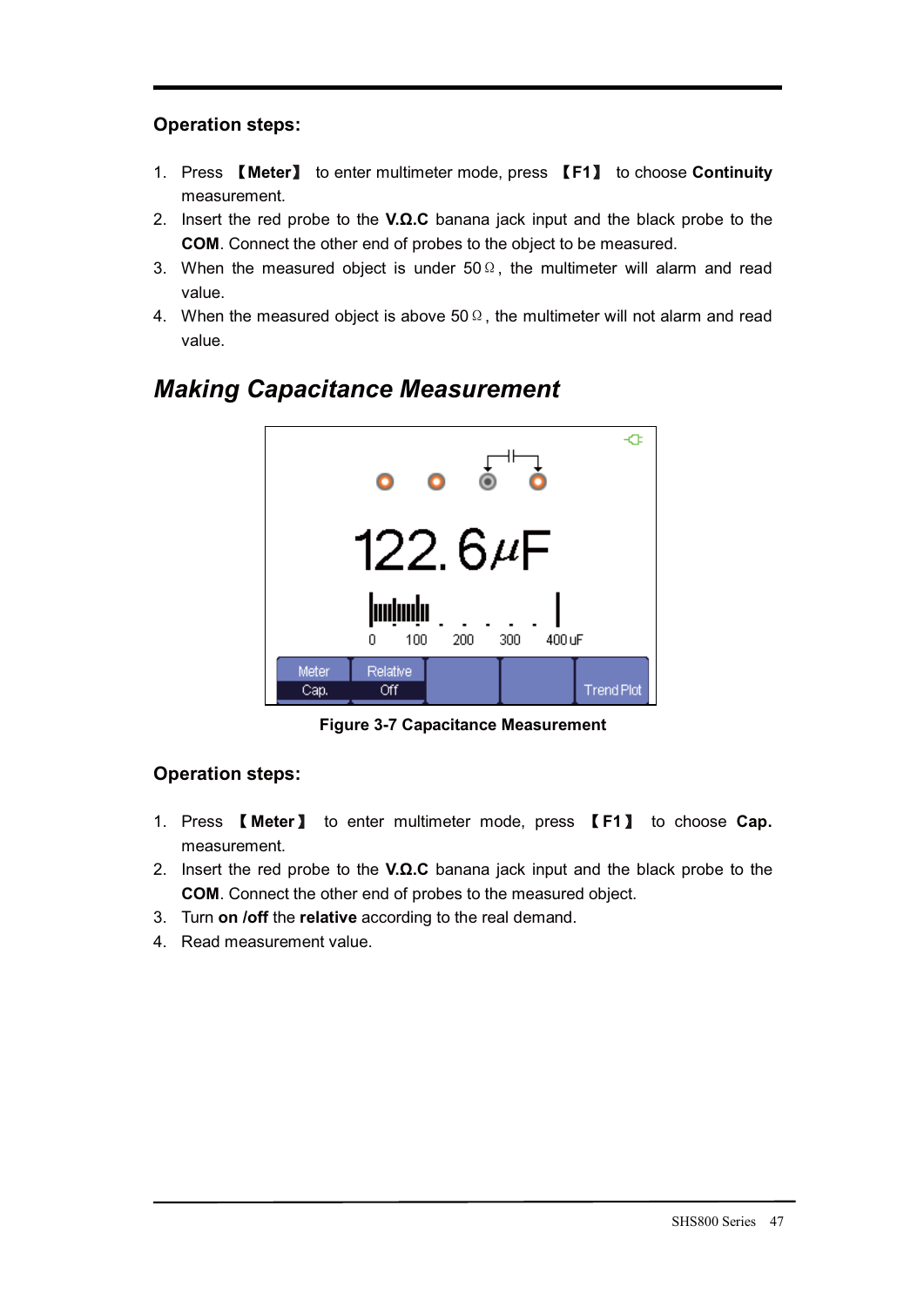# *Making DC and AC Current Measurement*





**Figure 3-9 DC Current "A" Measurement** 



**Figure 3-10 AC Current "mA" Measurement**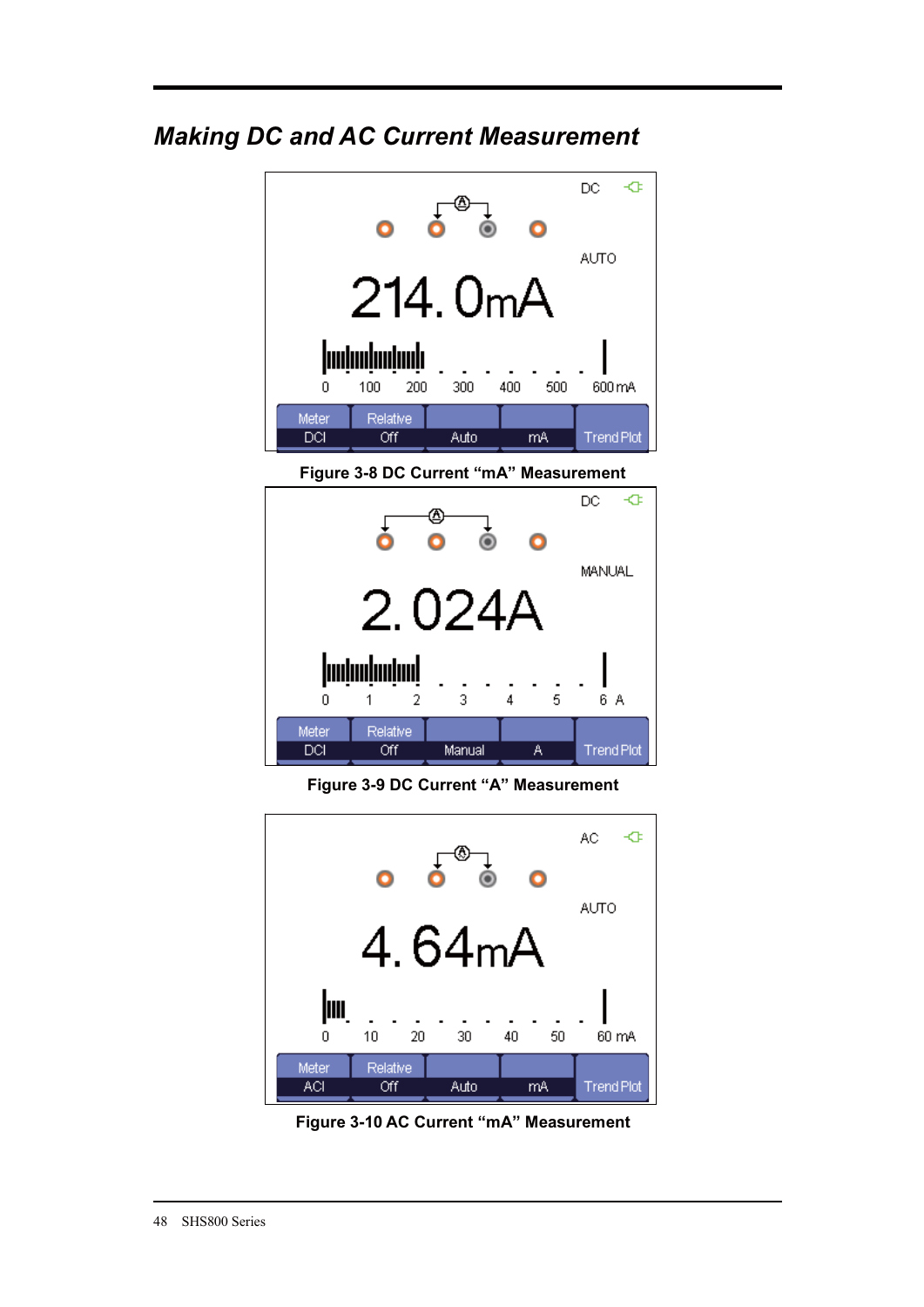|       |                      |        |        | AC.<br>-≎         |
|-------|----------------------|--------|--------|-------------------|
|       |                      |        |        | <b>AUTO</b>       |
|       |                      | 1.479A |        |                   |
|       |                      |        |        |                   |
| 0     | <b>huluuluu</b><br>2 | 3      | 5<br>4 | 6 A               |
| Meter | Relative             |        |        |                   |
| ACI   | Off                  | Auto   | А      | <b>Trend Plot</b> |

**Figure 3-11 AC Current "A" Measurement** 

# **Operation steps:**

- 1. Press Ǐ**Meter**ǐ to enter multimeter mode, press Ǐ**F1**ǐ to choose **DCI**/**ACI**  measure.
- 2. Insert the red probe to the **V.Ω.C** banana jack input and the black probe to the **COM**. Connect the other end of probes to the power or load to be measured.
- 3. Turn on /off the **relative** according to the real demand.
- 4. Choose **Manual** or **Auto** according to the real demand.
- 5. Read current value.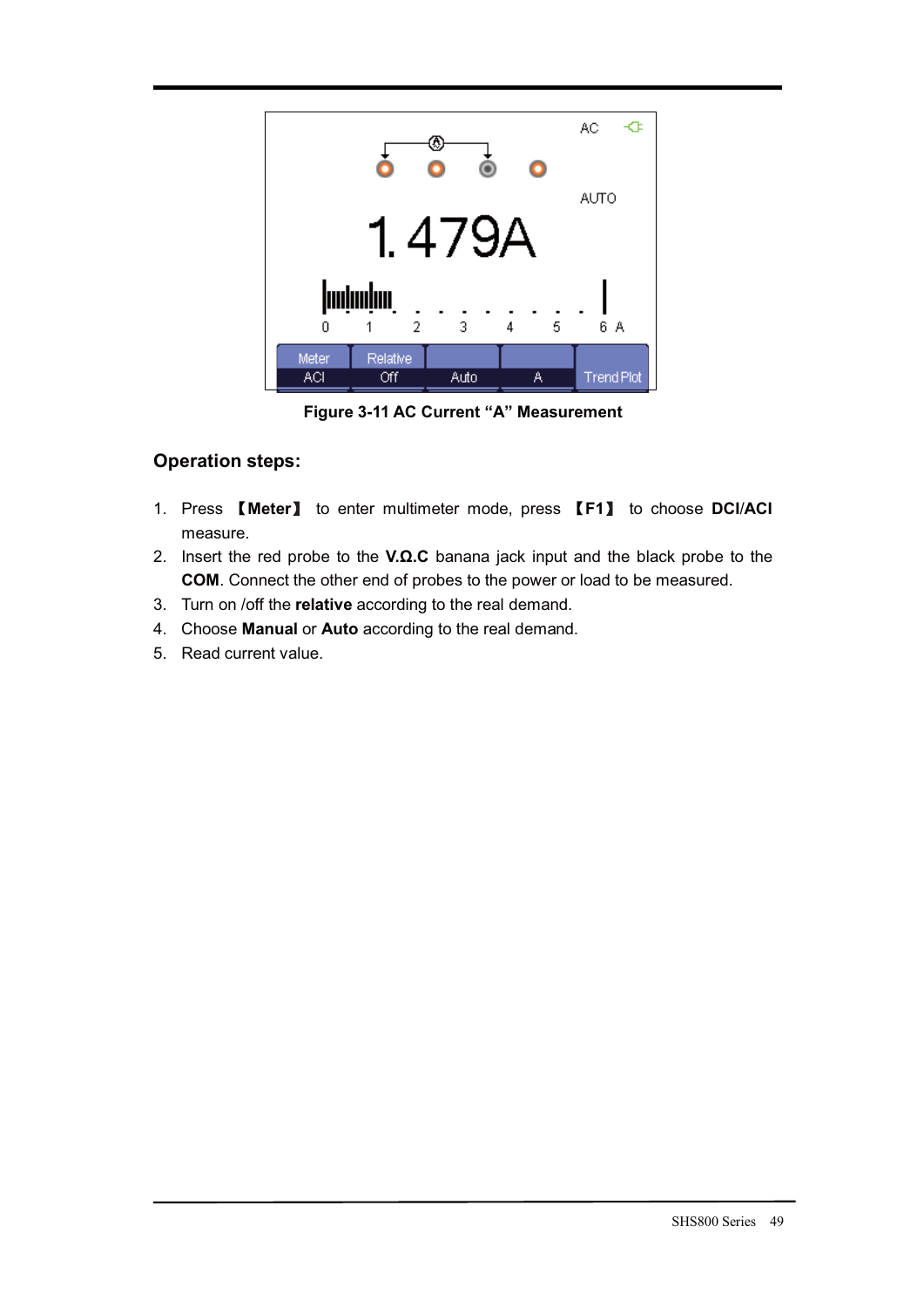# *Chapter 4 Using the Recorder Functions*

# *About this Chapter*

This chapter provides a step-by-step introduction to the recorder functions of SHS800 series Handheld Digital Oscilloscope. The introduction gives basic examples to show how to use the menus and perform basic operations.

The recorder mainly includes the following functions:

**Trend Plot**: Trend plot is to save the measurements in the memory and then plot a graph of Scope or Meter measurements as a function of time.

**Waveform Recorder:** Record real time waveform without gap or space. That is to say every time the SHS800 can save all captured waveform data and then replay them. The maximal recording length of waveform recorder is 7M data points.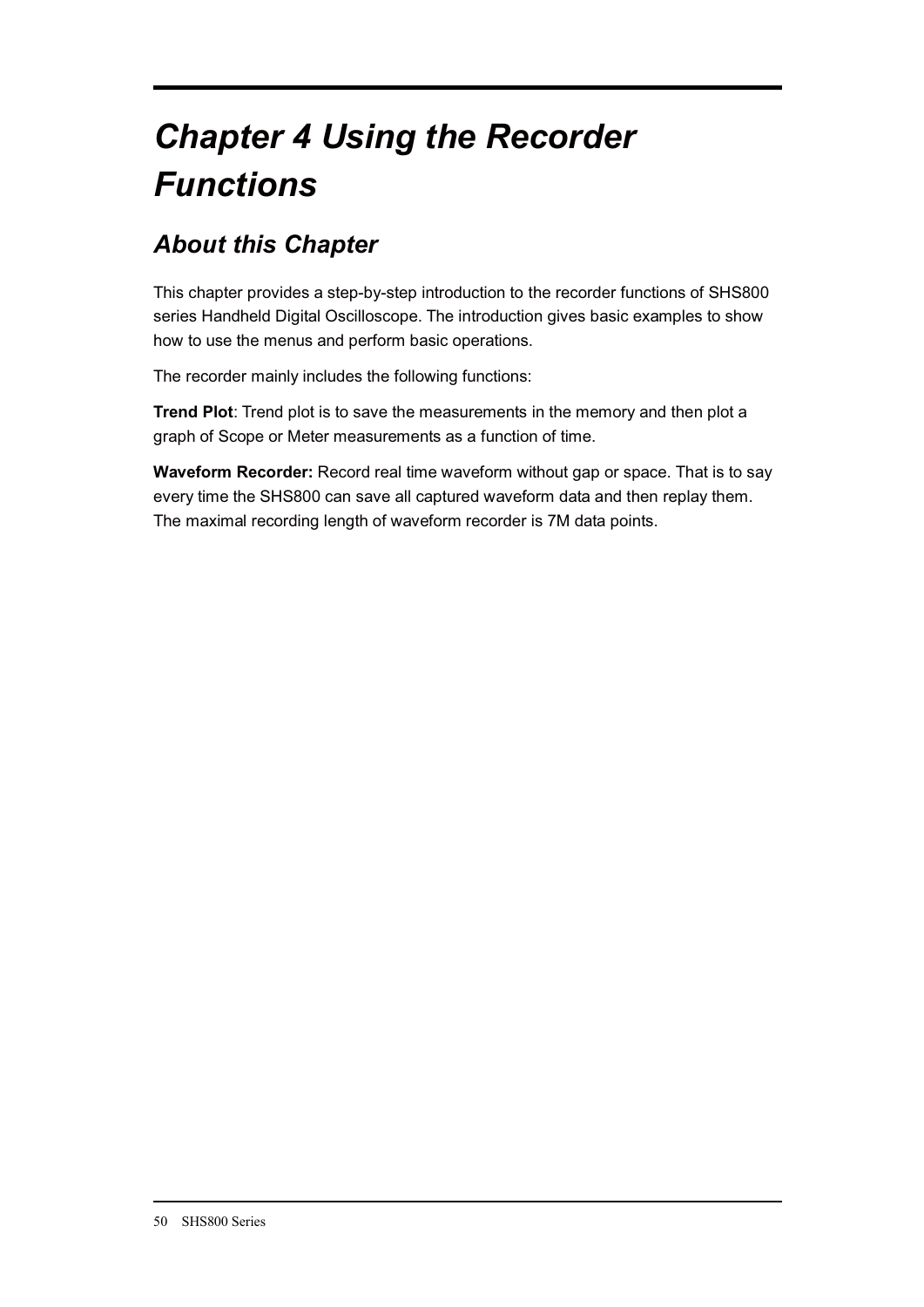# *Oscilloscope Trend Plot*



**Figure 4-1 Scope trend plot user interface** 

- 1. current recorded time
- 2. the percentage of recorded date take in the whole memory
- 3. Value of the latest recorded data point A
- 4. Value of the latest recorded data point B
- 5. real time
- 6. sampling time of the cursor point
- 7. parameter measurement of the cursor point
- 8. vertical scale
- 9. vertical scale

|         | : Trend Plot   Param A   1 | Param B I        |     | Next Page |
|---------|----------------------------|------------------|-----|-----------|
| Restart |                            | CH1 Vpp CH1 Vmax | Run | Page 1/2  |

| Table 4-1 Scope Trend plot Function Menu 1 |  |  |  |
|--------------------------------------------|--|--|--|
|--------------------------------------------|--|--|--|

| <b>Option</b>     | <b>Setting</b>       | <b>Instruction</b>                  |
|-------------------|----------------------|-------------------------------------|
| <b>Trend Plot</b> | Restart              | Quilt the current data and start to |
|                   |                      | record afresh.                      |
| Parameter A/B     | Choose the parameter | Voltage<br>delay<br>time<br>and     |
|                   | to be measured.      | measurement                         |
| Run/Stop          |                      | Stop or continue recording data     |
| Next Page         | Page 1/2             | Enter the second page of the menu.  |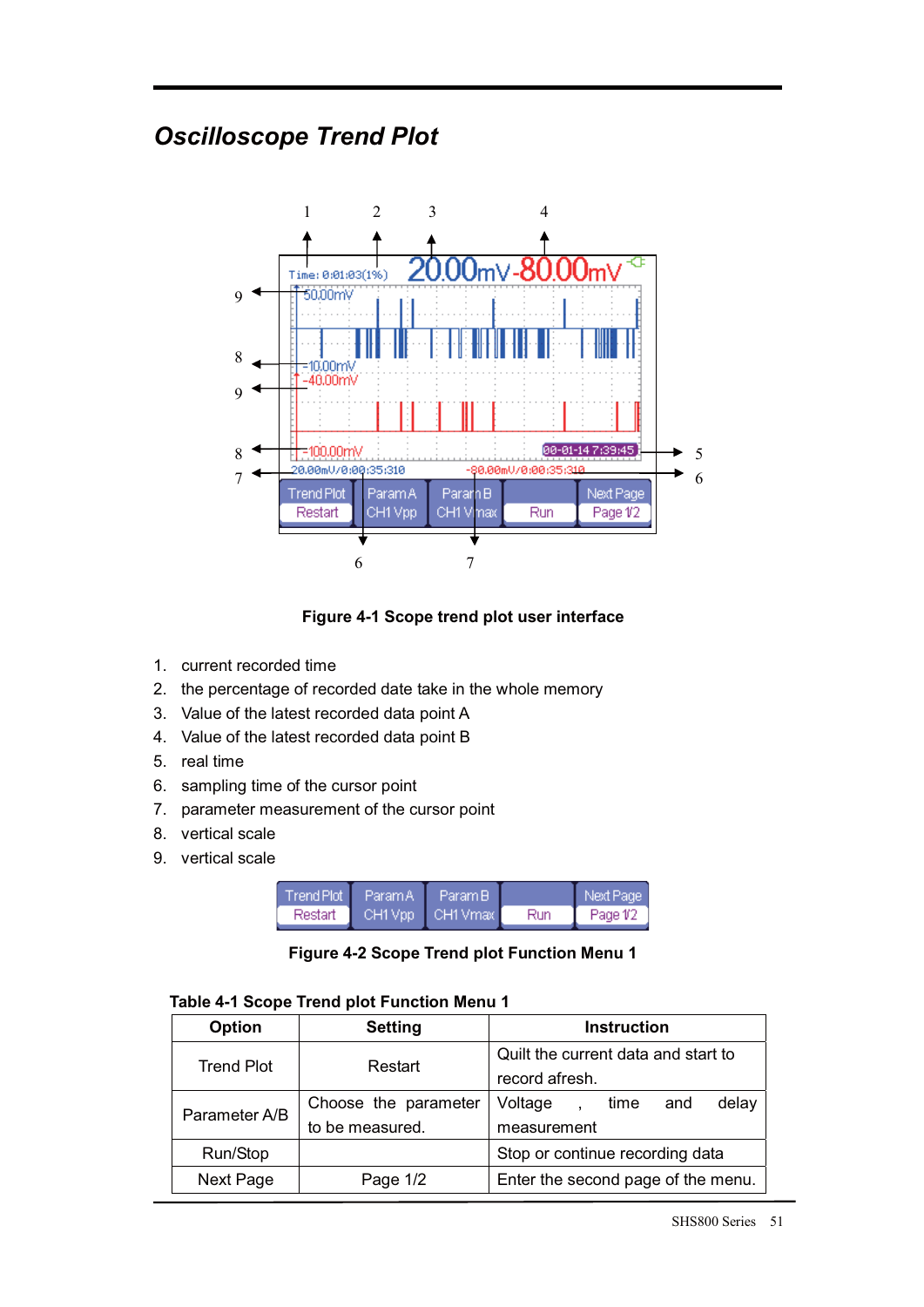|        | Manuall |        | Next Page |
|--------|---------|--------|-----------|
| Normal | Лf      | Return | Page 2/2  |

**Figure 4-3 Scope Trend plot Function Menu 2** 

|  | Table 4-2 Scope Trend plot Function Menu 2 |
|--|--------------------------------------------|
|  |                                            |

| Option       | <b>Setting</b>                       | <b>Instruction</b>                              |  |
|--------------|--------------------------------------|-------------------------------------------------|--|
| Display Mode | Normal                               | Display the data up to the minute.              |  |
|              | View all                             | Display all date in a compressing proportion    |  |
|              | Off                                  | Record data automatically                       |  |
| Manual       | On                                   | Record data manually. A Record presses a        |  |
|              |                                      | record.                                         |  |
| Waveforms    |                                      | Memory data transfer to exterior storage device |  |
| Return       | Return to the oscilloscope interface |                                                 |  |
| Next Page    | Page 2/2                             | Return to the first page of the menu.           |  |

First choose a measurement in scope or meter mode. You can choose the recorder functions from the waveform recorder main menu. To open the main menu, do the following:

Press **【Recorder】** to open the recorder main menu.

| Scope: | Scope: | Meter<br>Trend Plot Recorder Trend Plot |
|--------|--------|-----------------------------------------|
|        |        |                                         |

**Figure 4-4 Recorder Function Main Menu** 

### *Scope Trend Plot Application Example*

### **Operation steps:**

**Open trend plot function** 

- 1. Input a signal to CH1 or CH2.
- 2. Press **【Recorder】** to enter the recorder main menu.
- 3. Press Ǐ**F1**ǐ to choose **Scope Plot.**
- 4. Choose measured **parameter A/B** and start recording the trend plot. The scope
- 5. Press Ǐ**F5**ǐ to pause or continue recording data.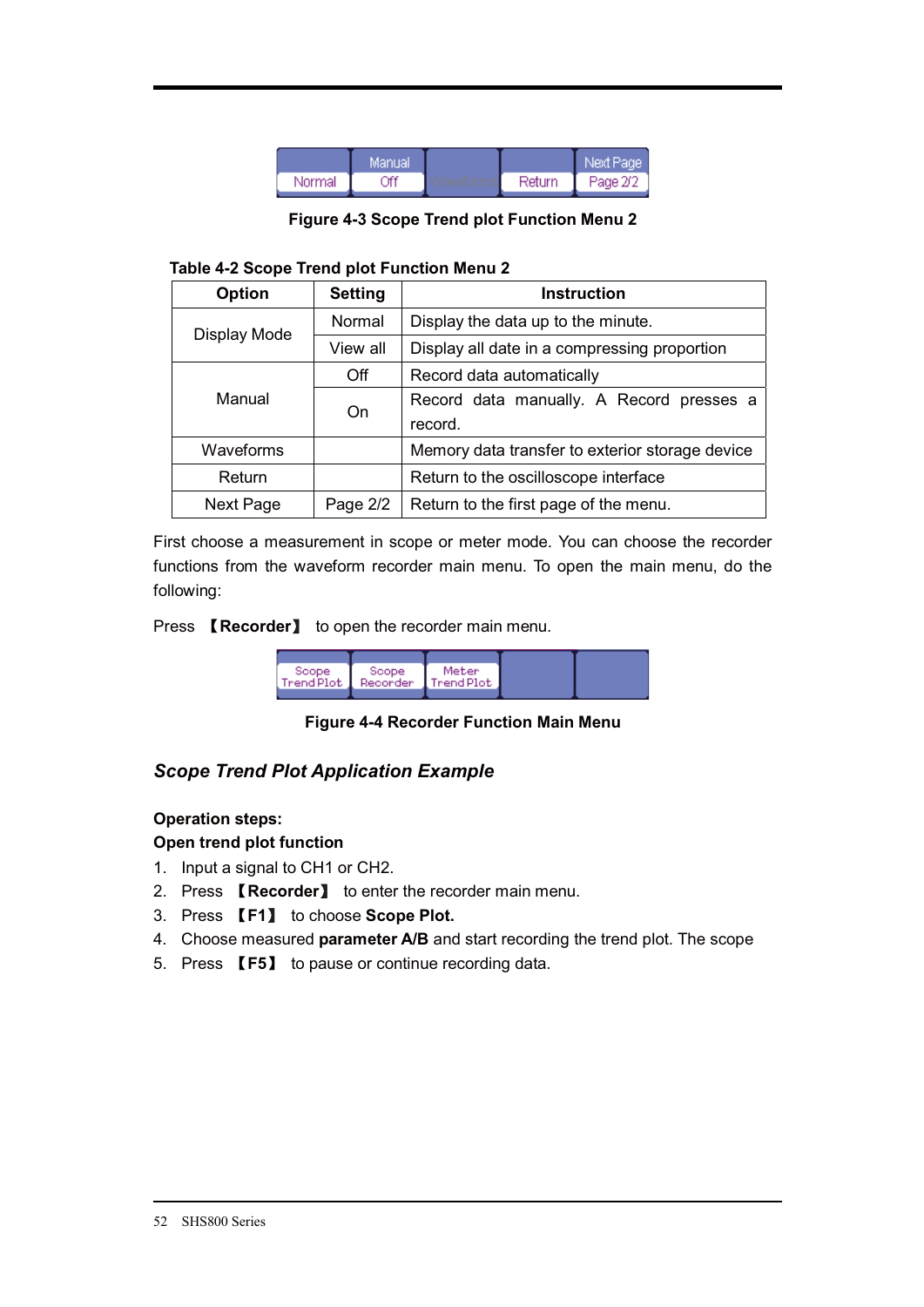

**Figure 4-5 Trend Plot record Curve** 

### **Display recorded data**

- 6. Press Ǐ**F5**ǐ to enter the second page of trend plot menu.
- 7. Press Ǐ**F1**ǐ to choose data display mode. **Normal**: the screen displays the data up to the minute. **View All**: the screen displays all data in the memory.
- 8. Zoom function: under full screen mode, press time base to zoom in or zoom out.
- 9. Data analysis: move cursor, analyzing data over time.



**Figure 4-6 Analyzing Trend Plot** 

- 10. Save waveform: save the recorded waveform to exterior storage device to make more detailed analysis.
- 11. Press **Return** to exit trend plot.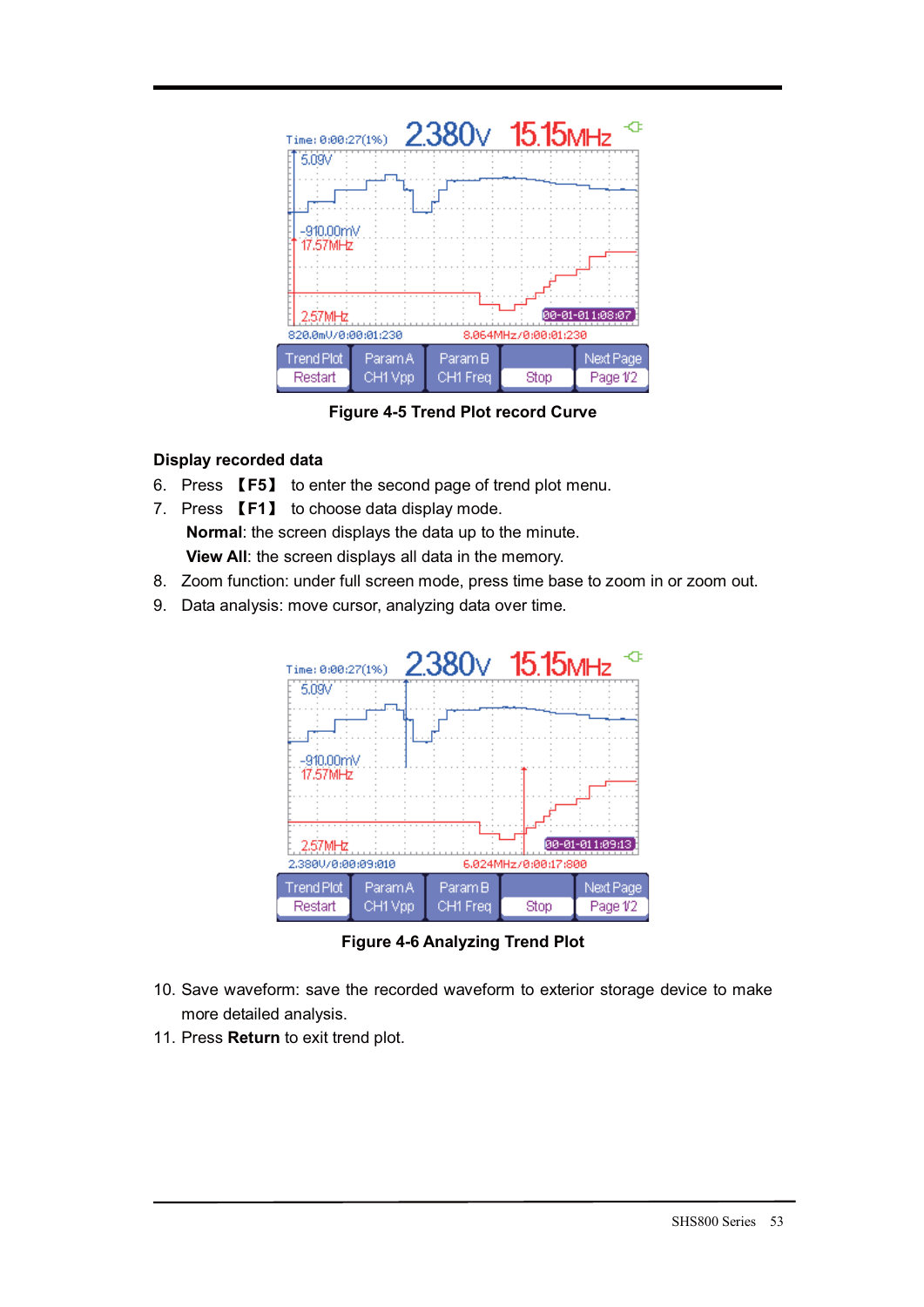# *Waveform Recorder*

Press **【Recorder】** to enter recorder main menu under scan time base, then press Ǐ**F2**ǐ to choose Scope recorder.

| Record | Replay | Option | Return |
|--------|--------|--------|--------|

**Figure 4-7 Waveform Recorder Menu** 

| Option | <b>Instruction</b>                         |
|--------|--------------------------------------------|
| Record | Record waveform without gap.               |
| Replay | Replay the recorded waveform.              |
| Option | Setup the parameters of waveform recorder. |
| return | Exit waveform recorder function.           |

### **Table 4-3 Waveform Recorder Function Menu**

|  | Rave Model |         |
|--|------------|---------|
|  | Memory     | Peturni |

**Figure 4-8 Waveform Recorder Saving Mode Menu** 

### **Table 4-4 Waveform Recorder Saving Mode Function Menu**

| Option    | <b>Instruction</b>                                              |
|-----------|-----------------------------------------------------------------|
| Start     | Begin to record waveform. (record waveform under 100mS and      |
|           | above scan time base)                                           |
| replay    | Replay the recorded waveform.                                   |
| Copy      | Copy the waveform saved in the memory to the USB flash disk.    |
|           | Choose a place to save record, including memory USB flash       |
| Save mode | disk. USB flash driver saves only under 2.5s/div and above time |
|           | base.                                                           |
| return    | Exit the submenu and return to the waveform recorder main       |
|           | menu.                                                           |

| Continue | Restart | Previous | Next | Return |
|----------|---------|----------|------|--------|
|          |         |          |      |        |

**Figure 4-9 Waveform Recorder Replaying Mode Menu**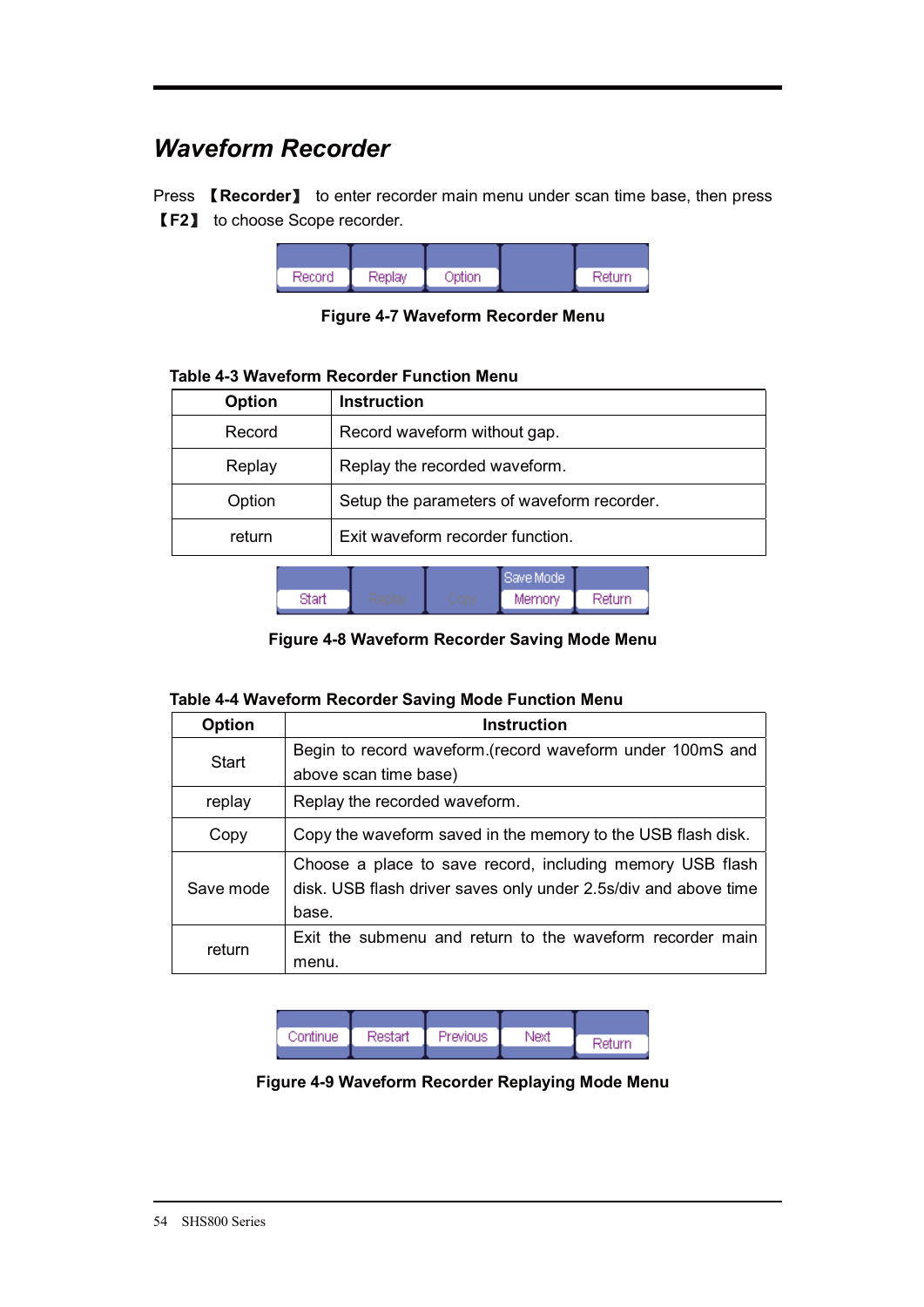| Option                                       | <b>Instruction</b>                                                                                                         |
|----------------------------------------------|----------------------------------------------------------------------------------------------------------------------------|
| Stop/Continue                                | Pause or contnue playing waveform automatically, you can<br>change the time base to observe the waveform in the<br>memory. |
| Restart                                      | Replay the waveform                                                                                                        |
| Previous<br>Back the waveform and then play. |                                                                                                                            |
| <b>Next</b>                                  | Speed the playing of the waveform.                                                                                         |
| Return                                       | Exit the replaying menu.                                                                                                   |

### **Table 4-5 Waveform Recorder Replaying Mode Function Menu**

| Viewer | Record     | Replay   |        |
|--------|------------|----------|--------|
| Split  | continuous | By point | Return |

**Figure 4-10 Waveform Recorder Setting Menu** 

### **Table 4-6 Waveform Recorder Setting Menu**

| <b>Option</b> | <b>Setting</b> | <b>Instruction</b>                               |
|---------------|----------------|--------------------------------------------------|
|               | Full screen    | Record and replay channel waveform with full     |
| Viewer        |                | screen                                           |
| mode          |                | Record and replay channel waveform with divided  |
|               | Split          | screen. The up half of the screen displays CH1   |
|               |                | while the down half displays CH2.                |
|               | continuous     | Record circularly, when the waveform recorder is |
| Record        |                | full, the after data will cover the pre-data.    |
| mode          | Single         | Stop recording data when the waveform recorder   |
|               |                | memory is full.                                  |
|               | By Point       | When replaying, the screen waveform updates      |
|               |                | every dot from left to right.                    |
| Replay mode   |                | When replaying, the screen waveform updates the  |
|               | By frame       | whole screen according to the time of sampling   |
|               |                | every frame data.                                |
| return        |                | Exit the recorder setup interface.               |

### *Waveform recorder application example*

#### **Startup the waveform recorder function:**

- 1. Under 100mS or above time base.
- 2. Press *Kecorder* to open the main menu.
- 3. Press Ǐ**F2**ǐ to choose **scope recorder.**
- 4. Press Ǐ**F3**ǐ to set the waveform recorder. Such as
- 5. Press Ǐ**F5**ǐ to return to the waveform recorder main menu.
- 6. Press **[F1]** to enter record interface.
- 7. Press **【F4】** to set storage mode. Interior and USB flash disk storage mode.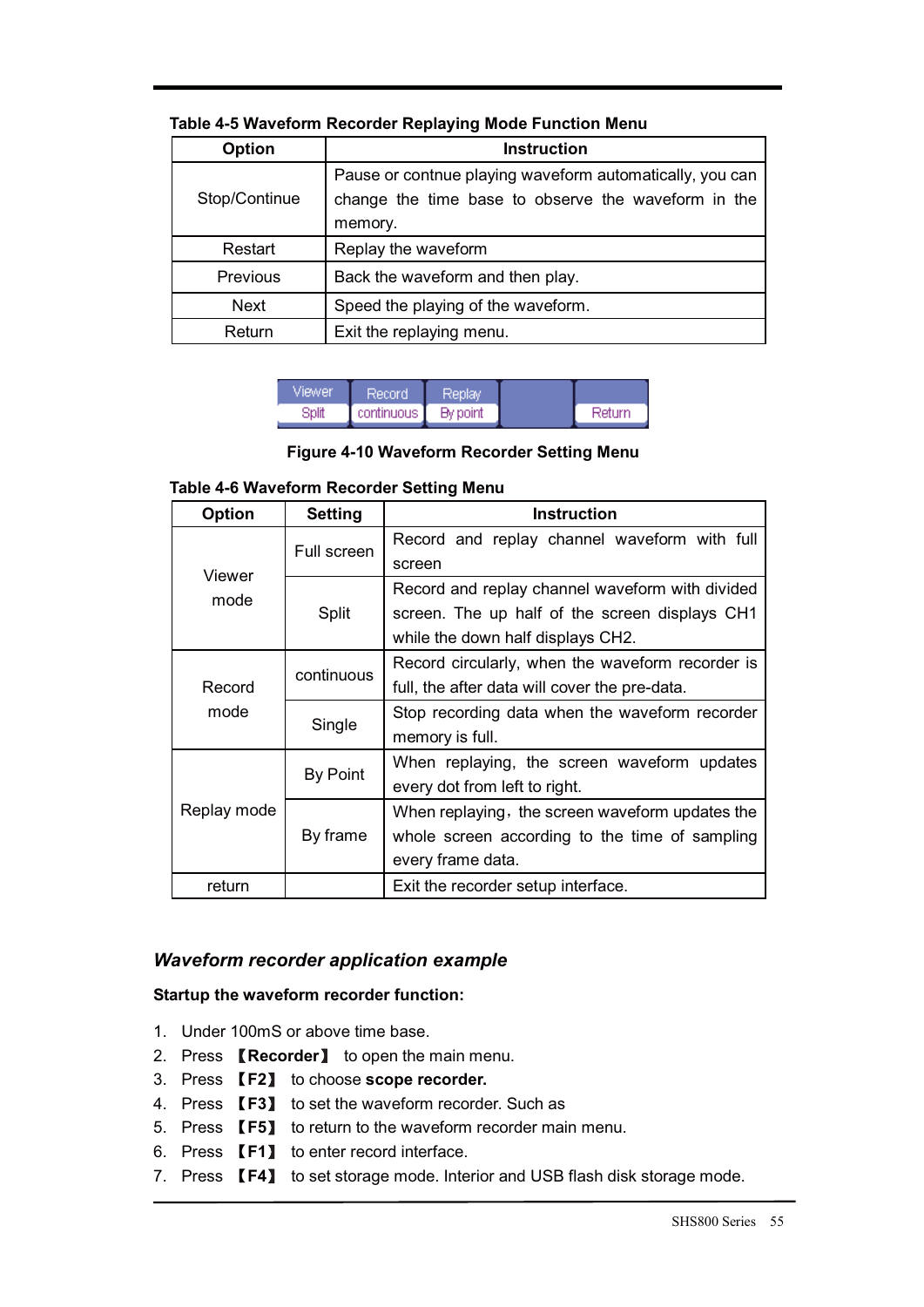### 8. Press **[F1]** to start recording data.

The waveform will not move right and the recorded data saved to memory. The recorded time will be different according to the time base. You can pause or stop at any time.



**Figure 4-11Waveform Recorder Interface** 

### **Waveform replay**

- 9. Press **[F2]** to replay waveform. You can replay the recorded waveform for several times and you can Advance or back off at any time.
- 10. Press **【F5】** to exit the waveform recorder.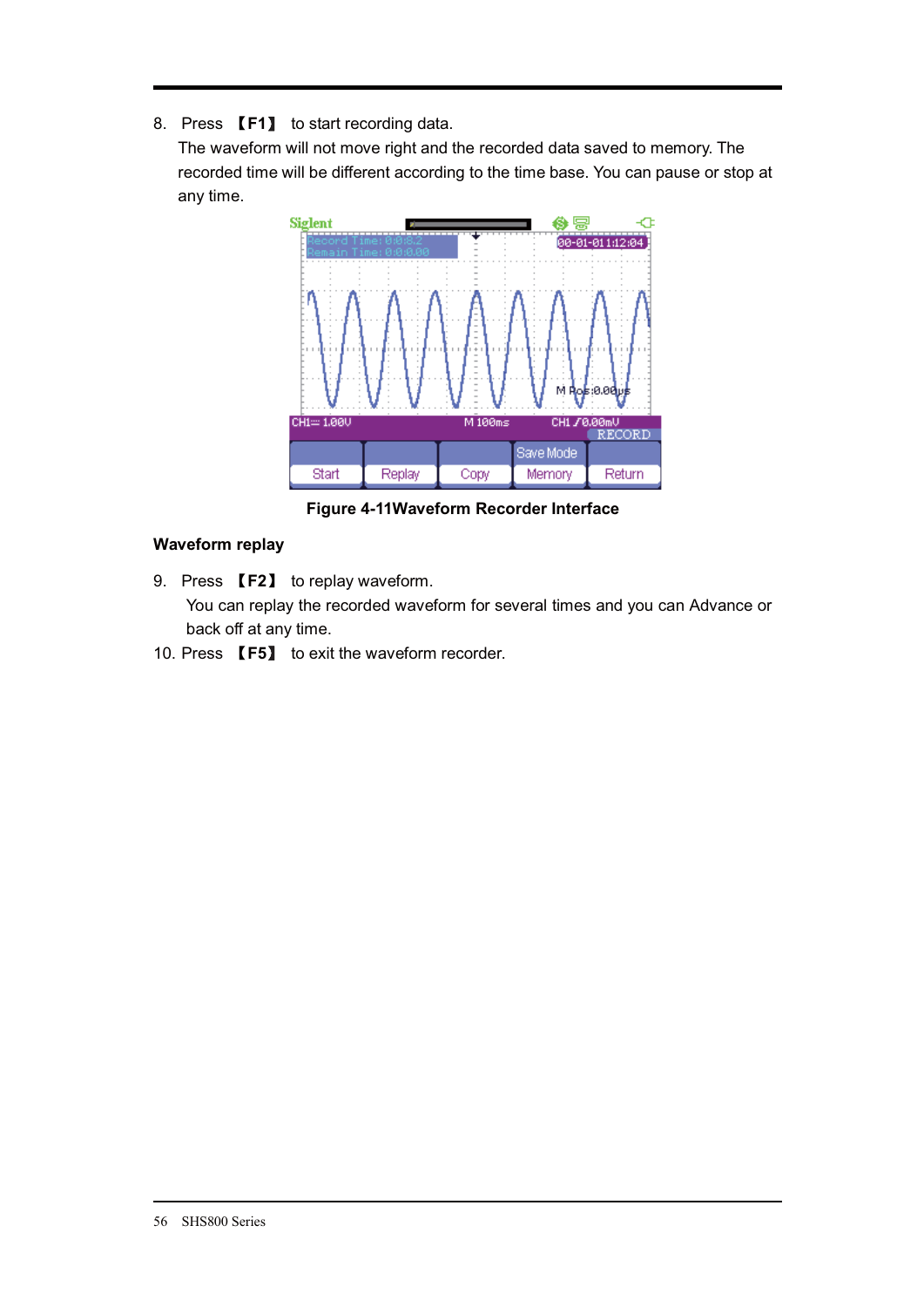# *Multimeter Trend Plot*



**Figure 4-12 Multimeter Trend Plot User Interface** 

- 1. current recorded time
- 2. the percentage of the current data take in the whole memory
- 3. the parameter value of the recorded data up to the minute
- 4. DC/AC
- 5. manual/auto
- 6. the real time
- 7. the sample time of the cursor point.
- 8. the parameter measurement value of the cursor point
- 9. vertical scale
- 10. vertical scale

| Trend Plot | <b>Sa Rate</b> |        |      | inext Pader |
|------------|----------------|--------|------|-------------|
| Restart    | 10Saís.        | Normal | Run. | Page 1/2    |

**Figure 4-13 Multimeter Trend Plot Menu 1**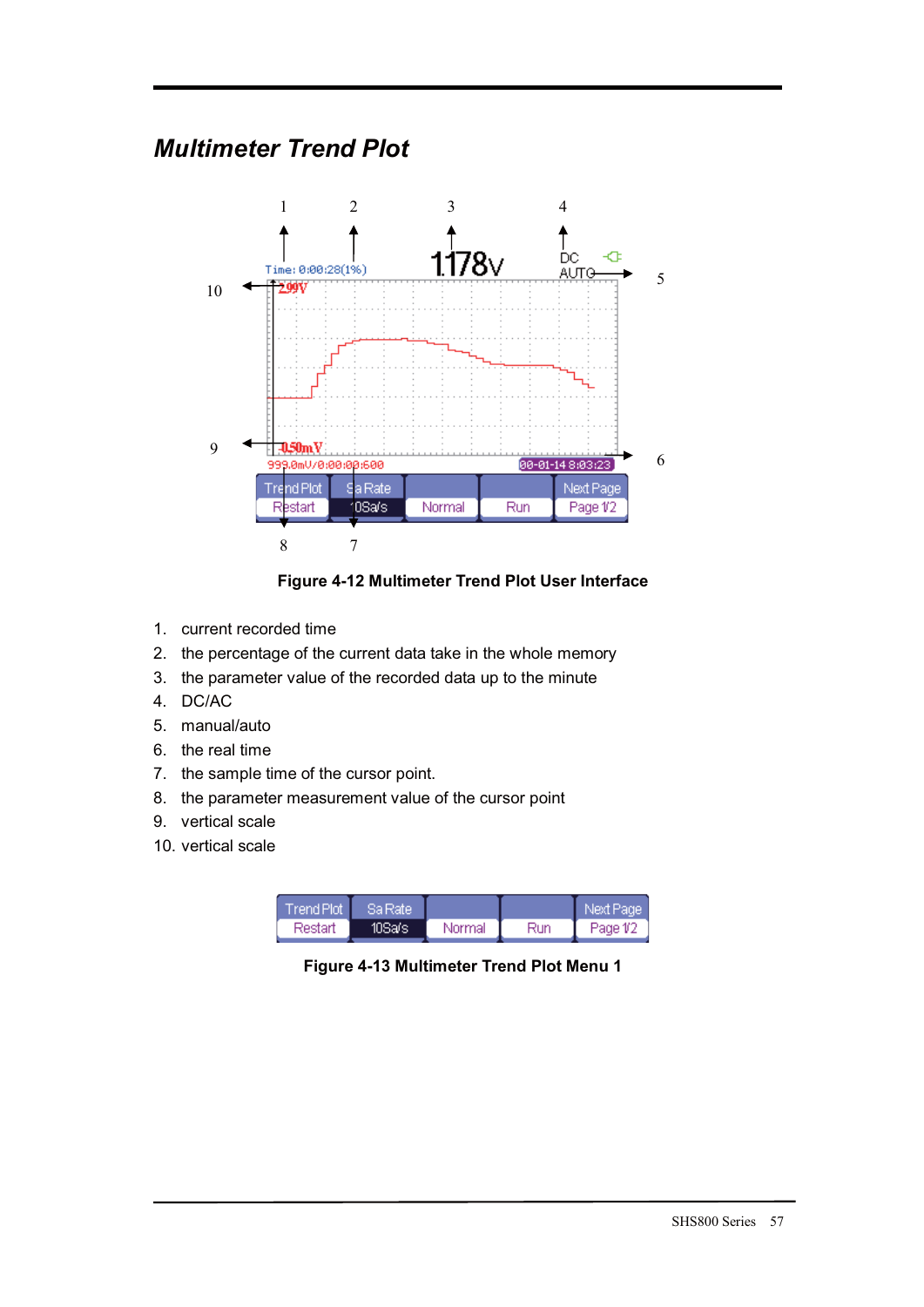| function       | setting     | <b>Instruction</b>                          |  |
|----------------|-------------|---------------------------------------------|--|
| Restart        |             | Quilt the current data and start to record  |  |
|                |             | afresh.                                     |  |
| Sa Rate        | 10Sa0.005Sa | Set sampling rate                           |  |
| <b>Display</b> | normal      | Display the recorded data up to the minute. |  |
| mode           | All view    | Display all dots.                           |  |
| Record         | Run         | Record data automatically                   |  |
| mode           | Stop        | Stop record data                            |  |
| Next Page      | Page1/2     | Enter the second page of the menu.          |  |

### **Table 4-6 Multimeter Trend Plot Function Menu 1**

| Manual |        | Next Page |
|--------|--------|-----------|
| ۵f٢    | Return | Page 2/2  |

**Figure 4-14 Multimeter Trend Plot Menu 2** 

#### **Table 4-7 Multimeter Trend Plot Function Menu 2**

| <b>Function</b> | <b>Setting</b> | <b>Instruction</b>                      |  |
|-----------------|----------------|-----------------------------------------|--|
| Waveform        |                | Data in the memory transferred to the   |  |
| storage         |                | exterior storage device.                |  |
|                 | Off            | Record data automatically               |  |
| Record manually | On             | Record data manually. A Record presses  |  |
|                 |                | a record.                               |  |
| Return          |                | Return to the multimeter function state |  |
| Next Page       | Page2/2        | Return to the first page.               |  |

### *Multimeter trend plot application example*

### **Start plot function**

### **Operation steps:**

- 1. Input a measured signal correctly. See **chapter 3 Using the Multimeter.**
- 2. Press Ǐ**F5**ǐ to enter Trend Plot at the multimeter main menu. The SHS800 will record the measurement value of the input port continuously and plot measurements over time.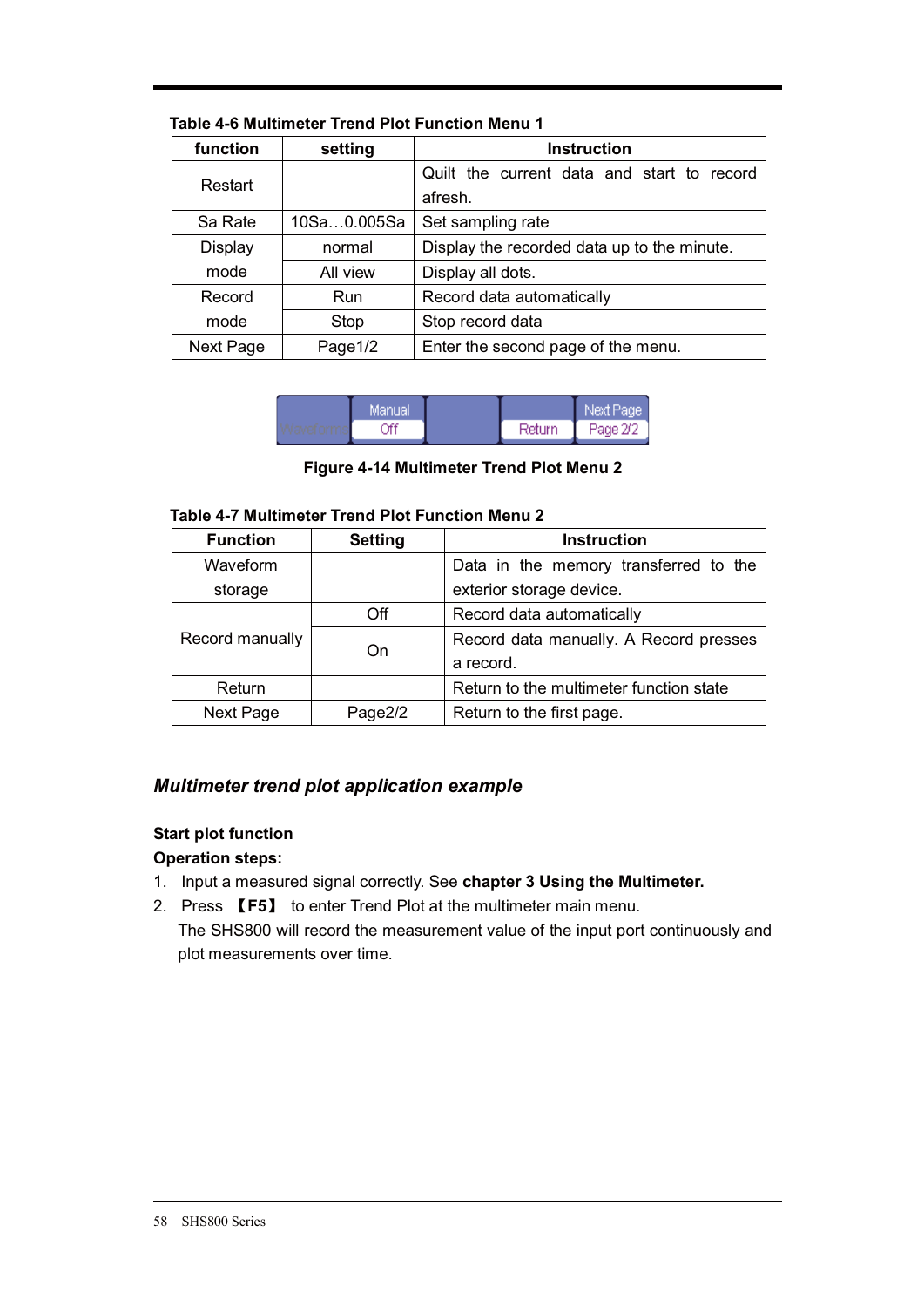

**Figure 4-15 Multimeter Trend Plot Recording Curve** 

- 3. Press **[F4]** to stop or run recording data.
- 4. At the second page of the menu you can choose manual or auto mode to record the data.

### **Display the record data**

- 5. Press **【F3】** to choose data display mode. Normal mode: the screen displays the data up to the minute. The recorded data before saved in the memorizer.
- Full view mode: the screen display all recorded data in the memorizer.
- 6. Zoom function: under full screen mode, press time base to zoom in or zoom out.
- 7. Data analysis: move cursor, analyzing data over time.



**Figure 4-16 Analysis Trend Plot Data** 

- 8. Save waveform: save the recorded waveform to exterior storage device to make more detailed analysis.
- 9. Press **Return** to exit trend plot.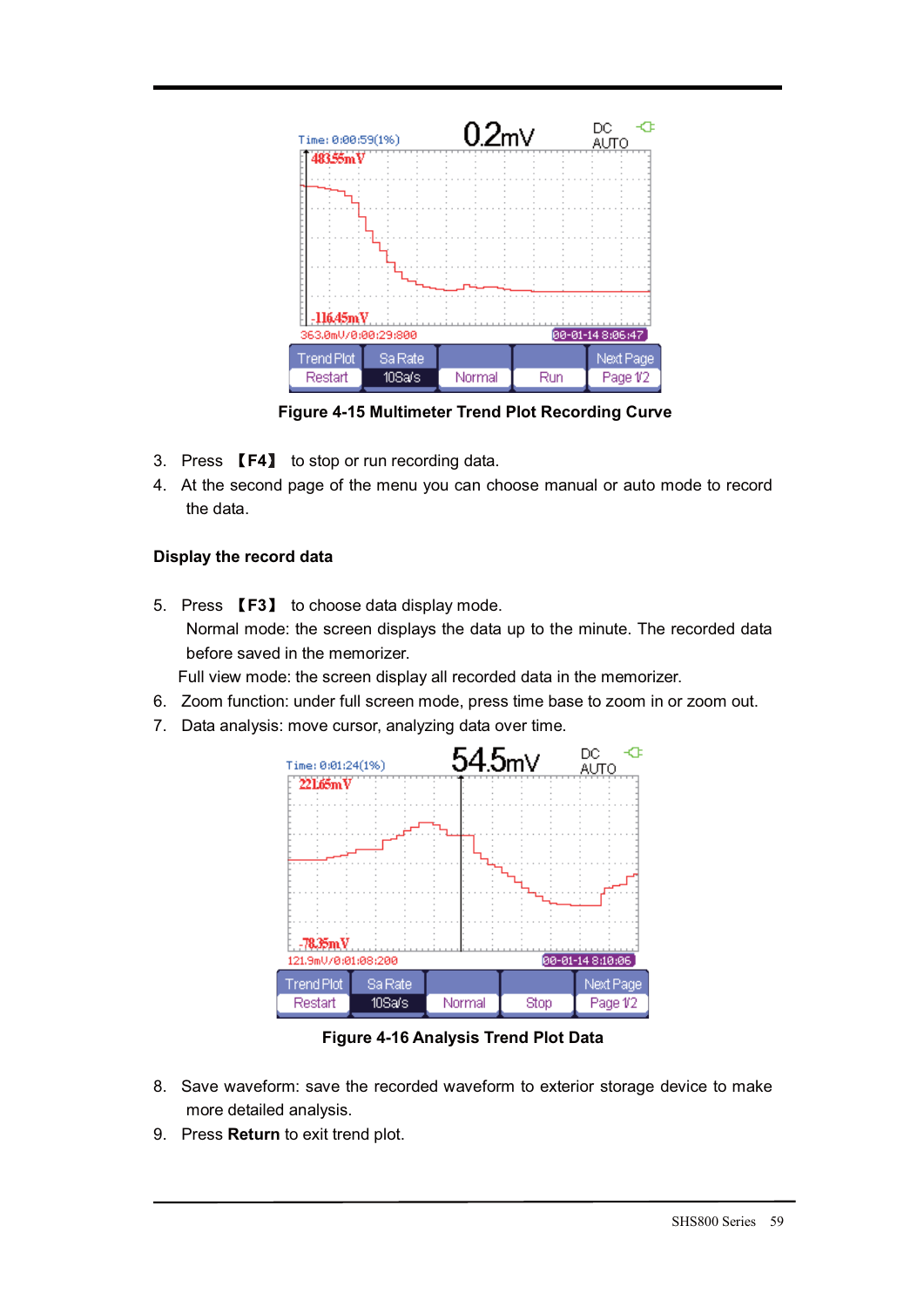# *Chapter 5 Prompting and Troubleshooting*

# *About this Chapter*

This chapter gives a detailed instruction of every system prompting appears on the screen as well as some basic troubleshooting.

# *System Prompting Messages Instruction*

- ◆ Trig level at limit! : Mention you that the trigger level is at a limit when you turn the Trig level knob.
- ◆ Horizon position at limit! : Mention you that the horizontal position is at a limit when you turn the horizon position knob.
- ◆ Volts/Div at limit! : Mention you that the vertical voltage have already touched the Min 2mV/div or the Max 100V/div.
- **Volts position at limit!** : The system would display this information when the vertical position is at a limit.
- ◆ Sec/Div at limit! : Prompts that the Volts/Div is at full range while turning the vertical scale knob.
- ◆ Holdoff time at limit! : Use the arrow keys when holdoff time has been to max or min value, now the system will clew this information.
- **Function isn't useable!** : Under several special modes, the some functions could not be running.
- ◆ No signal! : The system would clew this information when the signal could not match the auto set condition. (Using in the auto set)
- ◆ **Adjust at limit!** : You could adjust the pulse width by the arrow keys till the pulse width has reached min20.0ns or max 10.0s.
- ◆ Location Empty! : If you have no stored waveforms or setups on some location, the screen will display this information when you press the "Recall" button on this location.
- ◆ USB Flash Drive Plug In! : This information will appear when you invert the USB Flash Drive to the USB Host port.
- ◆ USB Flash Drive Pull Out! : This information will appear when you pull out the USB Flash Drive.
- ◆ Store Data Success! : Save setup data, waveform data or Figure data to the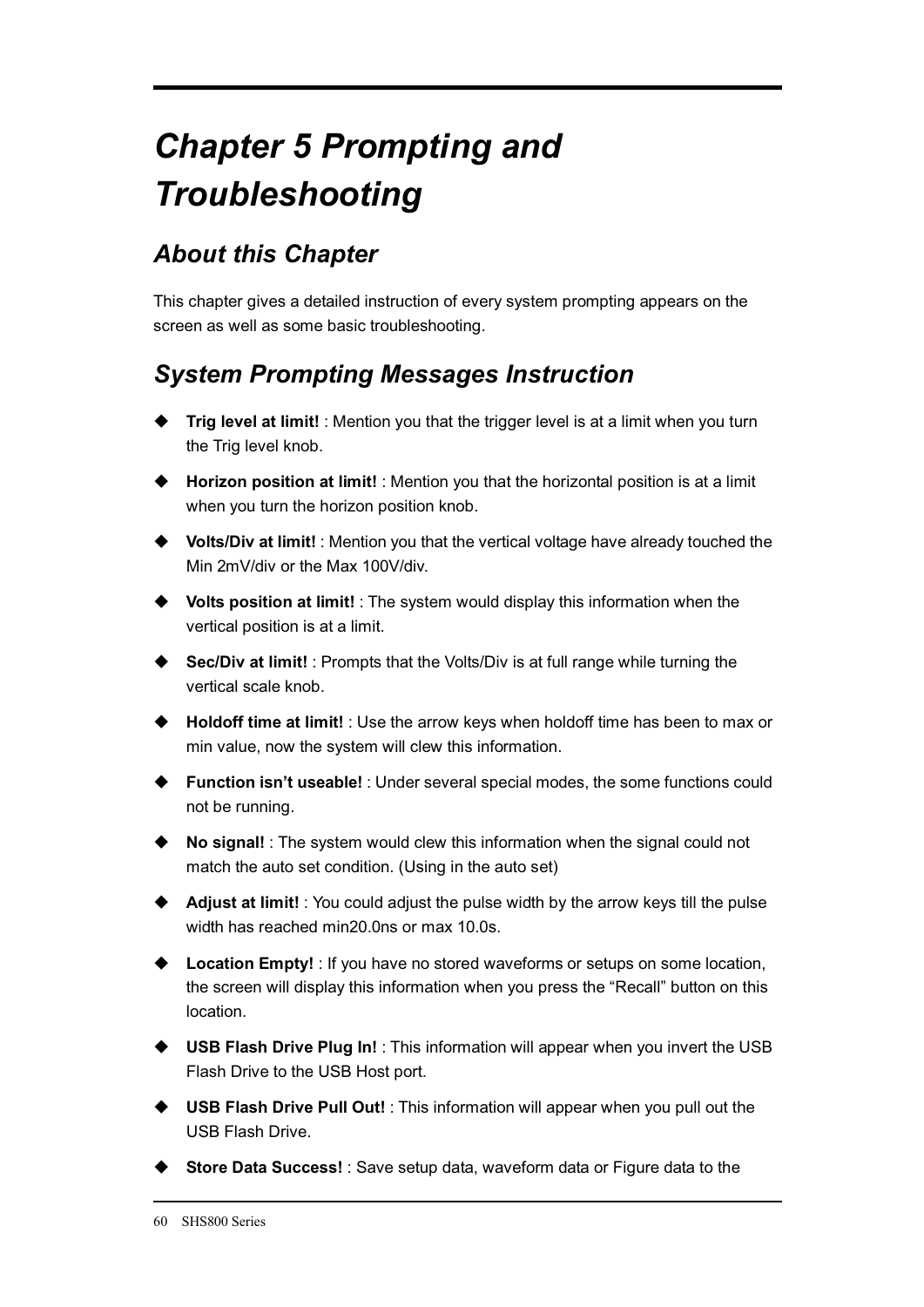internal of the oscilloscope or USB flash successful.

- $\blacklozenge$  **Ready Data Success!** : Read setup data or waveform data from the internal of the oscilloscope or USB flash successful.
- ◆ Please set USB Device to printer! : Press the "S/div" knob will appear this information on the screen when the "Print Key" option is set to "Print Figure" and the "USB Device" option is set to "Computer".
- $\blacklozenge$  **USB Flash Drive isn't connected!** : When the "Save To" option is set to "File" or the "Print Key" option is set to "Save Figure" in "Save/Recall" menu , Press the "Save" option button or the "S/div" knob before inverting the USB Flash Drive to the USB Host port will appear this information on the screen.
- $\blacklozenge$ **Record Wave Success!** : This message will appear when you finish recording waveforms.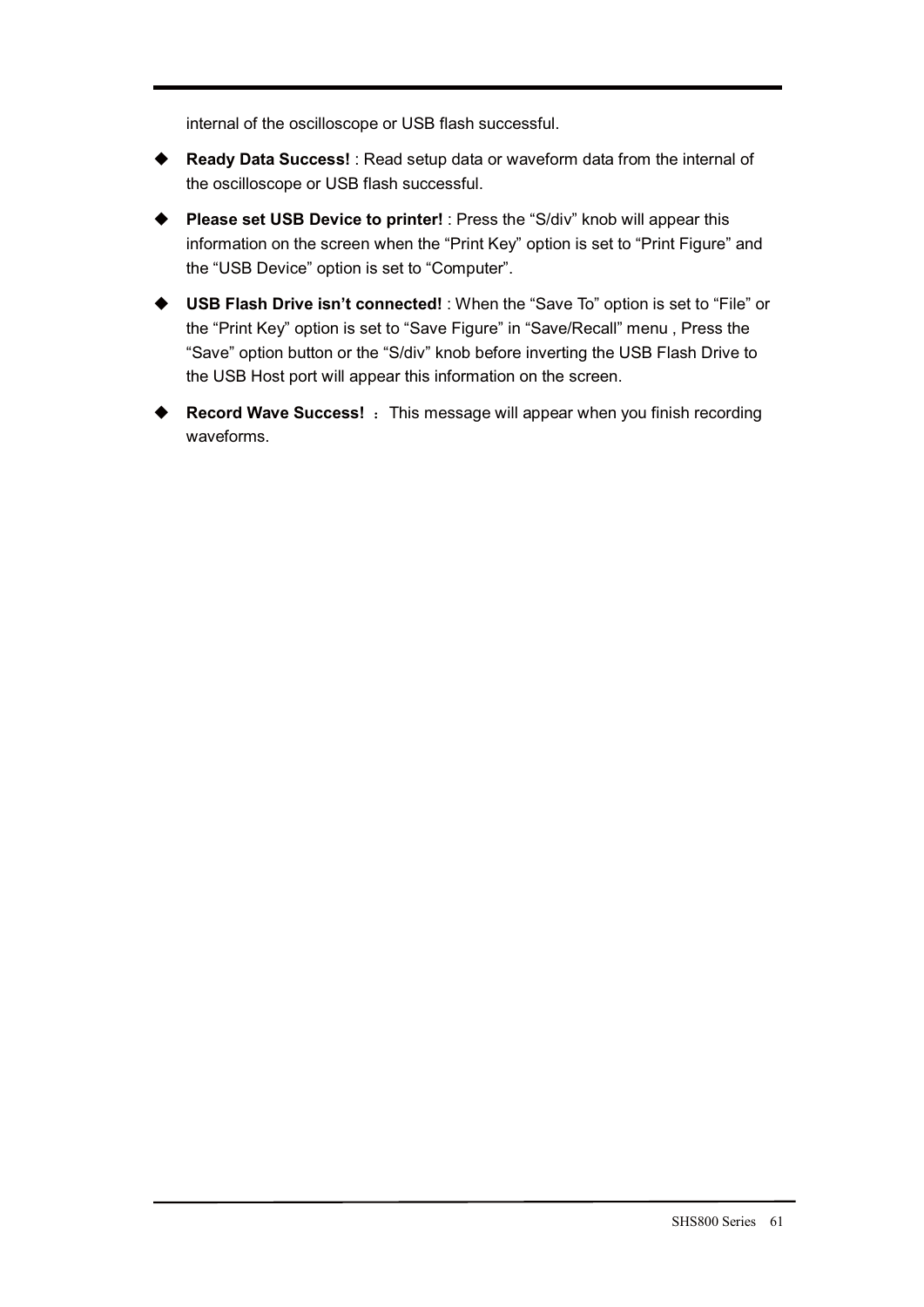# *Troubleshooting*

- **1.** After the SHS800 is powered on, if the screen remains dark, please do as **following steps**˖
	- **1)** Check the power cable's connection.
	- **2)** Ensure the power switch is turned on.
	- **3)** After the inspections above, restart the Handheld Digital Oscilloscope.
	- **4)** If the Handheld Digital Oscilloscope is still not used after the checking, please connect with MY company
- **2. If there is no signal wave in the screen after gathering the signal, please do as following steps:**
	- **1)** Check the probe connecting with the signal cable or not
	- **2)** Check the signal cable connecting with the BNC connector or not.
	- **3)** Check the probe whether connect with the goods tested or not.
	- **4)** Check the tested goods produce the signal or not.
	- **5)** Gather the signal again.

## **3. The value of the tested voltage is 10 times higher/lower than the real one , please do as following steps:**

Check the attenuation quotient whether match the probe attenuation proportion or not.

### **4. Display the wave, but not steady , please do as following steps:**

- **1)** Check the signal source on the trigger interface whether or not matches the signal channel.
- **2)** Check the trigger mode: normal signal should use the "edge" trigger mode. The video signal should use the "Video" Trigger mode. The signal would display steady, only using the matching trigger mode.
- **3)** Attempt to change the " coupling" into "HF Reject" or "LF Reject" display, so that the High/low frequency noise disturb the trigger should be filtrated

### **5. Press "RUN/STOP" button, but no display.**

Check the trigger mode on the trigger interface whether or not in the "normal" or "single", and check the trigger level is whether or not over the wave range. If yes, please put the trigger level to the middle position or set the trigger mode to the "Auto" position. In another hand, you could choose the "Auto" button to set up automatically.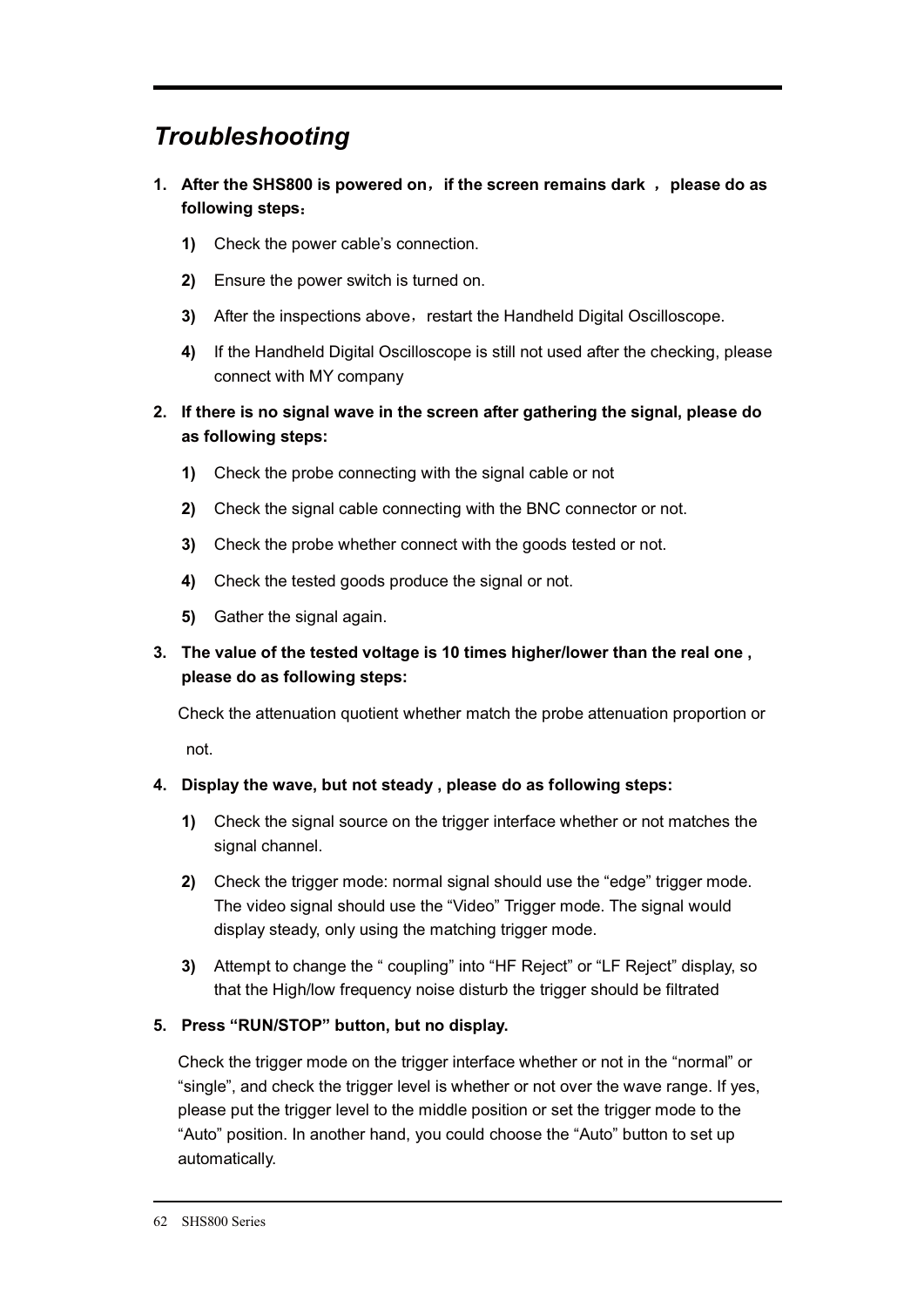### **6. The signal is displayed as ladder like waveform**

- **1)** This phenomenon is normal. The time base maybe is too slow .you should turn the horizontal SCALE knob to increase horizontal resolution to improve the display.
- **2)** Maybe the display Type is set to "Vectors", You could set it to Dots mode to improve the display.

### **7. The multimeter measurements aren't correct**

- **1)** Check that if the range of the SHS800 matches with the measured item.
- **2)** Make sure that if the multimeter is beyond the calibration date. if the measurements and the real values are beyond the relevant precision, please contact with the calibration site warranted by **SIGLENT** company to calibrate the SHS800 .
- **3)** If you can't use the SHS800 normally all the same, please contact with **SIGLENT** servicing center, we will provide service for you.
- **8. The other kind of trouble, please contact with SIGLENT servicing center. For more details please see service and support.**

# **Warning**

**Person without warranty by SIGLENT Company shouldn't disconnect the machine for inspection or you will lose the quality guarantee.**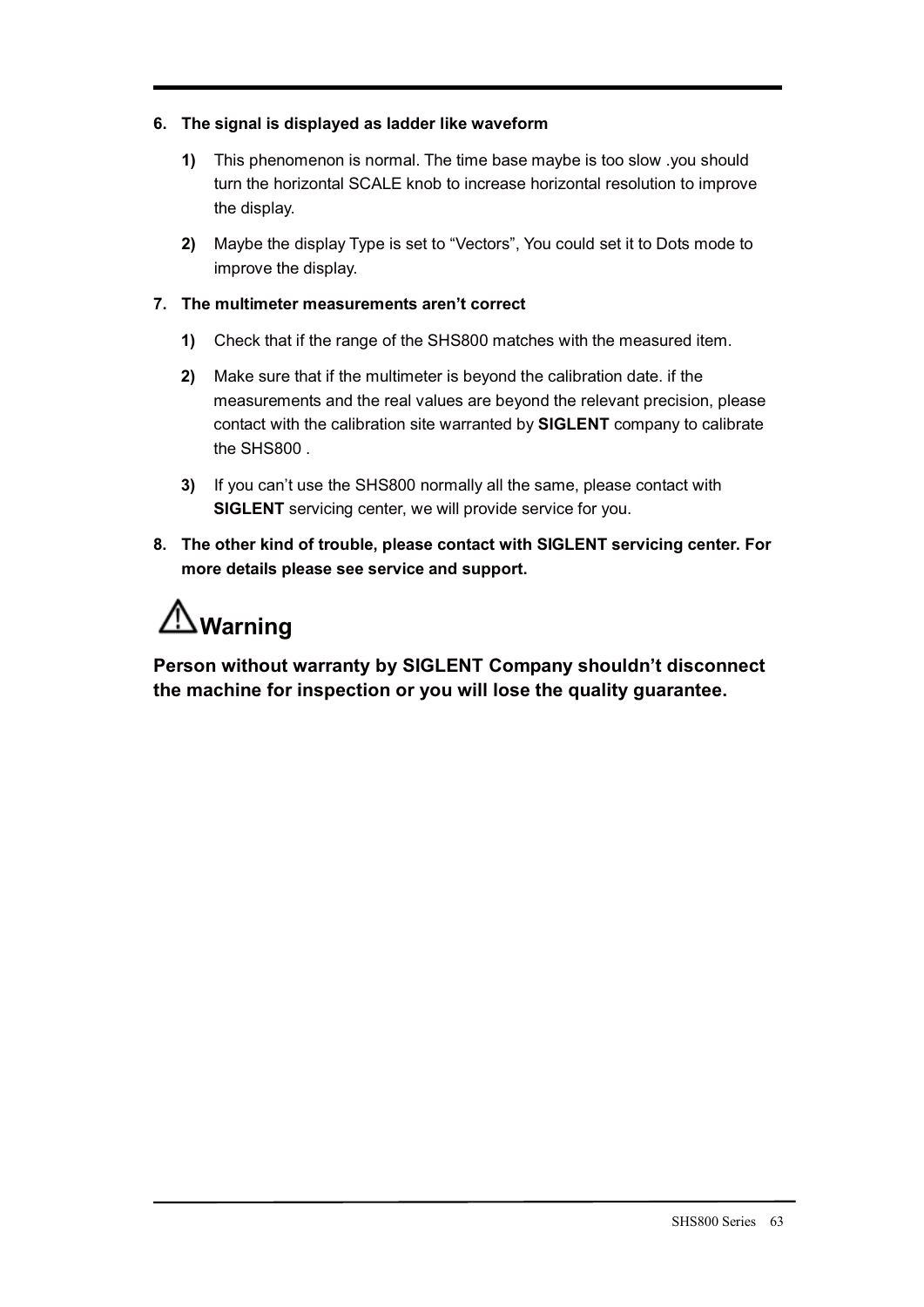# *Chapter 6 Service and Support*

### *About this Chapter*

This chapter covers basic maintain procedures that can be performed by the user. You should have a detailed understanding of the content below to use and maintain you legal rights.

### *Maintain Summary*

Each **SIGLENT** product is warranted to be free from defects in material and workmanship under normal use and service. The warranty period is three years and begins on the data of shipment. This warranty extends only to the original buyer or ender-user c of a SIGLENT authorized reseller. If a product or CRT proves defective within the warranty period, SIGLENT will provide repair or replacement as described in the complete warranty statement.

To arrange for service or obtain a copy of the complete warranty statement, please contact with the nearest SIGLENT sale and service office.

Except this summary or the applicable warranty statement, SIGLENT makes no warranty of any kind of express or implied, including without limitation the implied warranties of merchantability and fitness for a particular purpose. In no event shall SIGLENT be liable for indirect, special or consequential damages.

### *Contact with SIGLENT*

SHENZHEN SIGLENT TECHNOLOYIES CO., LTD Address: 3/F , No. 4 BUILDING, 3rd LIUXIAN Rd, ANTONGDA INDUSTRY GARDEN, BAO'AN DISTRICT, SHENZHEN,518101, CHINA

Tel: 0086 755 36615186 E-mail: support@siglent.com http://www.siglent.com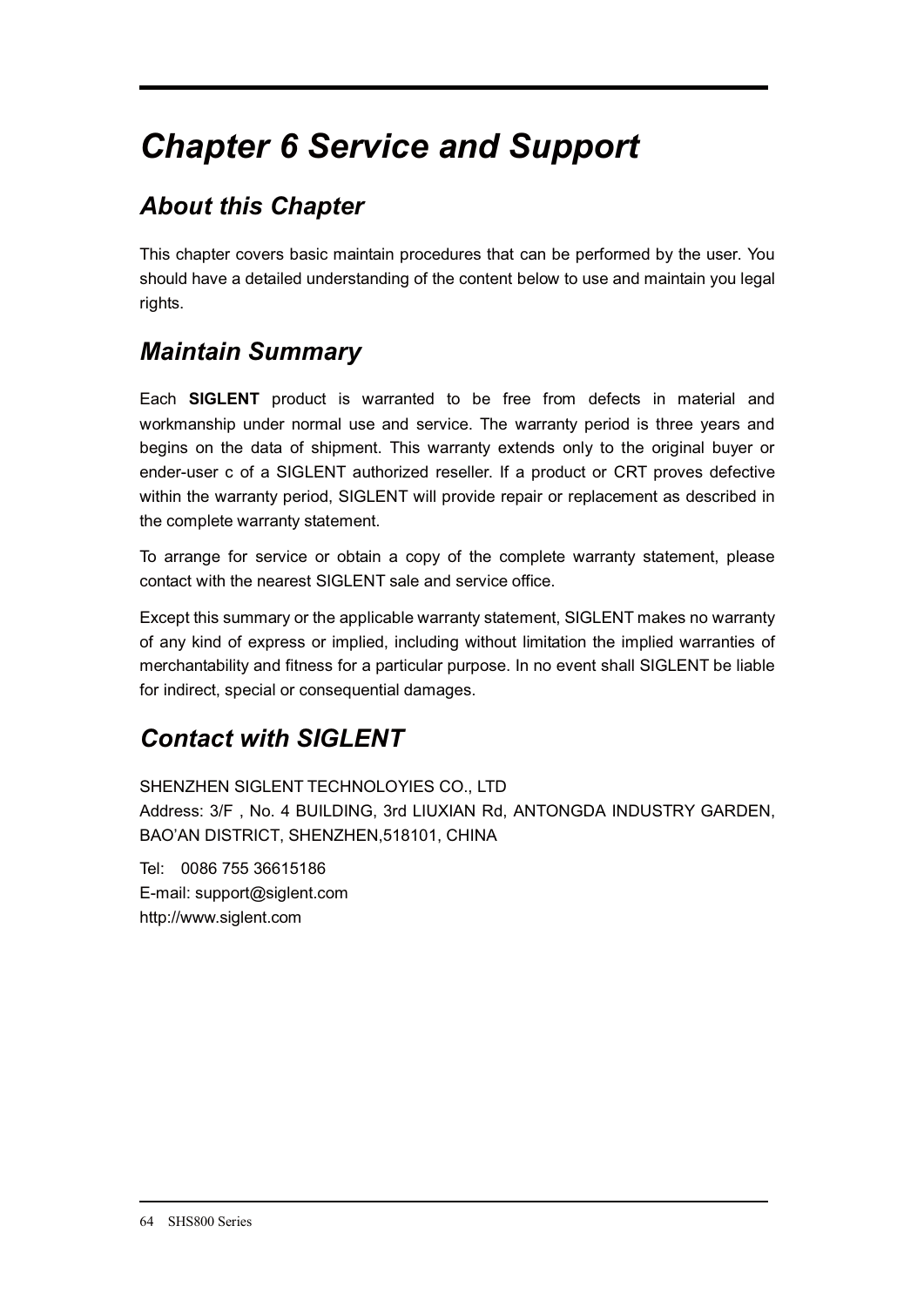# *Appendix A: Specifications*

All specification applies to 10X attenuation switch setup probe and SHS800 series Handheld Digital Oscilloscope. To verify if the SHS800 meets with the specifications, it must meet the following conditions first:

- $\bullet$  The oscilloscope must have been operating continuously for thirty minutes within the specified operating temperature.
- ◆ You must perform the Do Self Cal operation, accessible through the 【User】 menu, if the operating temperature changes by or more than 5° C.
- $\ddot{\bullet}$ The SHS800 must be within the factory calibration interval
- $\blacklozenge$ The SHS800 should be calibrated once every year.

All specifications are guaranteed except those noted **"typical"**.

#### *Oscilloscope Specifications*

| <b>Inputs System</b>                              |                                       |         |
|---------------------------------------------------|---------------------------------------|---------|
| Input Coupling                                    | AC, DC, GND                           |         |
| Input Impedance                                   | $1M\Omega \pm 2\%$    18pf $\pm 3$ pf |         |
| Probe Attenuator                                  | 1X,10X                                |         |
| <b>Voltage Probe Attenuator Factors</b>           | 1X,5X,10X,50X,100X,200X,500X,1000X    |         |
| BNC Maximal<br>Input<br>Voltages                  | CAT II                                | 300Vrms |
| (refer to BNC crust)                              | <b>CAT III</b>                        | 150Vrms |
| Standard Probe 10X                                | CAT II                                | 400Vrms |
| Optional Probe 10X                                | <b>CAT III</b>                        | 600Vrms |
|                                                   | CAT II                                | 600Vrms |
| <b>Multimeter Floating Voltages</b>               | <b>CAT III</b>                        | 300Vrms |
| Channel<br>Mode<br>Common<br>Rejection            | >100:1 50MHz                          |         |
| <b>Isolation</b><br>between<br>Degree<br>Channels | >35dB                                 |         |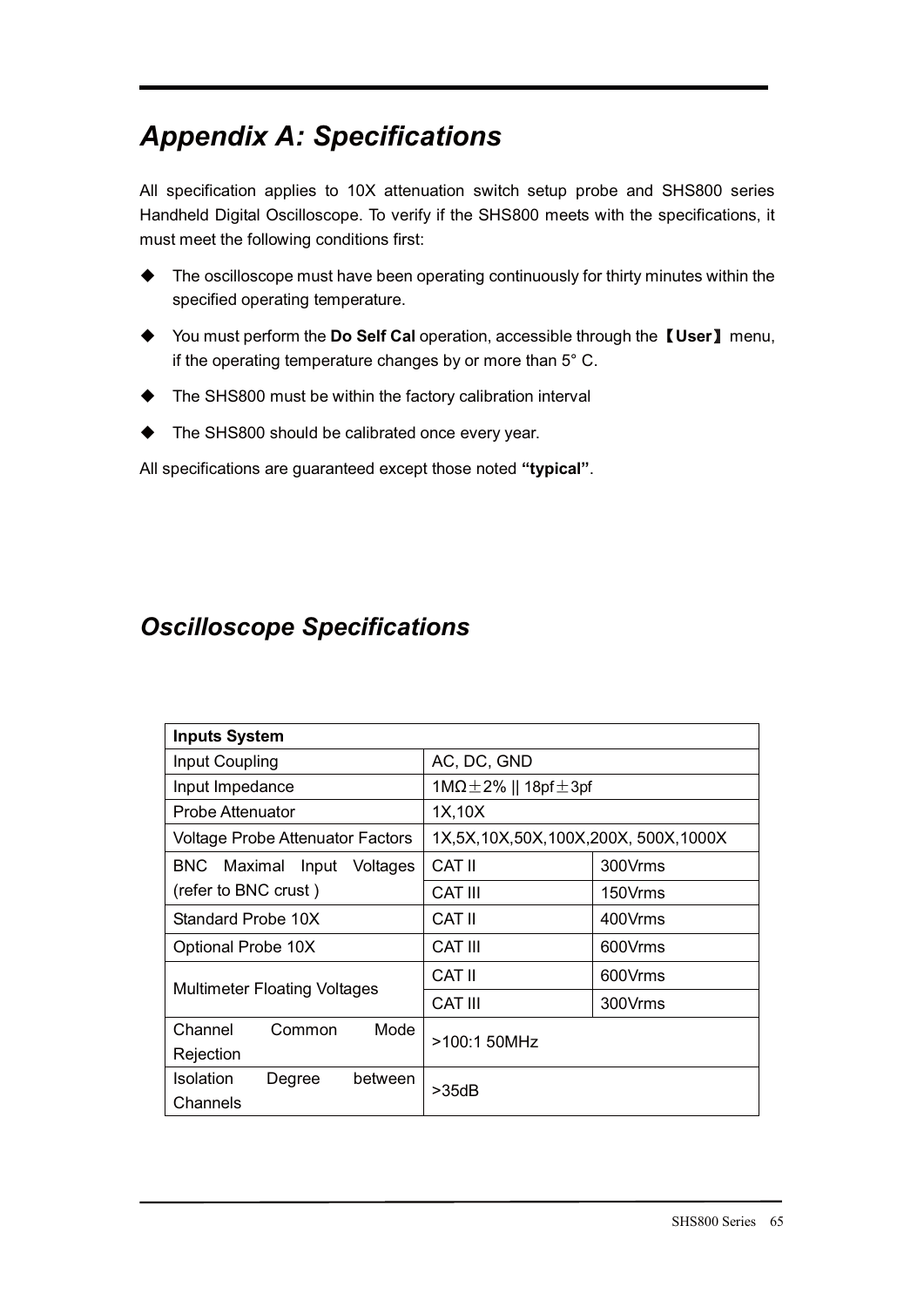|                 | <b>Acquisition System</b>      |                            |                                         |        |                  |
|-----------------|--------------------------------|----------------------------|-----------------------------------------|--------|------------------|
| Sample Types    |                                | Real time, Equivalent time |                                         |        |                  |
|                 | <b>SHS820</b>                  |                            | Single Channel 32K, double channels 16K |        |                  |
|                 |                                | Channel<br>Mode            | Sampling<br>Rate                        | Common | Long             |
| Memory<br>Depth | <b>SHS815</b><br><b>SHS810</b> | Single<br>Channel          | 1Gsa/s                                  | 40kpts | Don't<br>support |
|                 | <b>SHS806</b>                  | Single<br>Channel          | 500MSa/s<br>or below                    | 20kpts | 2Mpts            |
|                 |                                | Double<br>Channels         | 500MSa/s<br>or below                    | 20kpts | 1Mpts            |
| Sample Mode     |                                |                            | Sample, Peak Measure, Average           |        |                  |
| Averages        |                                | 4, 16, 32, 64, 128, 256    |                                         |        |                  |

| <b>Vertical System</b>              |                                                |
|-------------------------------------|------------------------------------------------|
| <b>Vertical Sensitivity</b>         | 2mV/div - 100V/div(1-2-5 order)                |
|                                     | $2mV \sim 200mV + 1.6V$                        |
| <b>Channel Voltage Offset Range</b> | 206mV $\sim$ 10V : $\pm$ 40V                   |
|                                     | 10.2V $\sim$ 100V : ±400V                      |
| <b>Vertical Resolution</b>          | 8 bit                                          |
| Channels                            | 2                                              |
| <b>Bandwidth</b>                    | 60 MHz (SHS806), 100 MHz (SHS810)              |
|                                     | 150 MHz (SHS815), 200 MHz(SHS820)              |
| Lower Frequency Limit (AC -3dB)     | $\leq$ 10Hz (BNC input)                        |
| DC Gain Accuracy                    | 5mv/div-100v/div:≤±3% 2mv/div:≤±4%             |
| DC Measurement Accuracy:            | ±[3%X ( reading + offset ) +1% of  offset      |
| All Gain settings≤200mv/div         | $+0.2$ div $+2$ mv]                            |
| DC Measurement Accuracy:            | $\pm$ [3%X ( reading + offset ) +1% of  offset |
| All Gain Settings > 200mv/div       | +0.2div+100mv]                                 |
|                                     | ≤1.7ns (SHS820)                                |
| Rise Time (BNC value)               | $\leq$ 2.3ns (SHS815)                          |
|                                     | ≤3.5ns (SHS810)                                |
|                                     | ≤5.8ns (SHS806)                                |
| <b>Math Operation</b>               | $+, -, *, /, FFT$                              |
|                                     | Window Modes:<br>Hanning,<br>Hamming,          |
| <b>FFT</b>                          | Blackman, Rectangular                          |
|                                     | Sampling points: 1024                          |
| <b>Bandwidth Limit</b>              | 20MHz (-3dB)                                   |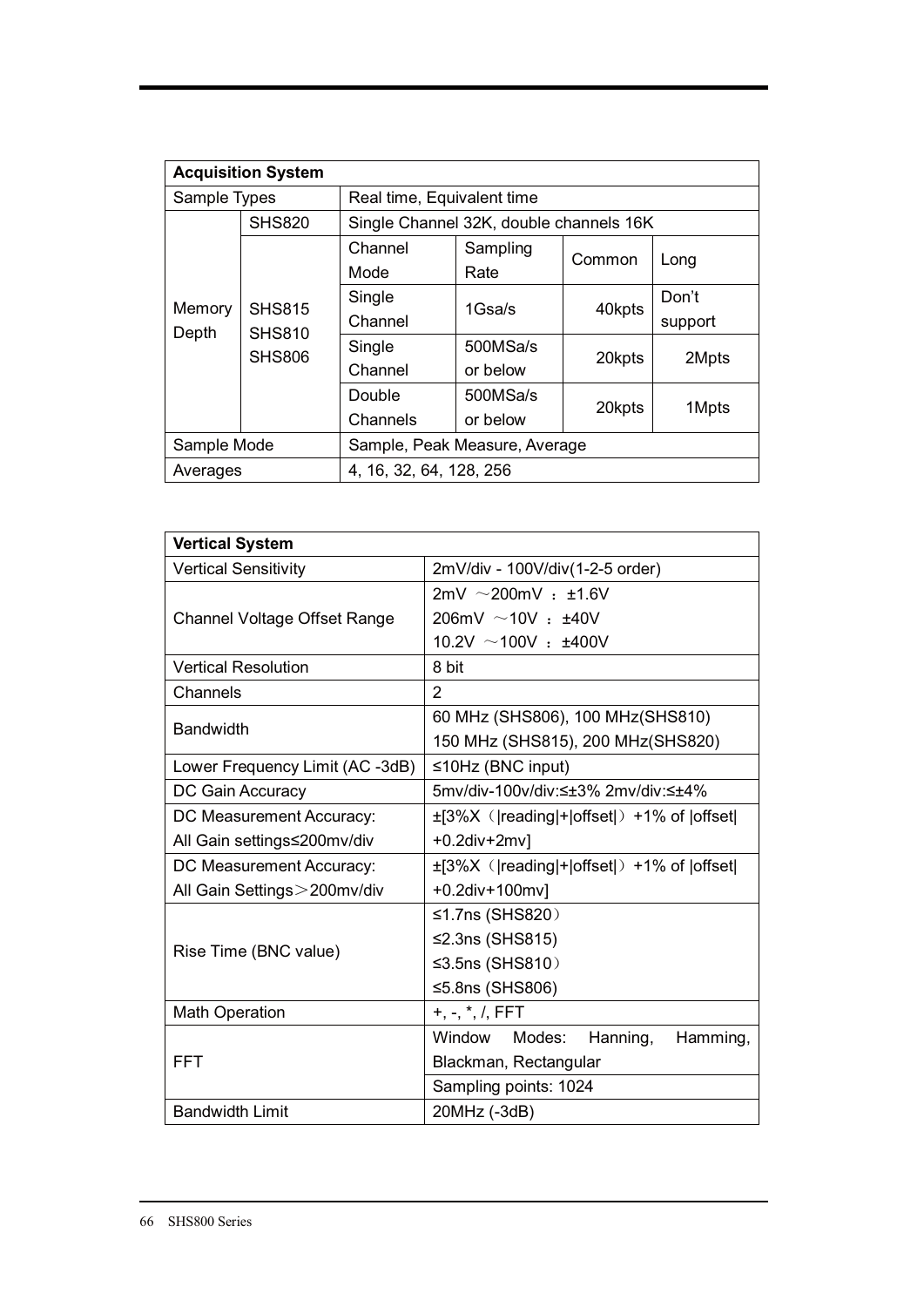| <b>Horizontal System</b>     |                                                      |
|------------------------------|------------------------------------------------------|
| Sampling<br>Real<br>Time     | Single channel below 50ns/div:1GSa/ s; double        |
| Rate                         | channel: 500MSa/s                                    |
| Equivalent<br>Sampling       | $<$ 50GSa/S                                          |
| Rate                         |                                                      |
| <b>Measure Display Modes</b> | MAIN, WINDOW, WINDOW ZOOM, SCAN, X-Y                 |
| <b>Time Base Accuracy</b>    | $\pm$ 50ppm measured over 1ms interval               |
|                              | (SHS810, SHS815, SHS820)<br>2.5nS/div $\sim$ 50S/div |
| <b>Horizontal Scan Range</b> | 5nS/div $\sim$ 50S/div<br>(SHS806)                   |
|                              | Scan: 100mS/div $\sim$ 50S/div (1-2.5-5 order)       |

| <b>Trigger System</b>     |                                                               |
|---------------------------|---------------------------------------------------------------|
| <b>Trigger Types</b>      | Edge, Pulse Width, Video, Slope, Alternative                  |
| <b>Trigger Source</b>     | CH <sub>1</sub> ,CH <sub>2</sub>                              |
| <b>Trigger Modes</b>      | Auto, normal, Single                                          |
| <b>Trigger Coupling</b>   | AC, DC, LF reject, HF reject                                  |
| Level<br>Trigger<br>Range | CH1, CH2: ±6 divisions from the center of the screen          |
| <b>Trigger</b>            | Pre-trigger: (Memory depth/ $(2^*$ sampling) ),               |
| Displacement              | Delay Trigger: 260 div                                        |
| <b>Holdoff Range</b>      | 100ns $\sim$ 1.5s                                             |
| Edge Trigger              | Edge type: Rising, Falling, Rising and Falling                |
|                           | Trigger Modes: $(>,<,=)$ Positive Pulse Width, $(>,<,$        |
| Pulse Width Trigger       | $=$ )Negative Pulse Width                                     |
|                           | Pulse Width Range: $20$ ns $\sim$ 10s                         |
|                           | Support Signal Formats: PAL/SECAM, NTSC                       |
| Video Trigger             | Trigger Conditions: odd field, even field, all lines, pointed |
|                           | line                                                          |
| Slope Trigger             | $(>,<, =)$ Positive slope, $(>,<, =)$ Negative slope          |
|                           | Time: 20ns $\sim$ 10s                                         |
| Alternative Trigger       | CH1 trigger types: Edge, Pulse, Video, Slope                  |
|                           | CH2 trigger type: Edge, Pulse, Video, Slope                   |

| X-Y Mode                       |                                         |
|--------------------------------|-----------------------------------------|
| X-pole Input / Y-pole<br>Input | Channel 1 (CH1) / Channel 2 (CH2)       |
| <b>Sampling Frequency</b>      | $25KSa/s \sim 250Msa/s$ (1-2.5-5 order) |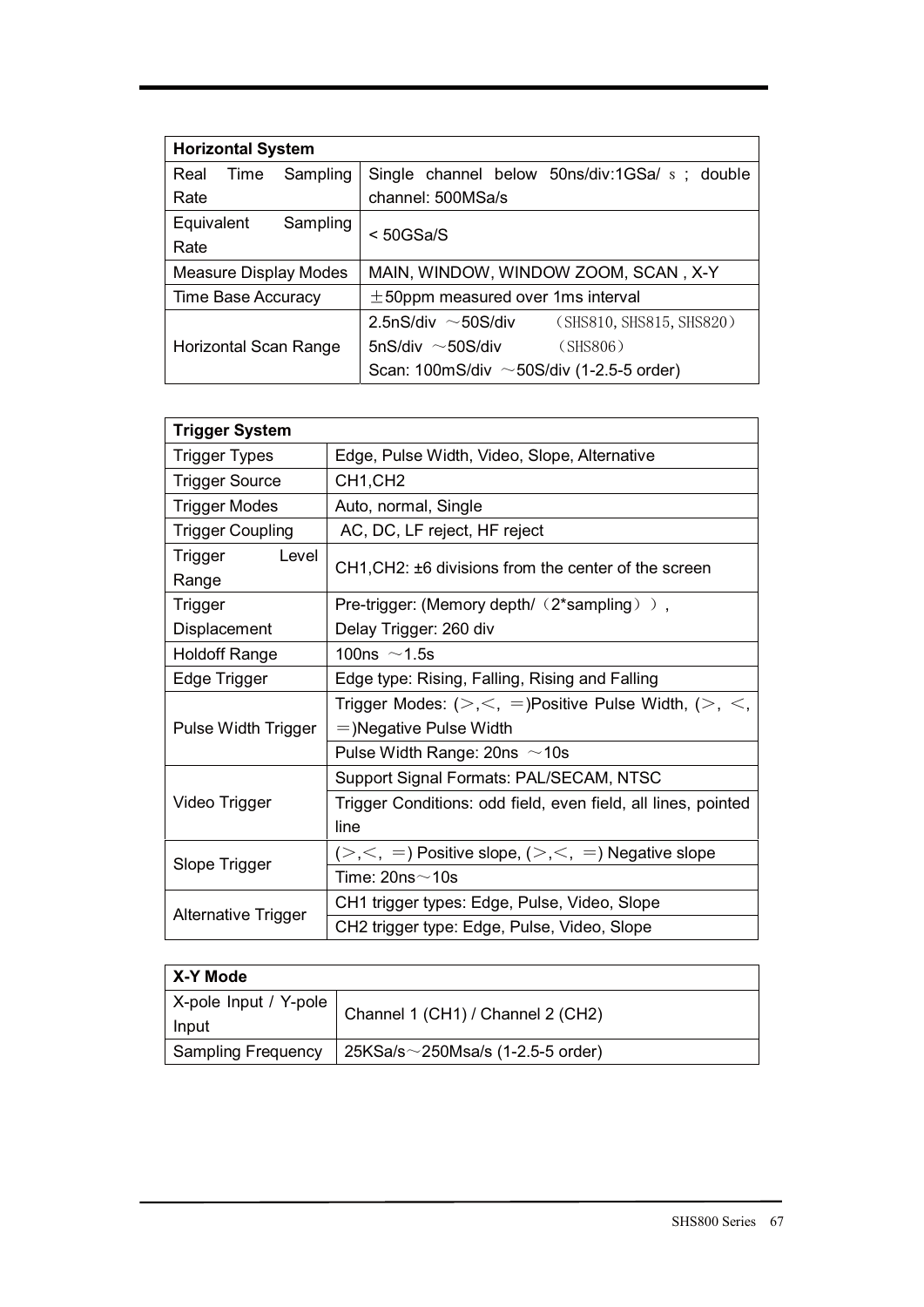| <b>Measure System</b>   |                                               |
|-------------------------|-----------------------------------------------|
|                         | Vpp, Vmax, Vmin, Vamp, Vtop, Vbase, Vavg,     |
|                         | Mean, Crms, Vrms, ROVShoot, FOVShoot,         |
| Auto Measure (32 types) | RPREShoot, FPREShoot, Rise, Fall, Freq, Prd,  |
|                         | +Wid, -Wid, +Dut, -Dut, BWid, Phas, FRR, FRF, |
|                         | FFR, FFF, LRR, LRF, LFR, LFF                  |
| <b>Cursor Measure</b>   | Manual mode, Track mode and Auto mode         |

| <b>Control Panel Function</b> |                                                        |
|-------------------------------|--------------------------------------------------------|
| Auto Set                      | Auto adjusts the vertical, horizontal system and       |
|                               | trigger position                                       |
|                               | Support 2 groups of referenced Waveforms, 20           |
| Save/Recall                   | groups of setups, 10 groups of captured waveforms      |
|                               | internal storage/recall functions and USB flash driver |
|                               | storage function.                                      |

| <b>Hard Ware Frequency Counter</b> |                                                                    |
|------------------------------------|--------------------------------------------------------------------|
| Reading                            | 1Hz                                                                |
| resolution                         |                                                                    |
| Range                              | DC coupling, 10Hz to maximal bandwidth                             |
| Signal Types                       | It's to all trigger signals (Except pulse width and video trigger) |

# *Digital Multimeter Specifications*

#### **Environment Temperature: 23**f**5**ć **Relative Humidity:**˘**75%**

| Max. Display            | 6000                                                   |
|-------------------------|--------------------------------------------------------|
| <b>Measure Function</b> | DC voltage, AC voltage, resistance, diode, continuity, |
|                         | capacitance, DC current, AC current                    |
| Max. Input Voltage      | AC (virtual value): 750V (AC Frequency: 20Hz~1kHz)     |
|                         | <b>DC:1000V</b>                                        |
|                         | AC (virtual value): 10A (AC Frequency:20Hz~1kHz)       |
| Max. Input Current      | <b>DC:10A</b>                                          |
| Input Impedance         | 10M                                                    |

| <b>DC Voltage</b> |            |                   |
|-------------------|------------|-------------------|
| Range             | Resolution | Definition        |
| 60 <sub>m</sub> V | 10uV       | $±(1%+15$ digit)  |
| 600mV             | 100uV      | $\pm$ (1%+5digit) |
| 6V                | 1mV        |                   |
| 60V               | 10mV       |                   |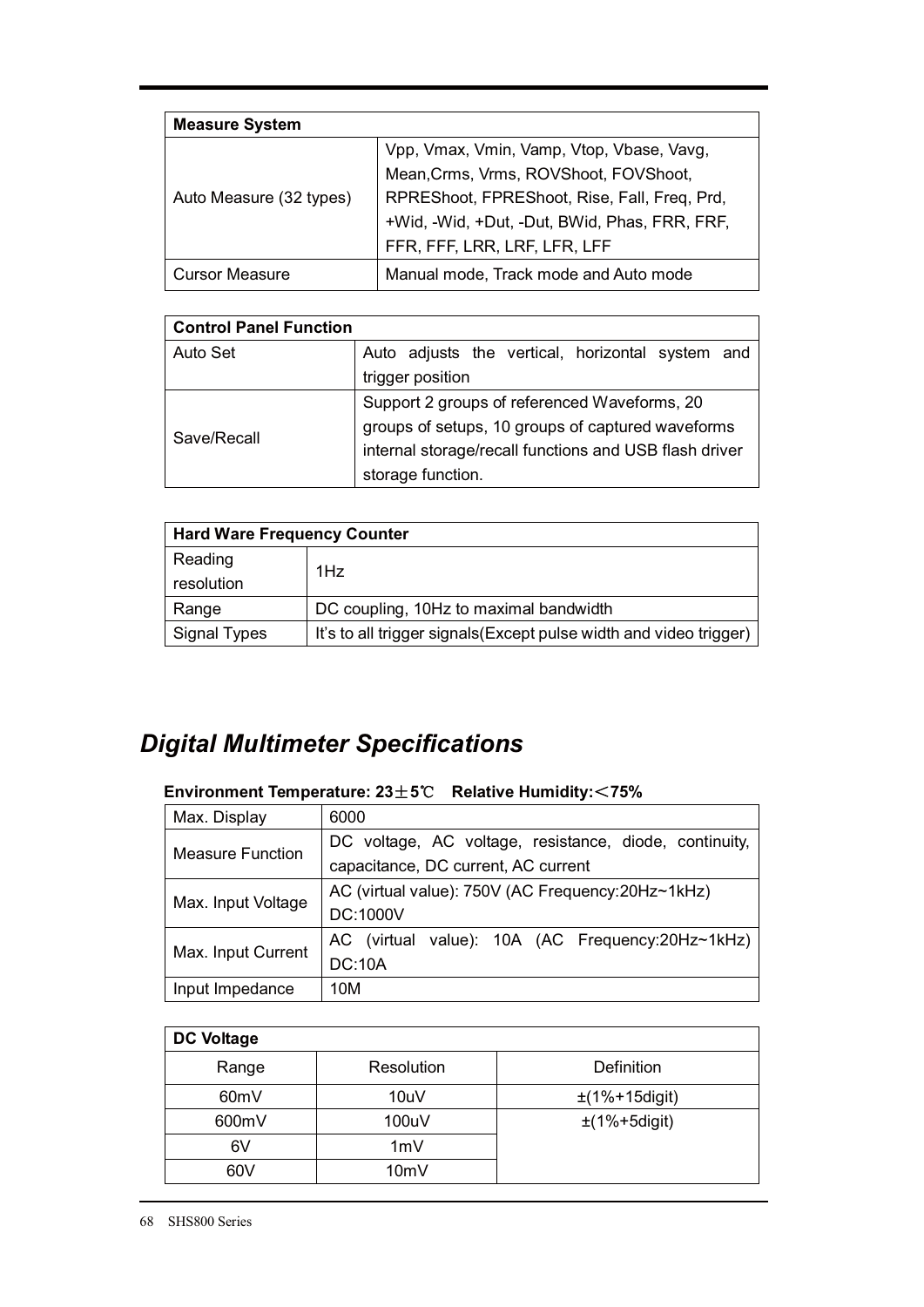| 600V  | 100mV    |
|-------|----------|
| 1000V | 41/<br>v |

| <b>AC Voltage</b> |                |                   |
|-------------------|----------------|-------------------|
| Range             | Resolution     | Definition        |
| 60mV              | 10uV           | $±(1%+15$ digit)  |
| 600mV             | 100uV          |                   |
| 6V                | 1mV            |                   |
| 60V               | 10mV           | $\pm$ (1%+5digit) |
| 600V              | 100mV          |                   |
| 750V              | 1 <sub>V</sub> |                   |

| <b>Resistance</b> |             |                   |
|-------------------|-------------|-------------------|
| Range             | Resolution  | Definition        |
| $600\Omega$       | $0.1\Omega$ |                   |
| 6K                | $1\Omega$   |                   |
| 60K               | $10\Omega$  | $\pm$ (1%+5digit) |
| 600K              | $100\Omega$ |                   |
| 6M                | $1K\Omega$  |                   |
| 60M               | $10K\Omega$ |                   |

| <b>Diode and Continuity Measure</b> |               |
|-------------------------------------|---------------|
| Name                                | Range         |
| <b>Diode</b>                        | $0\sim$ 2V    |
| Continuity                          | $<$ 500 alarm |

| <b>Capacitance</b> |                    |                                    |
|--------------------|--------------------|------------------------------------|
| Range              | Resolution         | Definition                         |
| 40nF               |                    | $\pm$ (3%+10 digit) measurements > |
|                    | 10pF               | 5nF                                |
| 400 <sub>n</sub> F | 100pF              |                                    |
| 4uF                | 1nF                | $\pm$ (4%+5digit)                  |
| 40uF               | 10nF               |                                    |
| 400uF              | 100 <sub>n</sub> F |                                    |

| <b>DC Current</b> |                   |                     |
|-------------------|-------------------|---------------------|
| Range             | Resolution        | Definition          |
| 60 <sub>m</sub> A | 10uA              | $\pm$ (1%+5digit)   |
| 600mA             | 100uA             |                     |
| 6 A               | 1 <sub>m</sub> A  | $\pm$ (1.5%+5digit) |
| 10A               | 10 <sub>m</sub> A |                     |

**"A "range: measure period≤10 seconds, interval period≥15 minutes.**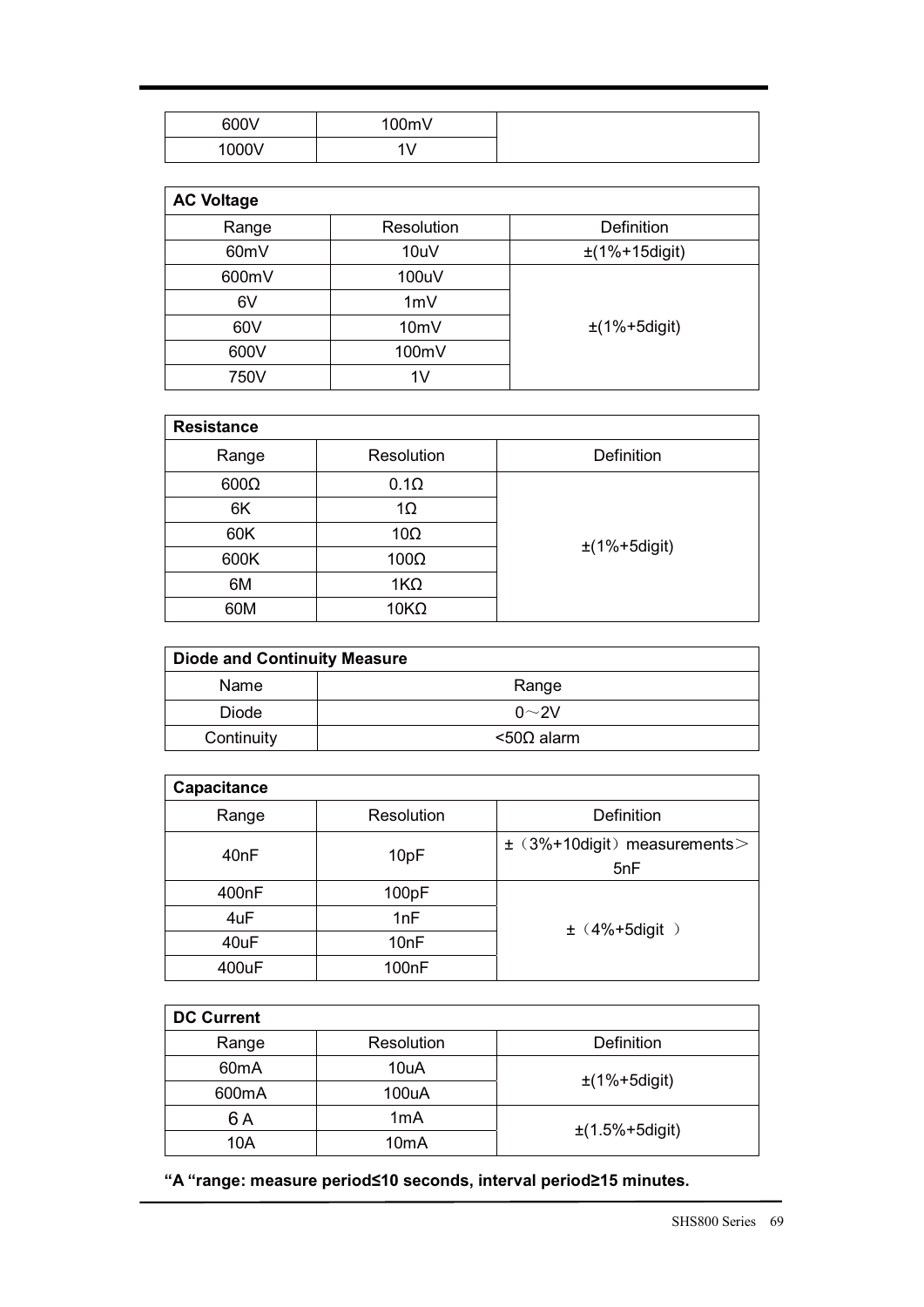| <b>AC Current</b> |                   |                   |
|-------------------|-------------------|-------------------|
| Range             | Resolution        | Definition        |
| 60 <sub>m</sub> A | 10uA              | $\pm$ (1%+5digit) |
| 600mA             | 100uA             |                   |
| 6 A               | 1 <sub>m</sub> A  |                   |
| 10A               | 10 <sub>m</sub> A | $±(1.5%+5digit)$  |

**"A "range: measure period≤10 seconds, interval period≥15 minutes.** 

## *Recorder Specifications*

**In total: 7M original points Single channel: 7M Double channel: each 3.5M** 

| <b>Scope Trend Plot</b> |                           |
|-------------------------|---------------------------|
| Display Mode            | full view and normal      |
| Record Length           | 800K points, $>$ 18 hours |
| Channel<br>Record       | 2                         |
| Num.                    |                           |
| Cursor and Zoom         | support                   |
| <b>Record Manual</b>    | support                   |

| <b>Multimeter Trend Plot</b> |                      |  |
|------------------------------|----------------------|--|
| Display Mode                 | full view and normal |  |
| Record Length                | 1.2 M points,        |  |
| <b>Record Channel</b>        |                      |  |
| Number                       |                      |  |
| Cursor and Zoom              | Support              |  |
| <b>Record Manual</b>         | Support              |  |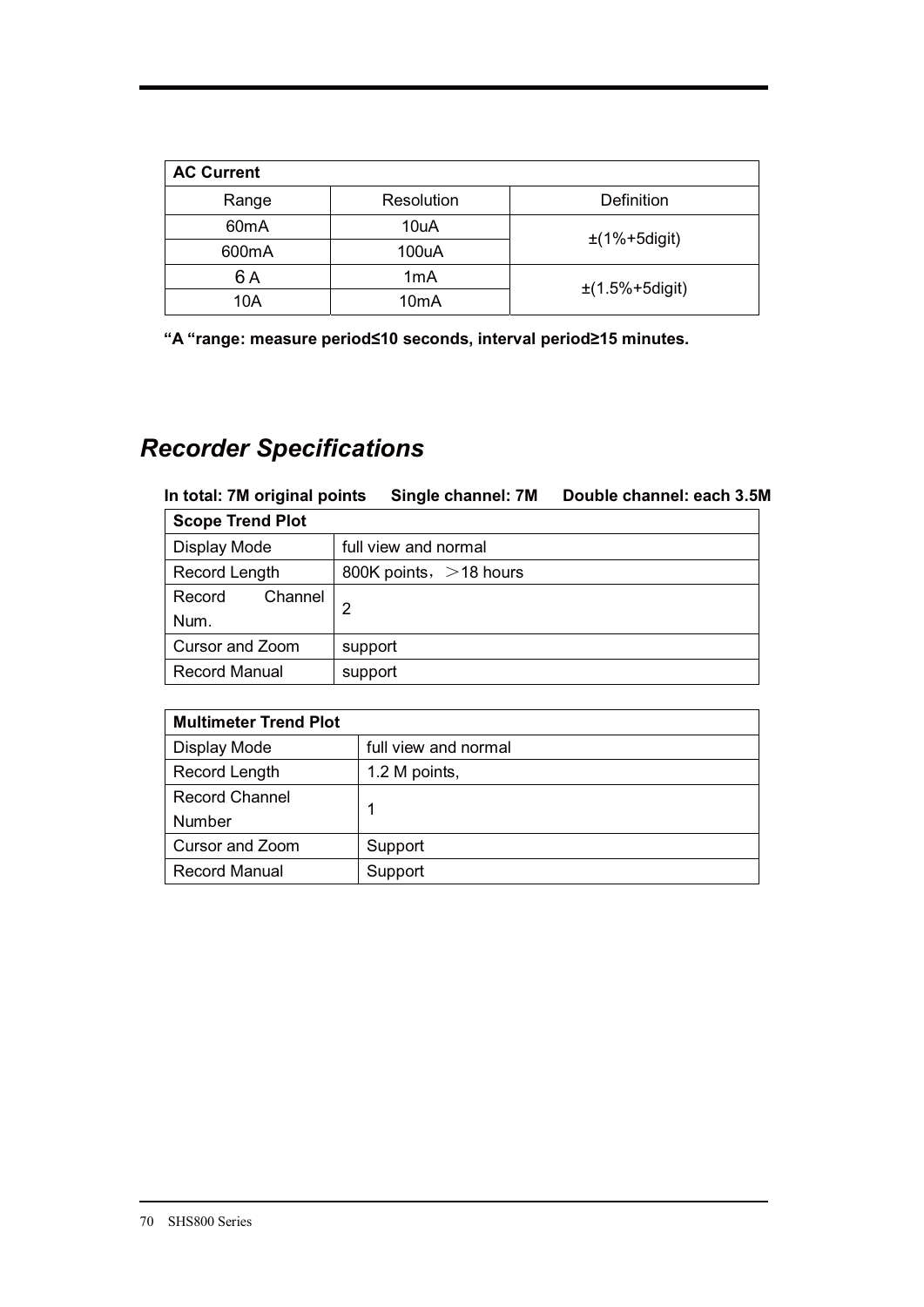## *Generic Specification*

| <b>Display System</b>         |                                                   |  |  |
|-------------------------------|---------------------------------------------------|--|--|
|                               | Color TFT 5.7 inches (145mm) diagonal Liquid      |  |  |
| Display Mode                  | <b>Crystal Display</b>                            |  |  |
| Resolution                    | TFT 5.7 inches :320 (horizontal) pixels * 234     |  |  |
|                               | (vertical )pixels                                 |  |  |
| <b>Display Color</b>          | 24 bits                                           |  |  |
| Display Contrast (typical)    | 150:1                                             |  |  |
| Backlight Intensity (typical) | 300 nit                                           |  |  |
| Waveform Display Range        | TFT 5.7 inches 8 x 12 div                         |  |  |
| Wave Display Mode             | Dots, Vectors                                     |  |  |
| Persist                       | Off, 1 sec, 2 sec, 5 sec, Infinite                |  |  |
| Menu Display                  | 2 sec, 5 sec, 10 sec, 20 sec, Infinite            |  |  |
| Screen-Saver                  | Off,1 min,2 min,5 min,10 min,15 min,30 min,1      |  |  |
|                               | hour, 2 hour, 5 hour                              |  |  |
| Skin                          | Classical, Modern, Traditional, Succinct          |  |  |
| waveform Interpolation        | $Sin(x)/x$ , Linear                               |  |  |
| Color model                   | Normal, Invert                                    |  |  |
|                               | Simplified Chinese, Traditional Chinese, English, |  |  |
| Language                      | Arabic, French, German, Russian, Spanish,         |  |  |
|                               | Portuguese, Japanese, Korean, Italian             |  |  |

| <b>Power</b>                                                       |               |                   |       |
|--------------------------------------------------------------------|---------------|-------------------|-------|
|                                                                    | Input Voltage | 100-240 V 50/60Hz |       |
| Adapter<br>Power                                                   | Supply        | Output<br>Voltage | 9V 4A |
| 5000mAh, 7.4VDC, persisting 5 hours<br><b>Battery Supply Power</b> |               |                   |       |
| Charging time<br>About 4 hours                                     |               |                   |       |

| <b>Environments</b> |                                          |
|---------------------|------------------------------------------|
| Temperature         | Work: $0 \sim 40^{\circ}$ C              |
|                     | Storage: -20 $\degree$ C ~70 $\degree$ C |
| Cooling             | Natural Cool                             |
| Humidity            | 85%RH, 40℃,                              |
| Height              | 3000m                                    |

| <b>Mechanical</b> |          |         |
|-------------------|----------|---------|
|                   | Length   | 259.5mm |
| Dimension         | Width    | 163.2mm |
|                   | Height   | 53.3mm  |
| Weight            | $1.5$ kg |         |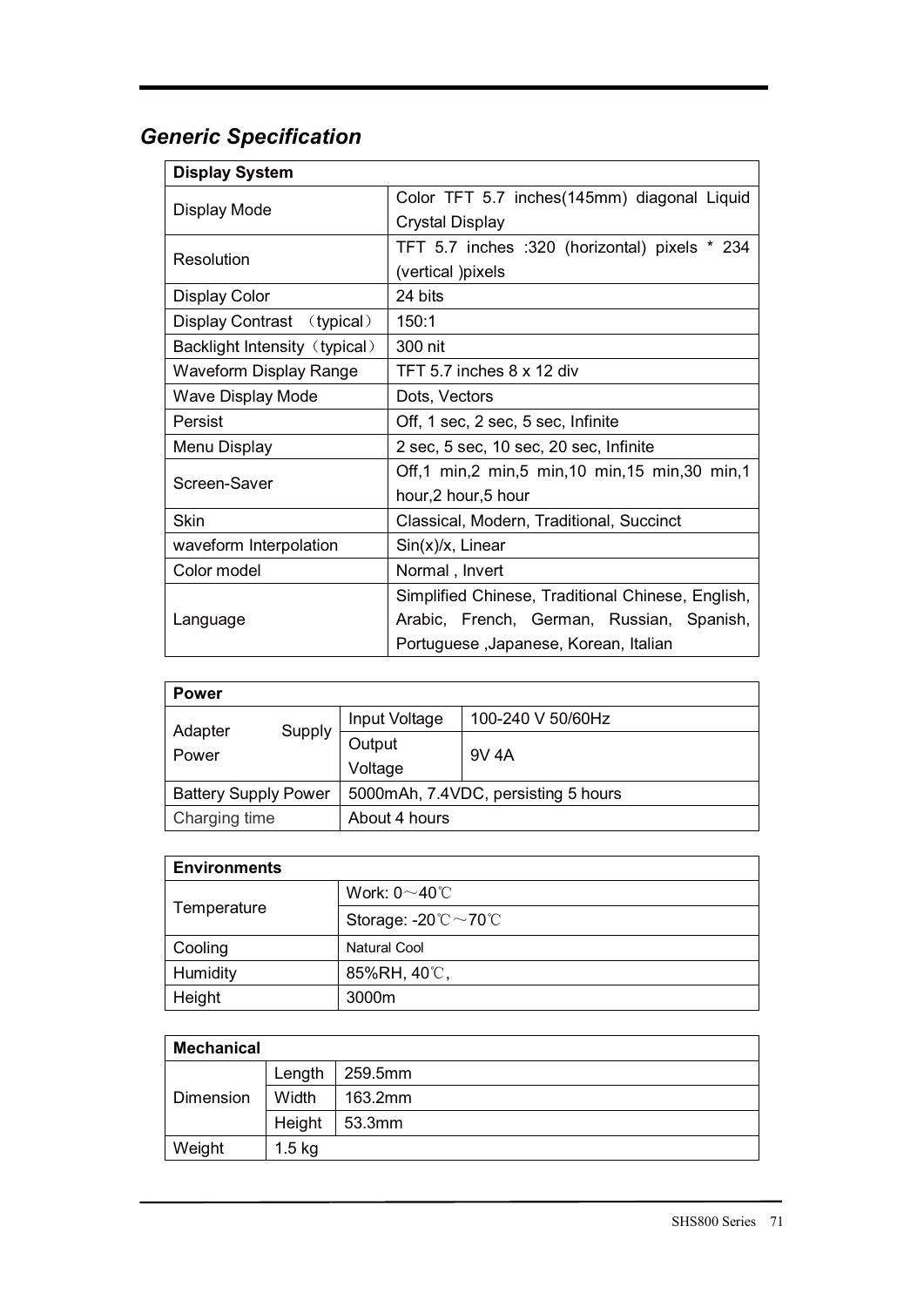#### **Menu or system Options, Knobs or Buttons Default** setup **Default** Coupling DC BW Limit **Development Off** Volts/div Coarse CH1, CH2 Probe 1X Invert of the off off off off the state of  $\sim$ Filter **Off** Volts/div 1.00V Operation CH1+CH2 CH1 Invert **Off** CH2 Invert **Off** FFT Operation: Source CH1 MATH Window **Hanning** FFT Zoom 1X Scale dBVrms Display Split Window **Main Time Base** Position 0.00μs Sec/div 500μs HORIZONTAL Window Zone 50.0μs Trigger knob **Level** Type off Source CH1 **CURSOR** Horizontal (voltage)  $+/-3.2$ divs Vertical (time)  $+/-5$ divs MEASURE Source CH1<br>Type Aver Average Three Mode Options Sampling ACQUIRE Averages 16 Sampling Method Real Time Type **Vectors** Persist **off** 手手 Gird DISPLAY Intensity 60% Brightness 140% Format YT Menu Display **Infinite**

# *Appendix B: Default Setup*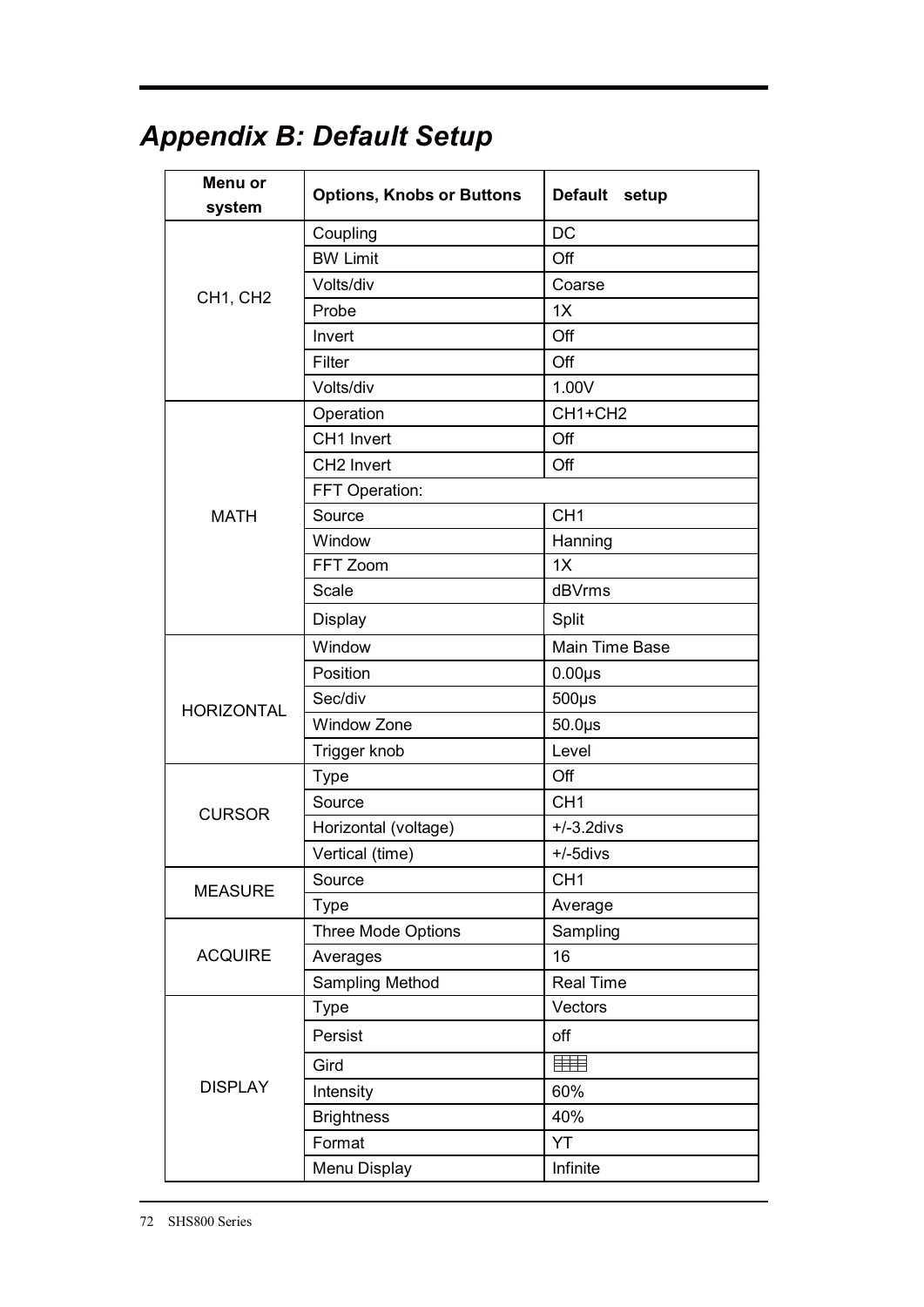| SAVE/RECALL                     | Type                     | Setups           |
|---------------------------------|--------------------------|------------------|
|                                 | Save To                  | Device           |
|                                 | Setup                    | No.1             |
| <b>REF</b>                      | Source                   | CH <sub>1</sub>  |
|                                 | <b>REFA</b>              | Off              |
|                                 | <b>REFB</b>              | Off              |
| <b>UTILITY</b>                  | Sound                    | On               |
|                                 | <b>Frequency Counter</b> | On               |
|                                 | Side USB                 | Computer         |
|                                 | Record                   | Off              |
| <b>TRIGGER</b><br>(Edge)        | Type                     | Edge             |
|                                 | Source                   | CH <sub>1</sub>  |
|                                 | Slope                    | Rising           |
|                                 | Mode                     | Auto             |
|                                 | Coupling                 | <b>DC</b>        |
|                                 | Level                    | 0.00V            |
| <b>TRIGGER</b><br>(Pulse)       | <b>Type</b>              | Pulse            |
|                                 | Source                   | CH <sub>1</sub>  |
|                                 | Condition                | $=$              |
|                                 | Set Pulse Width          | 1.00ms           |
|                                 | Mode                     | Auto             |
|                                 | Coupling                 | <b>DC</b>        |
| <b>TRIGGER</b><br>(Video)       | <b>Type</b>              | Video            |
|                                 | Source                   | CH <sub>1</sub>  |
|                                 | Polarity                 | Normal           |
|                                 | Sync                     | <b>All Lines</b> |
|                                 | Standard                 | <b>NTSC</b>      |
|                                 | Mode                     | Auto             |
| <b>TRIGGER</b><br>(Slope)       | <b>Type</b>              | Slope            |
|                                 | Source                   | CH <sub>1</sub>  |
|                                 | Condition                | ⊉⊬⊏              |
|                                 | Time                     | 1.00ms           |
|                                 | Mode                     | Auto             |
| <b>TRIGGER</b><br>(Alternative) | <b>Type</b>              | Alternative      |
|                                 | Source                   | CH <sub>1</sub>  |
|                                 | Mode                     | Edge             |
|                                 | Coupling                 | DC               |
|                                 | Slope                    | Rise             |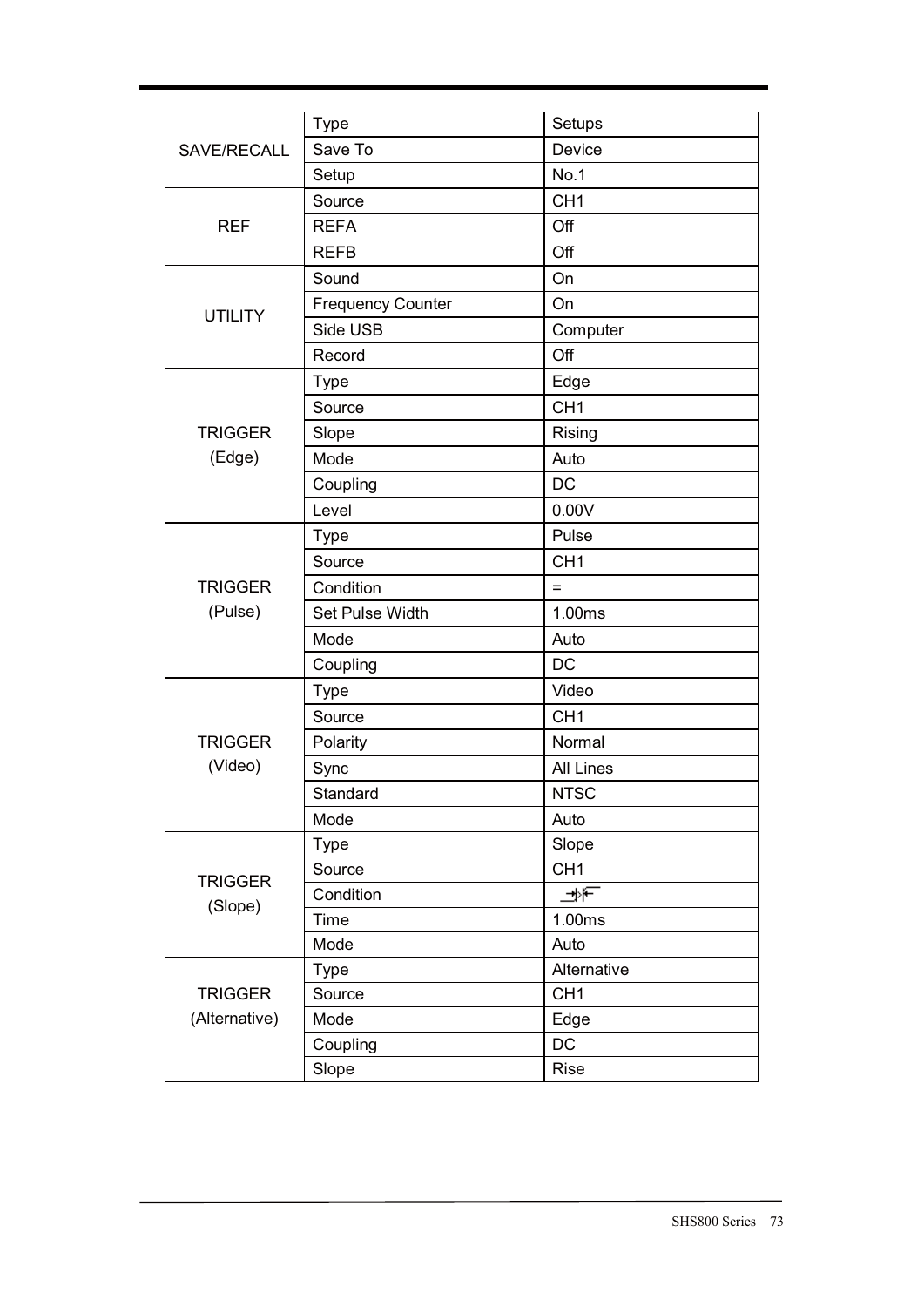# *Appendix C: Battery Installation*

The battery of the SHS800 is separated from it's host, please install the battery according to following steps:

- 1. Dismantle the two screws of the battery cap by using screw knife, as figure 1 shows..
- 2. Draw back the packing block of the Handheld Digital Oscilloscope , and then dismantle the battery cap, as figure 2 shows.
- 3. Put battery into the battery bin stably, as figure 3 shows.
- 4. Cover the battery cap, and tightly twist the two screws which are dismantled from the battery cap forward, such as figure 3 shows.
- 5. Successful installation of the battery depends on whether the Handheld Digital Oscilloscope could be normally turned on or not.

Notes:

The battery plug is designed to prevent from connecting revesly, it preferes operating slightly to powerfully

Make a caution at the direction of the battery cap, logo of the battery is attached to the external end

If The Handheld Digital Oscilloscope can not be turned on normally after correctly installation, it is likely that the battery quantity of electricity has been used off, please refresh for the battery right away



**Figure 1** Figure 2